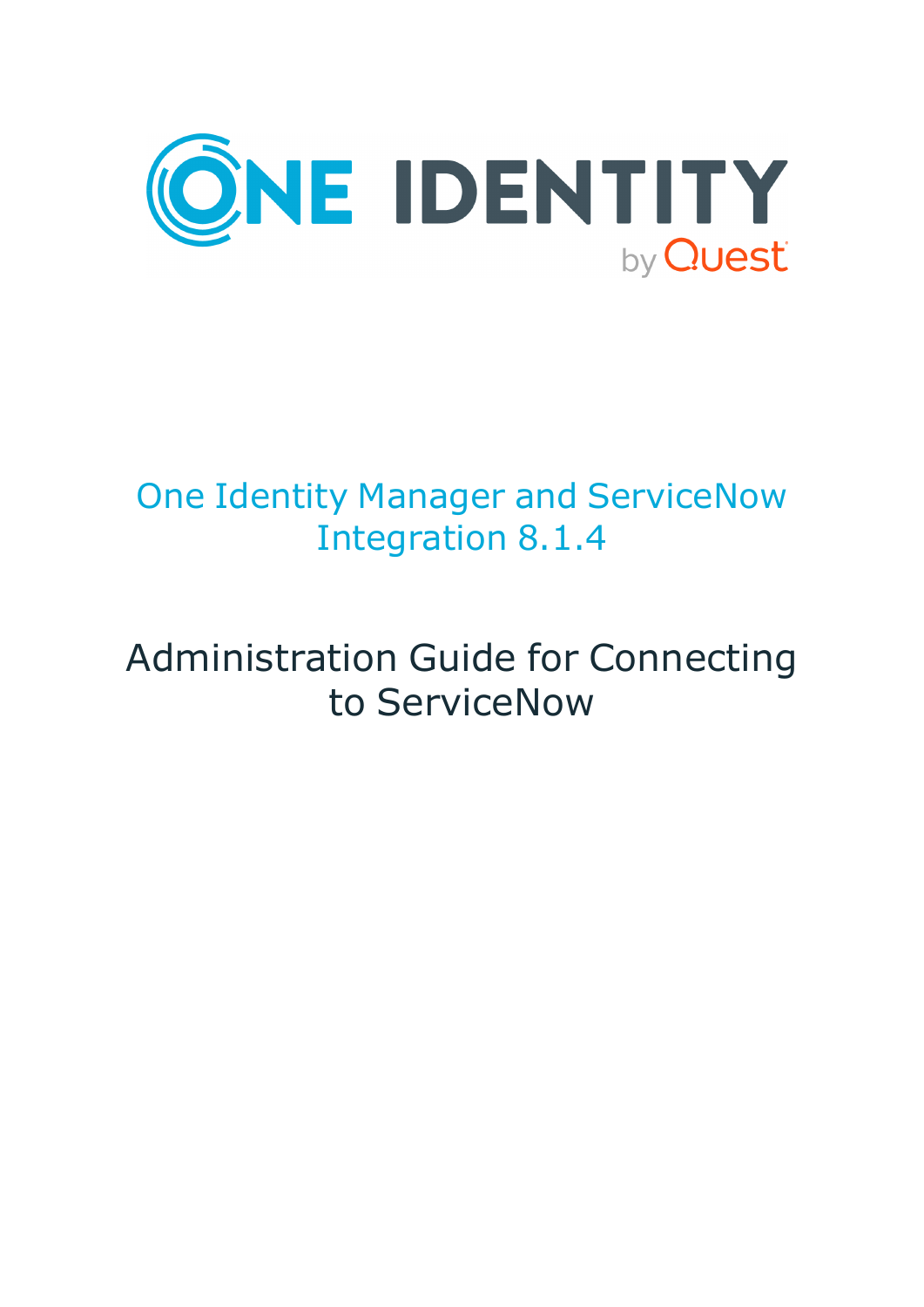#### **Copyright 2021 One Identity LLC.**

#### **ALL RIGHTS RESERVED.**

This guide contains proprietary information protected by copyright. The software described in this guide is furnished under a software license or nondisclosure agreement. This software may be used or copied only in accordance with the terms of the applicable agreement. No part of this guide may be reproduced or transmitted in any form or by any means, electronic or mechanical, including photocopying and recording for any purpose other than the purchaser's personal use without the written permission of One Identity LLC .

The information in this document is provided in connection with One Identity products. No license, express or implied, by estoppel or otherwise, to any intellectual property right is granted by this document or in connection with the sale of One Identity LLC products. EXCEPT AS SET FORTH IN THE TERMS AND CONDITIONS AS SPECIFIED IN THE LICENSE AGREEMENT FOR THIS PRODUCT, ONE IDENTITY ASSUMES NO LIABILITY WHATSOEVER AND DISCLAIMS ANY EXPRESS, IMPLIED OR STATUTORY WARRANTY RELATING TO ITS PRODUCTS INCLUDING, BUT NOT LIMITED TO, THE IMPLIED WARRANTY OF MERCHANTABILITY, FITNESS FOR A PARTICULAR PURPOSE, OR NON-INFRINGEMENT. IN NO EVENT SHALL ONE IDENTITY BE LIABLE FOR ANY DIRECT, INDIRECT, CONSEQUENTIAL, PUNITIVE, SPECIAL OR INCIDENTAL DAMAGES (INCLUDING, WITHOUT LIMITATION, DAMAGES FOR LOSS OF PROFITS, BUSINESS INTERRUPTION OR LOSS OF INFORMATION) ARISING OUT OF THE USE OR INABILITY TO USE THIS DOCUMENT, EVEN IF ONE IDENTITY HAS BEEN ADVISED OF THE POSSIBILITY OF SUCH DAMAGES. One Identity makes no representations or warranties with respect to the accuracy or completeness of the contents of this document and reserves the right to make changes to specifications and product descriptions at any time without notice. One Identity does not make any commitment to update the information contained in this document.

If you have any questions regarding your potential use of this material, contact:

One Identity LLC. Attn: LEGAL Dept 4 Polaris Way Aliso Viejo, CA 92656

Refer to our Web site [\(http://www.OneIdentity.com](http://www.oneidentity.com/)) for regional and international office information.

#### **Patents**

One Identity is proud of our advanced technology. Patents and pending patents may apply to this product. For the most current information about applicable patents for this product, please visit our website at [http://www.OneIdentity.com/legal/patents.aspx.](http://www.oneidentity.com/legal/patents.aspx)

#### **Trademarks**

One Identity and the One Identity logo are trademarks and registered trademarks of One Identity LLC. in the U.S.A. and other countries. For a complete list of One Identity trademarks, please visit our website at [www.OneIdentity.com/legal](http://www.oneidentity.com/legal). All other trademarks are the property of their respective owners.

#### **Legend**

**WARNING: A WARNING icon highlights a potential risk of bodily injury or property** œ **damage, for which industry-standard safety precautions are advised. This icon is often associated with electrical hazards related to hardware.**

**CAUTION: A CAUTION icon indicates potential damage to hardware or loss of data if instructions are not followed.**

One Identity Manager Administration Guide for Connecting to ServiceNow Updated - August 2021 Version - 8.1.4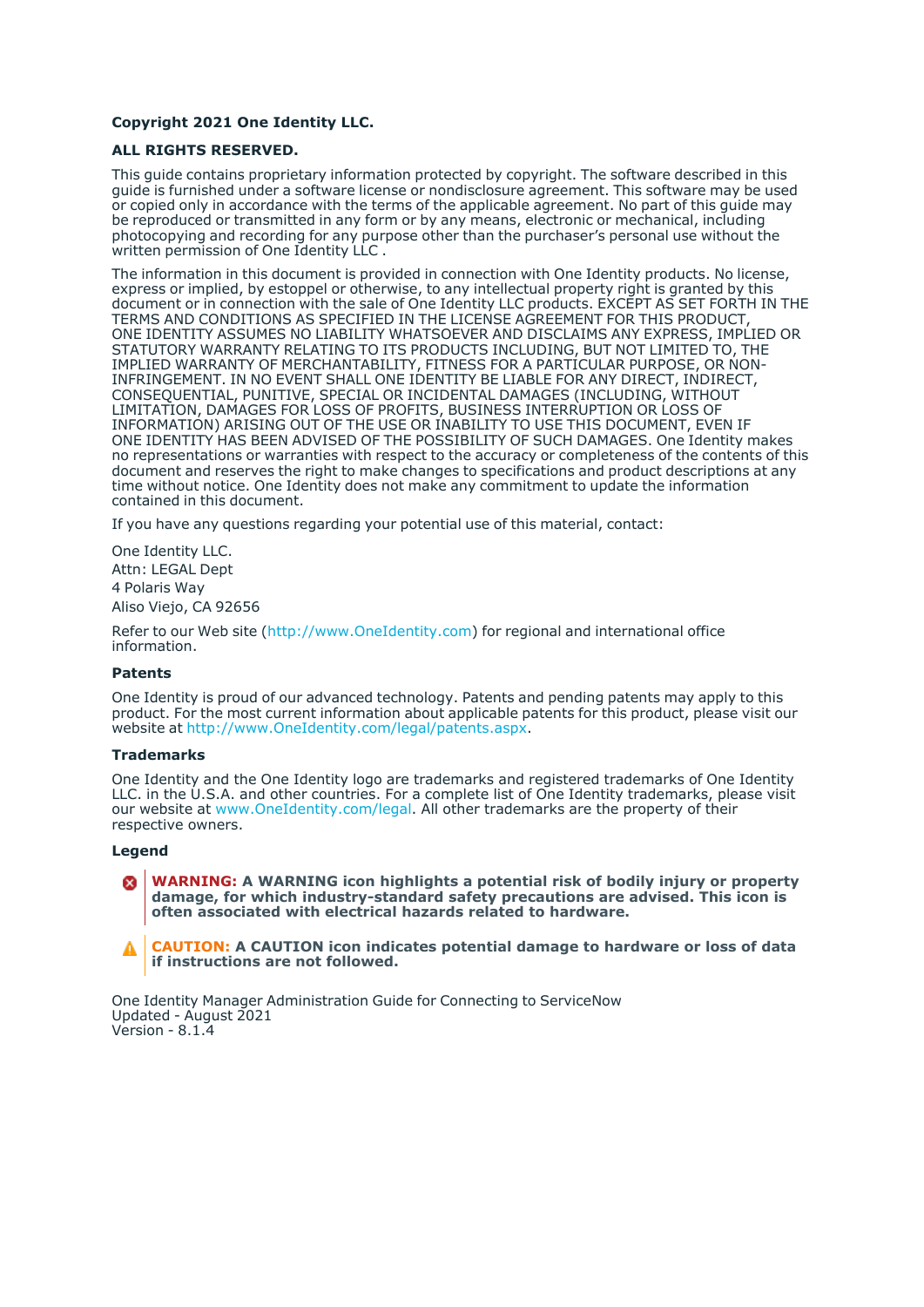## **Contents**

| Configuring One Identity Manager Custom IT Shop for ServiceNow module  12       |  |
|---------------------------------------------------------------------------------|--|
|                                                                                 |  |
|                                                                                 |  |
|                                                                                 |  |
|                                                                                 |  |
| Configuring One Identity Manager Web Portal Authentication Modules 15           |  |
|                                                                                 |  |
|                                                                                 |  |
|                                                                                 |  |
|                                                                                 |  |
|                                                                                 |  |
| Creating ServiceNow Ticket - Adding more attributes to the ticket creation  18  |  |
|                                                                                 |  |
| Constructing the Request for updating One Identity Manager status to ServiceNow |  |
|                                                                                 |  |
| Configuring ServiceNow's One Identity Manager Catalog Application 29            |  |
|                                                                                 |  |
|                                                                                 |  |
|                                                                                 |  |

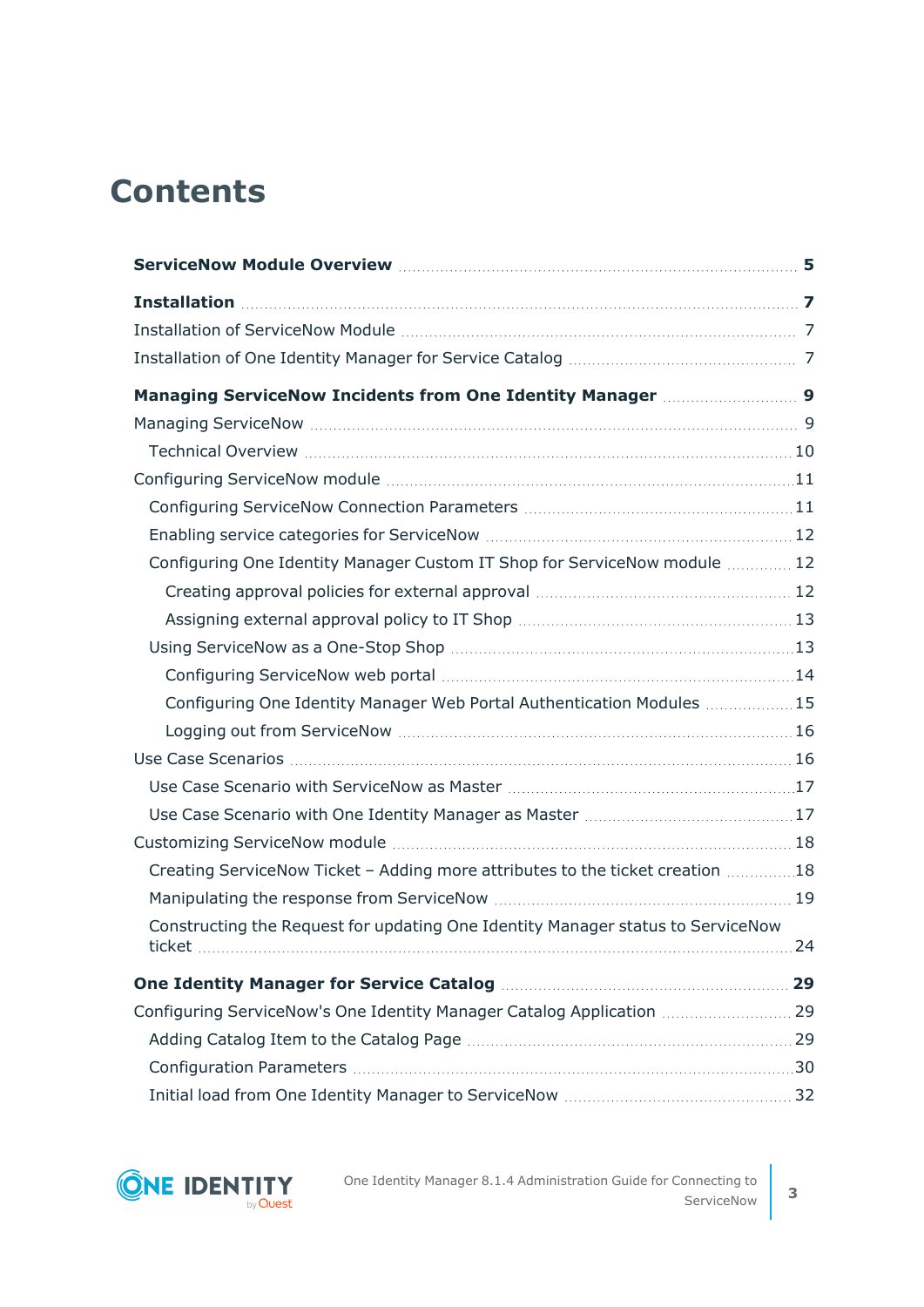| Data Synchronization from One Identity Manager to ServiceNow 33                                                  |    |
|------------------------------------------------------------------------------------------------------------------|----|
|                                                                                                                  |    |
|                                                                                                                  |    |
|                                                                                                                  |    |
|                                                                                                                  |    |
|                                                                                                                  |    |
|                                                                                                                  |    |
|                                                                                                                  |    |
| Manager Approval manufactured and the contract of the contract of the contract of the contract of the contract o |    |
|                                                                                                                  |    |
|                                                                                                                  |    |
|                                                                                                                  |    |
|                                                                                                                  | 43 |
|                                                                                                                  | 44 |
|                                                                                                                  |    |
|                                                                                                                  |    |
|                                                                                                                  |    |
|                                                                                                                  |    |
|                                                                                                                  |    |
|                                                                                                                  |    |

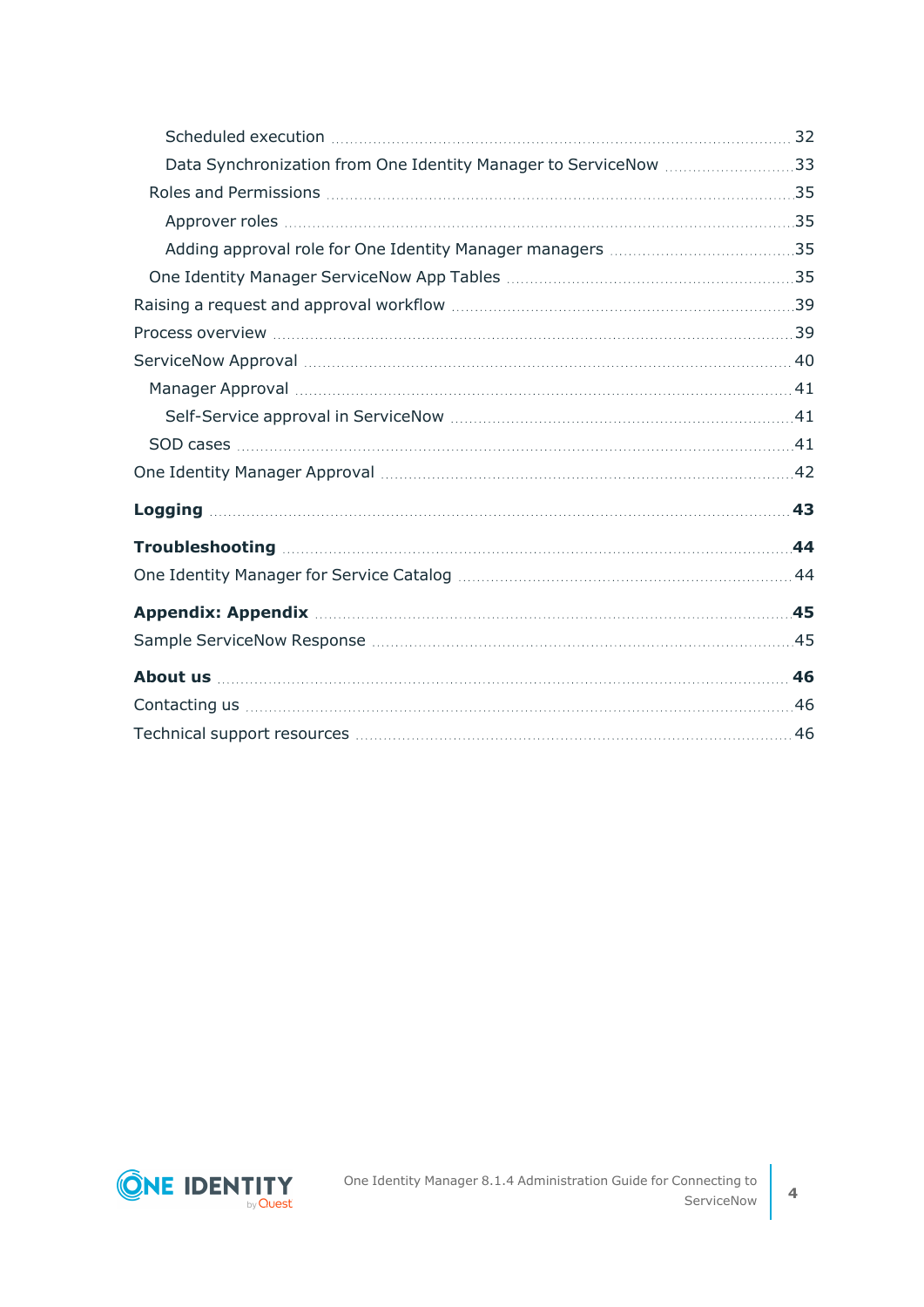## **ServiceNow Module Overview**

<span id="page-4-0"></span>The One Identity Manager IT Shop allows users to request company resources such as applications, system roles, or group membership as well as non-IT resources such as mobile telephones or keys. The integration of the IT Shop in ServiceNow enables employees to request products directly from ServiceNow. This Integration also provides governance over IT request, by ensuring that clear audit trails and controls are in place to meet security and compliance requirements.

Using the One Identity Manager for Service Catalog App users can raise IT Shop requests with the fulfillment being handled by One Identity Manager. Having passed through an approval workflow in ServiceNow, requests then proceed to One Identity Manager. Requests are automatically created in One Identity Manager and the defined workflow starts. This provides the ability to leverage both workflow engines but also allows for selfservice. ServiceNow users need an employee record in One Identity Manager to submit requests. Employees are synchronized into a ServiceNow application table using the One Identity Manager Application Server and are matched to ServiceNow Users (sysuser) using the central account (optionally a configurable property) and the UserID of the ServiceNow User.

An application-specific approval workflow, containing application-specific steps, is provided for ServiceNow and can be modified to meet your requirements. In One Identity Manager, the requests are processed by a flexible policy-based approval process. The request history makes it possible to follow who requested which company resource or hierarchical role and when it was requested, renewed, or canceled. By default, a product request by a user will require approval by the user's manager. If the user has a manager, the approval goes to the manager and would be directed to a configurable group of fallback approvers if the user does not have a manager configured.

ServiceNow One Identity Manager App user can raise an IT request and the fulfillment of the request is handled by the approval workflow in ServiceNow. Based on the request approval outcome in ServiceNow, the request then proceeds to One Identity Manager by automation of request creation and proceeded by the kind of workflow attached to the service item. One Identity Manager data is read and updated by the integration using One Identity Manager Application Server. One Identity Manager Employees are synced into the ServiceNow custom users table based on the match between the central account (and optionally configured custom property) and the UserID of the ServiceNow User (sysusers), post which the ITShop request can be raised in ServiceNow.

The requests are processed by a flexible policy-based approval process. Introducing IT Shop avoids time-consuming demands within the company and reduces the administration

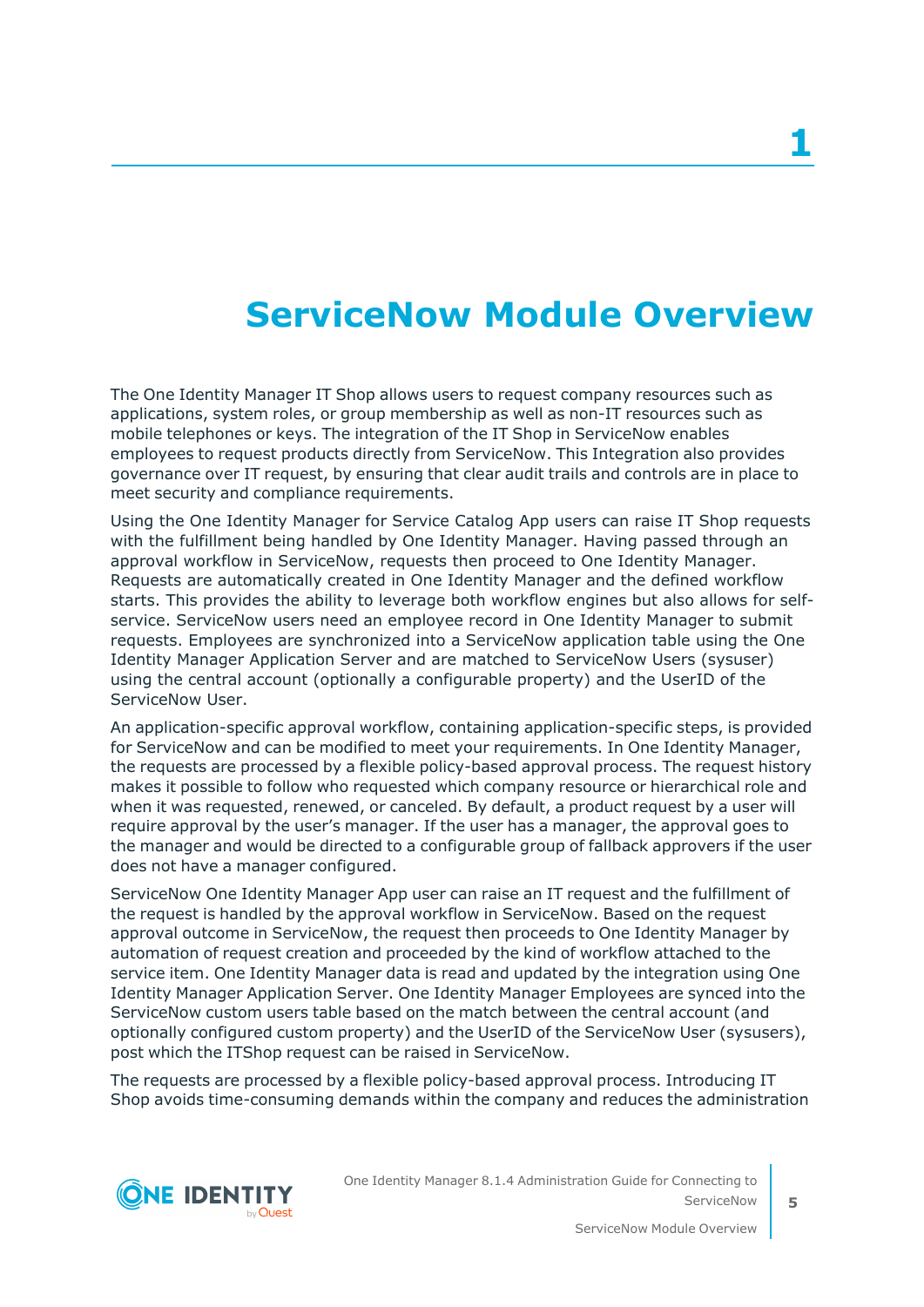effort. Requests follow a defined approval process which decides whether a product may be assigned or not. For Example, a product requested by the user goes for an approval workflow, if the user has a manager the approval goes to the manager and if the user doesn't have any manager then it goes to fallback approver.

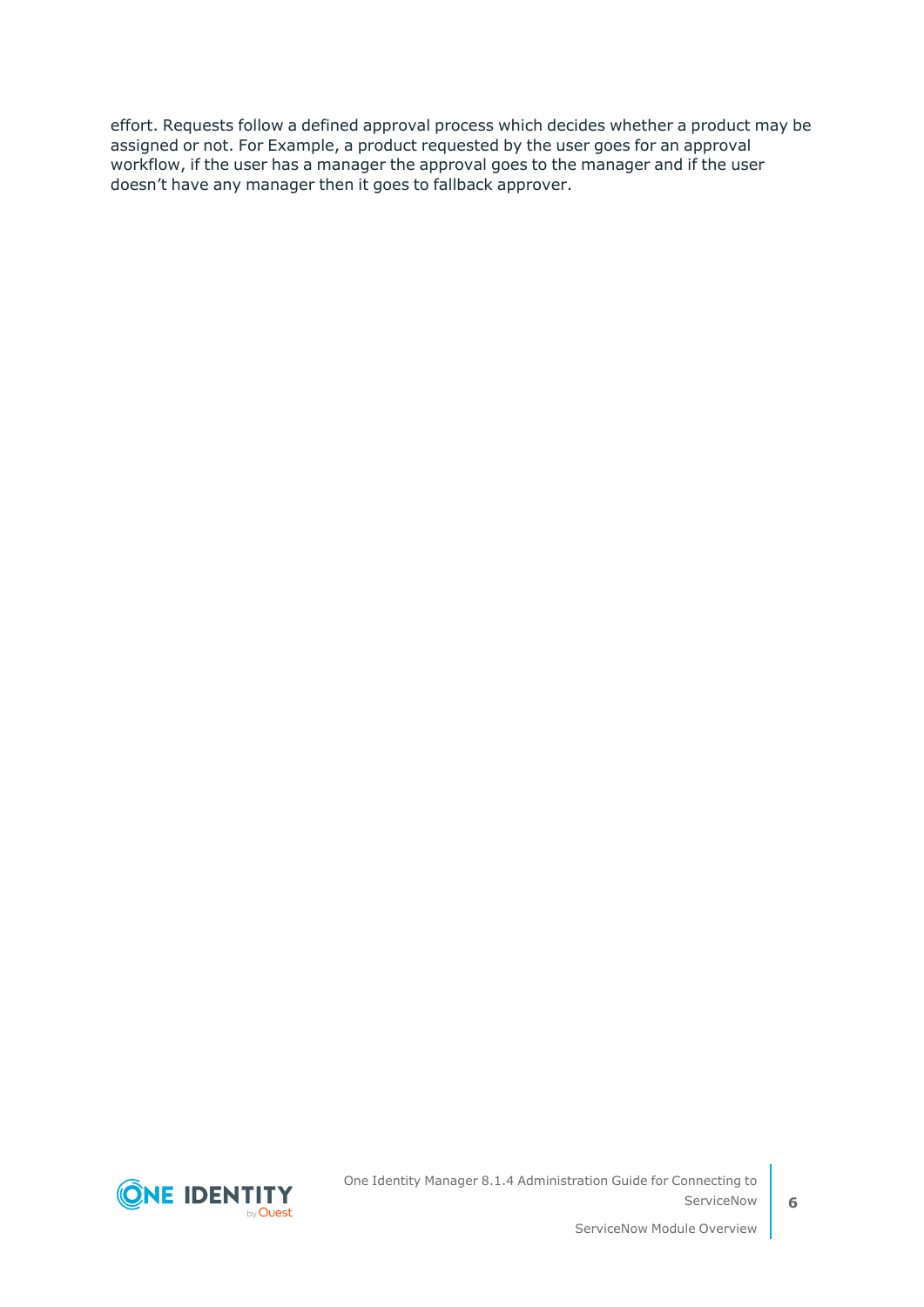## **Installation**

<span id="page-6-0"></span>The following sections described the installation of ServiceNow module and One Identity Manager for service catalog as required.

## <span id="page-6-1"></span>**Installation of ServiceNow Module**

ServiceNow module is similar to other One Identity Manager modules and follows the same installation model. For information on the installation of ServiceNow module, refer the **Installing One Identity Manager Components** section of the *One Identity Manager Installation Guide*.

## <span id="page-6-2"></span>**Installation of One Identity Manager for Service Catalog**

#### *Steps to install One Identity Manager for Service Catalog:*

- 1. Install the One Identity Manager Service Catalog App and make it available on your instance
- 2. Navigate to **System Applications** | **All Available Applications** | **All**.
- 3. Find the application using the search bar
- 4. Click Install.
- 5. In the Application installation dialog box, review the application dependencies.

Dependent plugins and applications are listed if they will be installed, are currently installed, or need to be installed. If there are any plugins or applications that need to be installed, you must install them before you can install the ServiceNow Store application.

6. Click Install.



Installation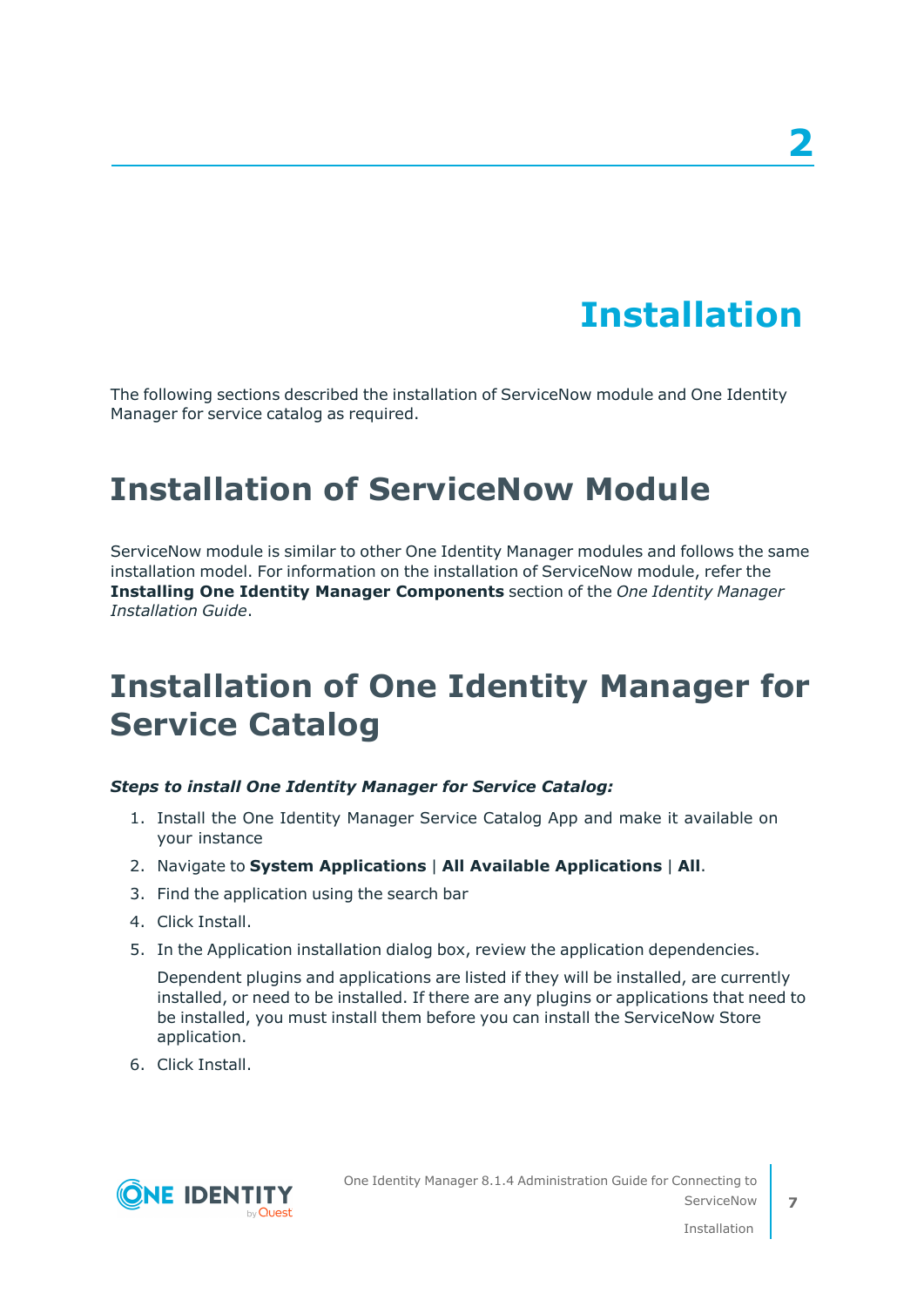NOTE: This is an optional step and is only required if One Identity Manager for Service Catalog is required



**8**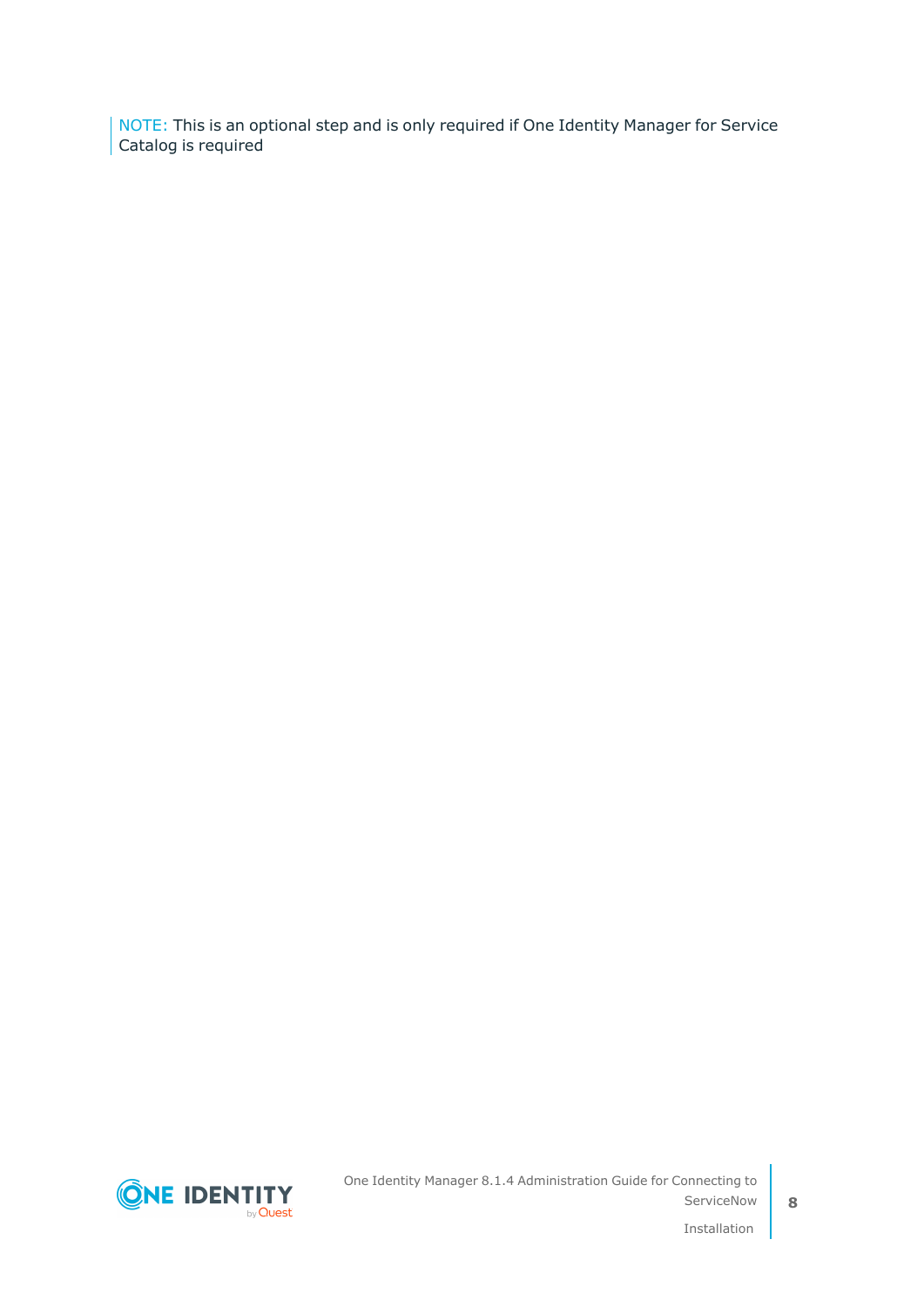## <span id="page-8-0"></span>**Managing ServiceNow Incidents from One Identity Manager**

This section provides details of integration of ServiceNow with One Identity Manager for managing ServiceNow incidents.

### <span id="page-8-1"></span>**Managing ServiceNow**

One Identity Manager offers simplified integration with ServiceNow, which allows users of both systems to navigate easily from ServiceNow into One Identity Manager and gives users a "one stop shop" to request all IT related items.

One form of integration between One Identity Manager and ServiceNow provides ServiceNow the control to act as a master.

The integration between ServiceNow and One Identity Manager, provides mutual customers a complementary identity access governance and service management solution. This solution works to ensure that clear audit trails and strong controls are in place to meet ever stringent security and compliance requirements around user access to sensitive applications. One Identity Manager does this by creating service request tickets within ServiceNow, when a request for access is submitted from One Identity Manager and the fulfillment of the request requires manual completion by an IT service agent.

For example, when an end-user requests application access (SAP, etc) in One Identity Manager and that request requires manual fulfillment (no automated provisioning is available / preferred), the integration creates a ticket in ServiceNow. One Identity Manager then tracks the request by polling ServiceNow for the ticket's status periodically. As the IT service agent updates the status of the ticket the changes are reflected in One Identity Manager. Once a ticket is closed or complete, One Identity Manager records this and closes the request. This is all tracked within One Identity Manager so that it can be reported on and provided as part of an audit.

Another form of integration between One Identity Manager and ServiceNow provides the control to One Identity Manager to act as the master. Tickets are created for service items



**9**

**3**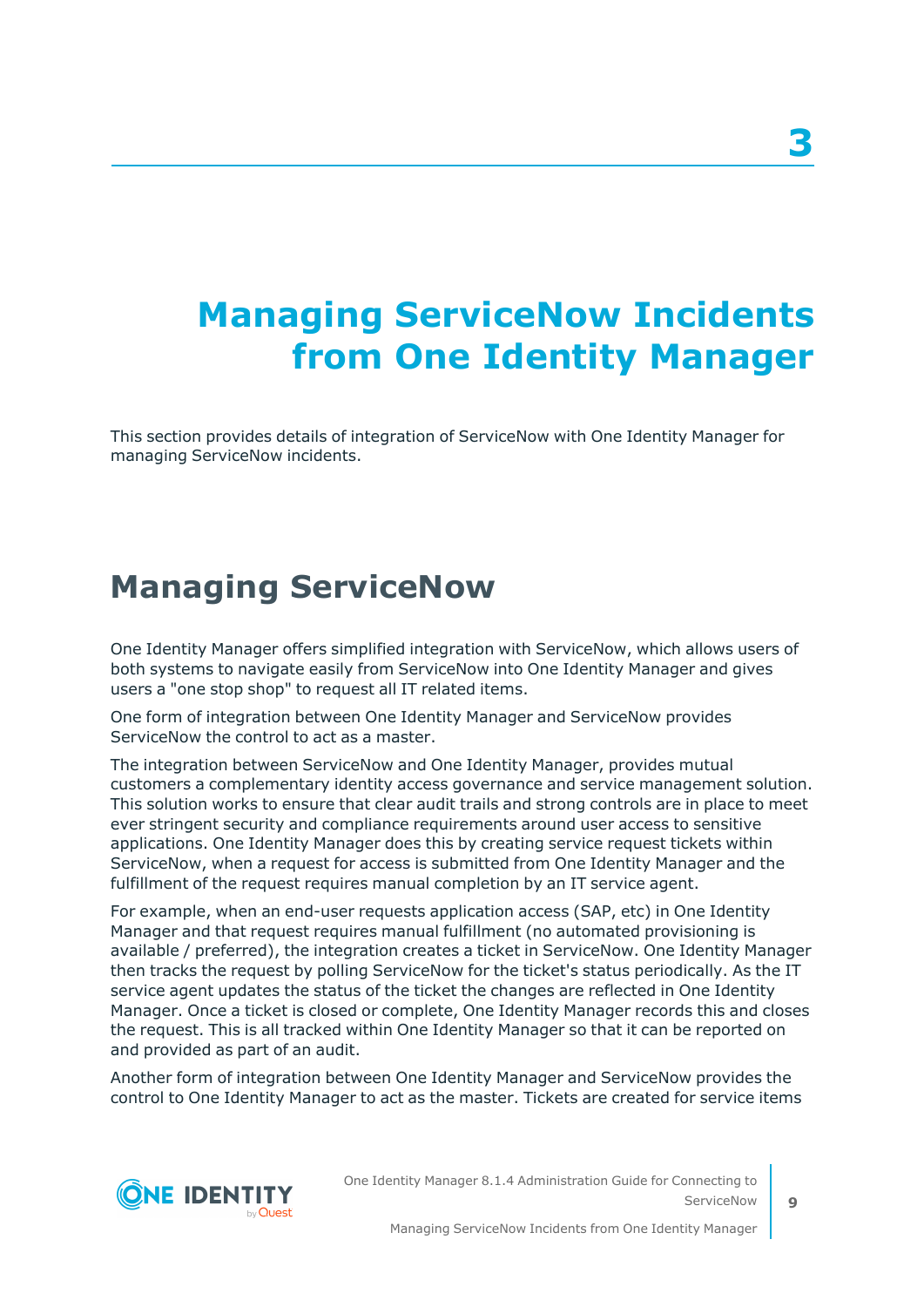that have their service categories enabled for ServiceNow. These requests are subjected to the regular approval policies of the Identity Manager and the changes done on the requests are updated to ServiceNow allowing users to check the status of the requests or their tickets on ServiceNow.

### <span id="page-9-0"></span>**Technical Overview**

To access ServiceNow data, the ServiceNow Component is installed on a synchronization server. The ServiceNow Component establishes communication with the ServiceNow Cloud through the ServiceNow REST APIs. This ensures that tasks such as creating and tracking tickets can be configured through the One Identity Manager interface.

**Figure 1: One Identity Manager and ServiceNow Integration**



The integration solution uses the following process chains to create and track service tickets:

- **SCN** Create ServiceNow ticket: This process chain uses the **CreateTicket** SCN process task.
- **SCN** Get ServiceNow ticket status: This process chain uses the GetTicketStatus SCN process task.
- SCN\_Update One Identity Manager status to ServiceNow: This process chain uses the **UpdateServiceNowStatus** SCN process task.

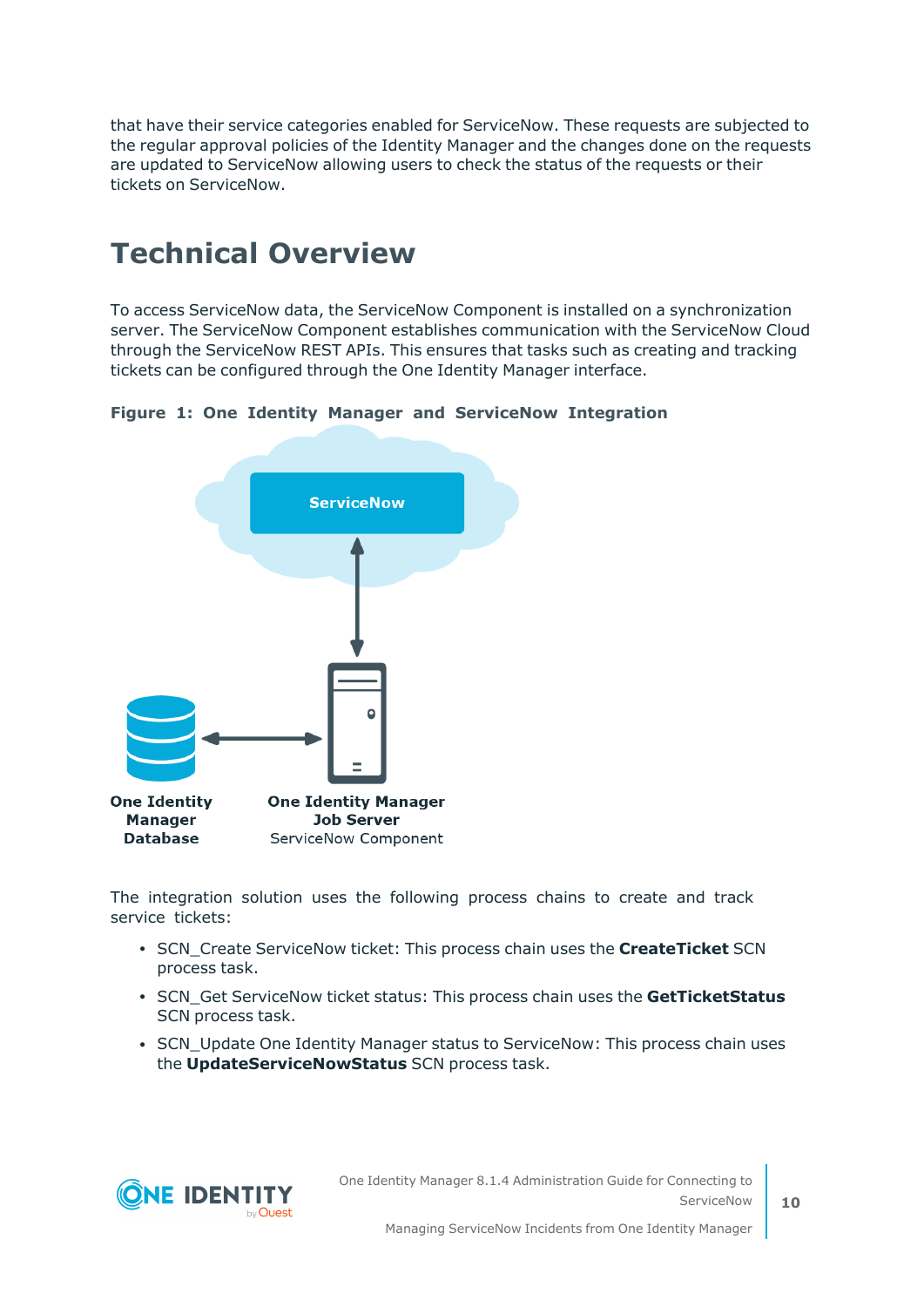## <span id="page-10-0"></span>**Configuring ServiceNow module**

Before proceeding with the ServiceNow configuration, ensure that a job server is assigned to the **SCN-Connector-Ext** role. Configuring ServiceNow module involves the following:

- **Configuring [ServiceNow](#page-10-1) Connection Parameters**
- Enabling service categories for [ServiceNow](#page-11-0)
- Configuring One Identity Manager Web Portal [Authentication](#page-14-0) Modules

### <span id="page-10-1"></span>**Configuring ServiceNow Connection Parameters**

To support the One Identity Manager and ServiceNow integration solution, the following ServiceNow connection parameters must be assigned in the Designer.

- InstanceURL
- InstanceUser
- InstanceUserPassword

#### *To configure the ServiceNow connection parameters*

- 1. In One Identity Manager Designer, navigate to **Base Data** | **General** | **Configuration parameters**.
- 2. In the Configuration parameters pane, expand **SCN**.

The ServiceNow configuration parameters are displayed.

- 3. To assign the parameters to the Designer:
	- a. Click **InstanceURL**, and in the Configuration parameters dialog, in the **Value** field enter the instance url for ServiceNow.
	- b. Click **InstanceUser**, and in the Configuration parameters dialog, in the **Value** field enter the instance user for ServiceNow.
	- c. Click **InstanceUserPassword**, and in the Configuration parameters dialog, in the **Value** field enter the instance user password for ServiceNow.
- 4. On the toolbar, click **Commit to database**. Follow the on-screen instructions displayed to save the changes to the database.
- 5. On the menu bar, click **Database** | **Compile database**. Follow the on-screen instructions displayed in the Designer - Database Compiler wizard to compile the database.

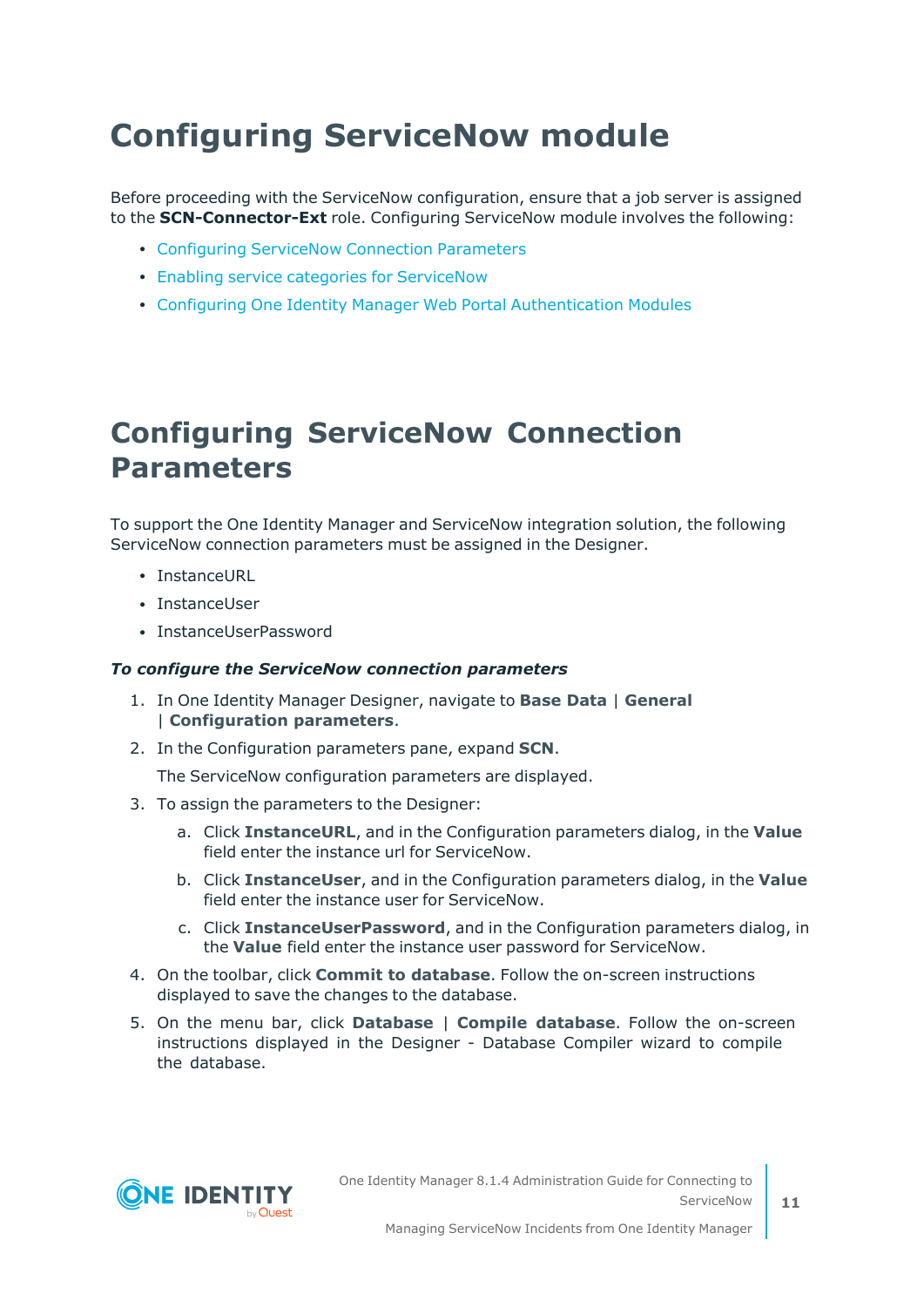The ServiceNow connection configuration parameters are now assigned in the Designer.

### <span id="page-11-0"></span>**Enabling service categories for ServiceNow**

#### *To enable service categories for ServiceNow*

1. Open the Manager. Navigate to **IT Shop** | **Service Catalog**.

The Service categories pane displays the available service categories.

- 2. Right-click the service category for which you want to enable ServiceNow, and select **Tasks** | **Change master data**.
- 3. On the service category dialog, select the **Enable for ServiceNow** check box.
- 4. On the toolbar, click **Save**.

The selected service category is now enabled for ServiceNow. Repeat the steps to enable other available service categories for ServiceNow.

### <span id="page-11-1"></span>**Configuring One Identity Manager Custom IT Shop for ServiceNow module**

The ServiceNow module requires the creation of a customized approval policy, which must be bound to the IT Shop elements. This process involves the following:

- 1. Creating [approval](#page-11-2) policies for external approval.
- <span id="page-11-2"></span>2. [Assigning](#page-12-0) external approval policy to IT Shop.

### **Creating approval policies for external approval**

Before working with the One Identity Manager IT shop, you must configure the approval policies to require approval from external sources.

#### *To create Approval polices*

- 1. Open the **Manager**. Navigate to **IT Shop** | **Basic Configuration Data** . Right-click **Approval workflows**, and select **New**.
- 2. On the Workflow editor, go to **Toolbox**, under **Workflow** and click **Edit**.
- 3. In the Edit workflow dialog, in the **Name** field, enter a name for the new workflow and click **Ok**.

A new workflow with the assigned name is displayed in the workflow editor.

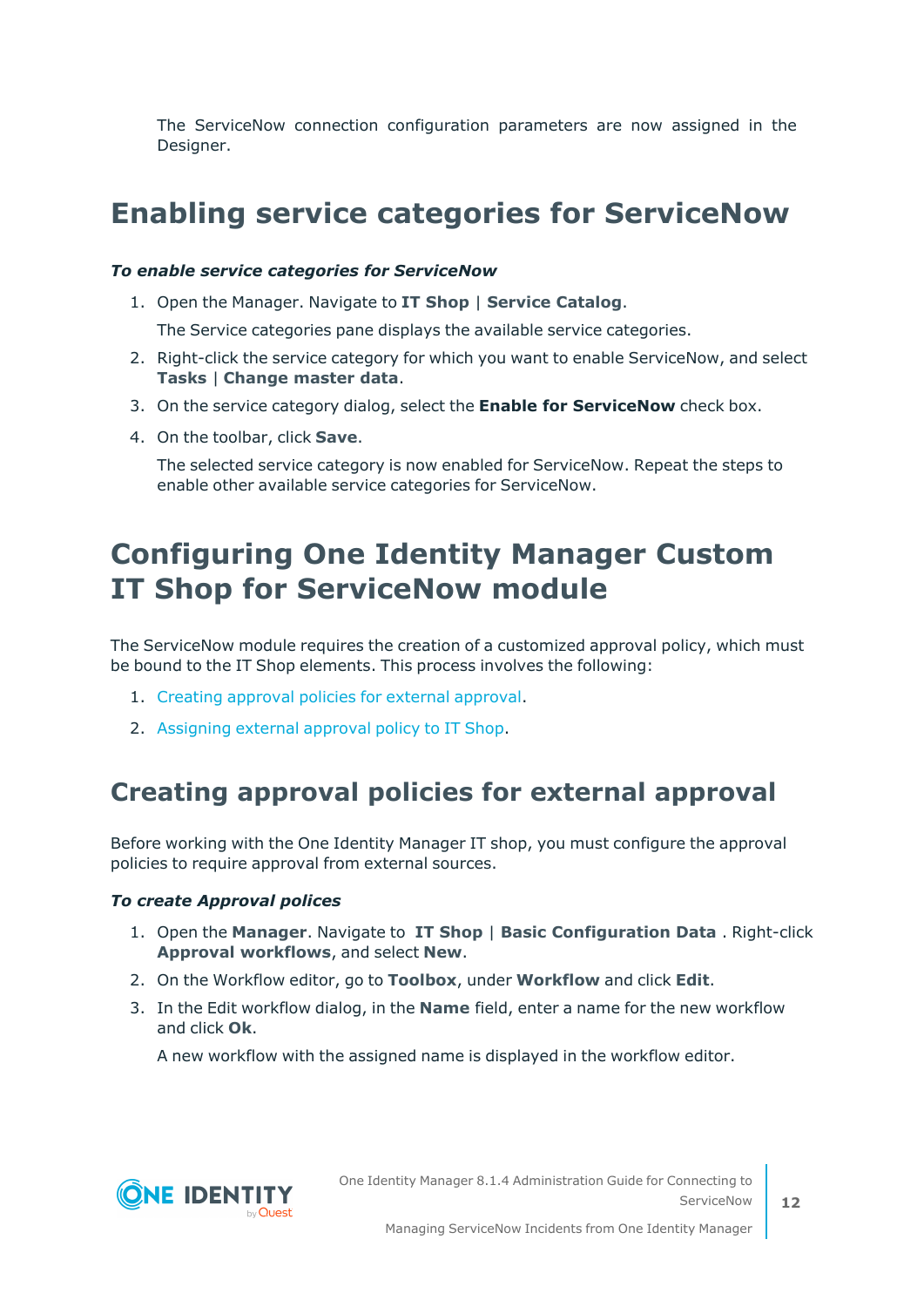4. To add a new approval level to the approval workflow, in the **Toolbox**, under **Approval levels**, click **Add**.

A dialog to edit the selected approval step properties is displayed.

- 5. Enter the values in the following fields:
	- **· Single step**: Enter an appropriate name.
	- <sup>l</sup> **Approval procedure**: From the drop-down menu, select **EX-Approvals to be made externally**.
	- <sup>l</sup> **Processing Status on success**: From the drop-down menu, select **Assigned by self-service**.
	- **Event**: Add an appropriate name.
- 6. Enter values in other required fields and click **Ok**.
- 7. On the toolbar, click **Save** to save the approval workflow.
- 8. To create a new approval policy, navigate to **IT Shop** | **Basic Configuration Data**. Right-click **Approval policies** and select **New**.
- 9. In the Approval policy pane, enter the values in the following fields:
	- **Approval policy**: Enter an appropriate name for the policy
	- **Approval workflow**: From the drop-down select the newly created approval workflow.
- <span id="page-12-0"></span>10. Click **Save**.

### **Assigning external approval policy to IT Shop**

#### *To assign a new external approval policy to IT shop*

- 1. Create a new IT Shop or a new shelf to an existing IT Shop.
- 2. Modify the approval policy for the IT Shop with the newly created approval policy.

For more information on assigning external approval policy to IT Shop, see the *One Identity Manager Administration Guide*.

### <span id="page-12-1"></span>**Using ServiceNow as a One-Stop Shop**

After the integration of One Identity Manager IT shop into the ServiceNow portal, ServiceNow web portal serves as a one-stop shop for requesting ServiceNow as well as One Identity Manager items.

The integration is accomplished by combining the External Content View of a content item in ServiceNow and the deep linking feature of the One Identity Manager Web portal page.

For ServiceNow web portal to serve as a one-stop shop you must configure the ServiceNow web portal and One Identity Manger Web Portal authentication modules.

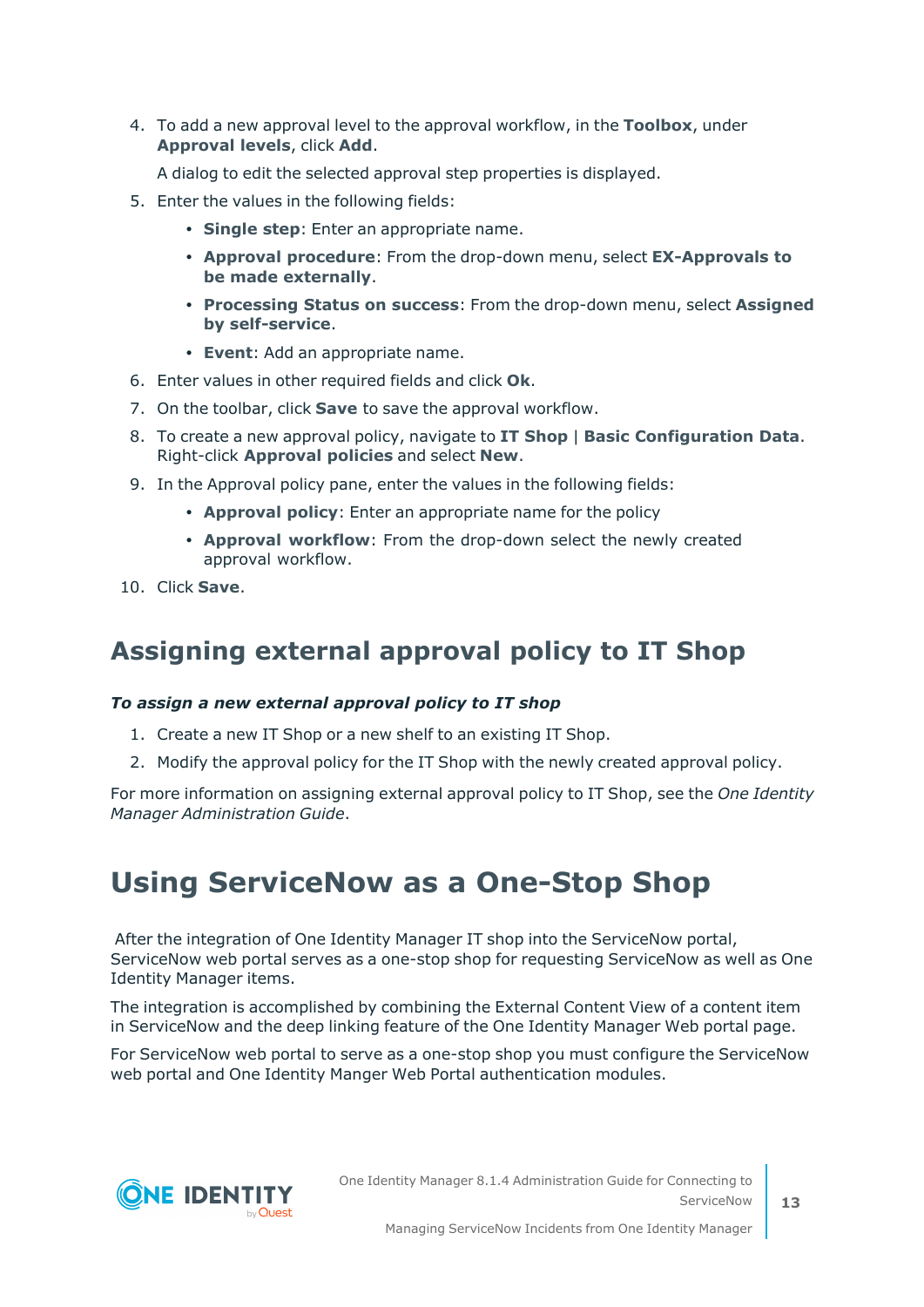NOTE:Before configuring the One Identity Manager web portal, the ServiceNow portal must be configured to display the external content item.

### <span id="page-13-0"></span>**Configuring ServiceNow web portal**

#### *To configure the ServiceNow web portal*

- 1. Login to the ServiceNow web portal.
- 2. Create a new category:
	- a. On the ServiceNow home page, on the Navigation bar, select **Service Catalog** | **Catalog Definitions** | **Maintain Categories.**
	- b. The Categories list is displayed.
	- c. On the Category pane, click **New**.
	- d. On the Category **New Record** pane, in the **Title** field, enter the required category title.
	- e. In the **Catalog** field, click the **Search** icon to search for a catalog in the catalog list and assign it.
	- f. Click **Submit**.
- 3. Create a new content Item:
	- a. On the Navigation bar, select **Service Catalog** | **Catalog Definitions** | **Content Items**.
	- b. On the **Content Items** pane, click **New**.
	- c. On the **Content Item New Record** pane, from the **Content Type** drop-down menu, select **External Content**.
	- d. In the **URL** field, paste the url **https://<WebPortalServer>/IdentityManager/page.axd?ContextID= <***PageLink***>** for deep links to One Identity Manager.

For example, **https://webportalserver.com/IdentityManager/page.axd?ContextID =VI\_ITShop\_ProductSelection**

The context ID changes based on the **Web Designer** page that must be displayed.

- 4. Assign a catalog and category to the newly created content item.
	- a. On the Content Items pane, click **a** against **Catalogs** and then click  $\sim$  to search and select a catalog.
	- b. Click against **Category** to search and select a category from the assigned catalog.
	- c. Click **Update**.



**14**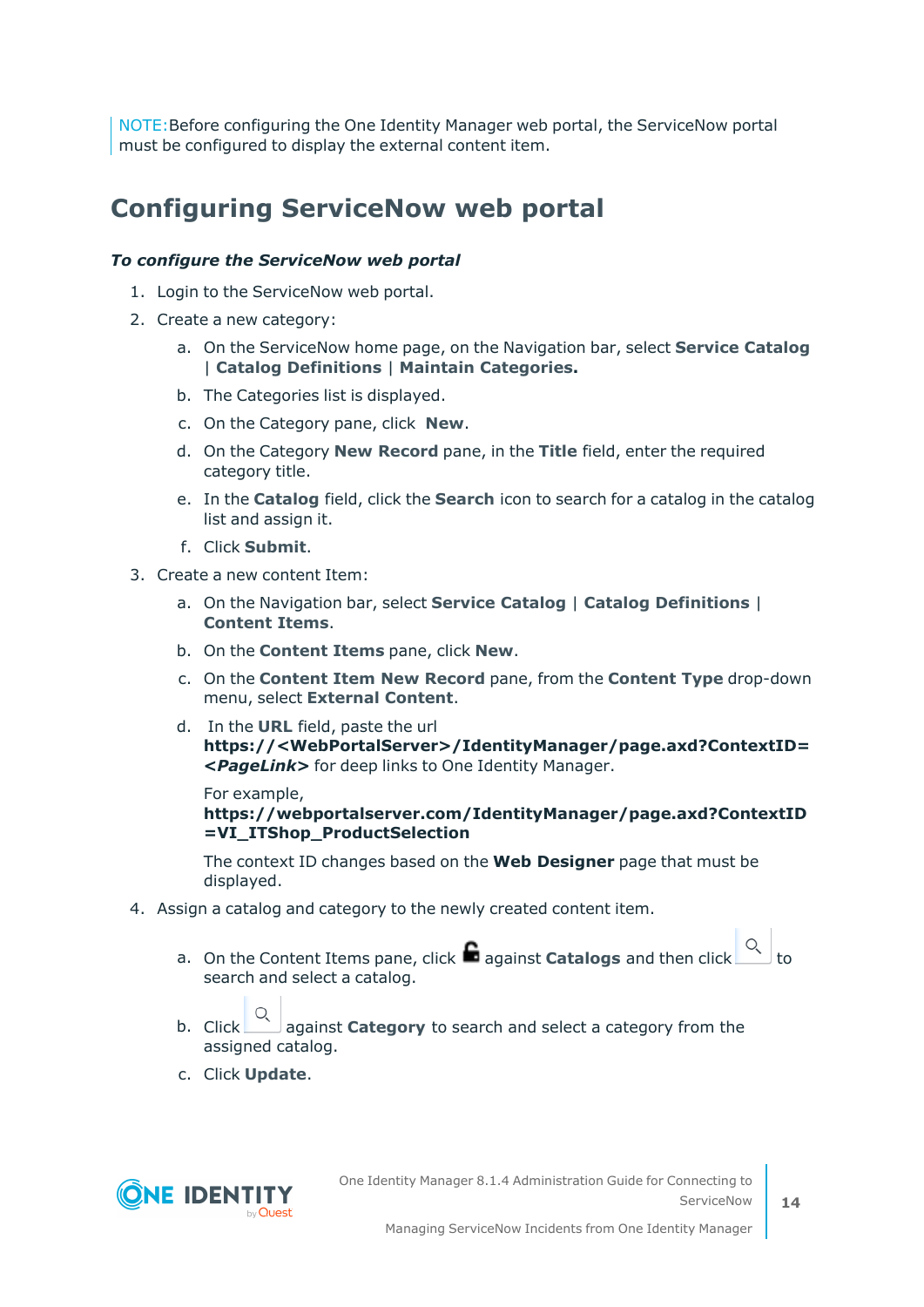The catalog and category are assigned to the newly created content item.

- 5. Add the newly created category to the **Service Catalog** page.
	- a. Navigate to **Self Service** | **Service Catalog**.
	- b. Click the + button on the upper right corner of the screen. Search for the newly created category and click **Add here** to add the category on to the screen in the required place.

### <span id="page-14-0"></span>**Configuring One Identity Manager Web Portal Authentication Modules**

#### *To configure authentication modules on the One Identity Manager Web Portal*

- 1. Go to the One Identity Manager Installers location, navigate to **Modules | QBM| Install | bin** and run the **WebDesigner.ConfigFileEditor.exe** file.
- 2. On the file browser, navigate to the One Identity Manager Web Portal root folder, select the **web.config** file, and click **Open**.
- 3. The **Web Designer Configuration Editor** page is displayed.
- 4. On the Web Project pane, in the Authentication module drop-down menu select the required authentication module. For example, Employee (Role based), OAuth 2.0 / OpenID Connect (role based), and so on.

NOTE: The login behavior of One Identity Manager may vary when the link is accessed from the ServiceNow web portal, based on the web portal authentication module.

### **One Identity Manager login behaviour in ServiceNow portal**

The login behavior of One Identity Manager Web Portal for **Employee (Role based)** authentication module is described below:

- When you click the One Identity Manager link in ServiceNow Web Portal for the first time, an authorization page to the One Identity Manager Web Portal is displayed. You are prompted to enter the user credentials of One Identity Manager to log in to the system.
- After logging in, the One Identity Manager Web Portal displays the available categories.
- You can log in with a different ServiceNow user to another instance of ServiceNow portal, in the same browser using a different tab. In this case, when you click the One Identity Manager link in ServiceNow Web Portal, the One Identity Manager Web Portal is displayed by default without requiring you to enter the login credentials. One Identity Manager uses the credentials of the last logged in user.

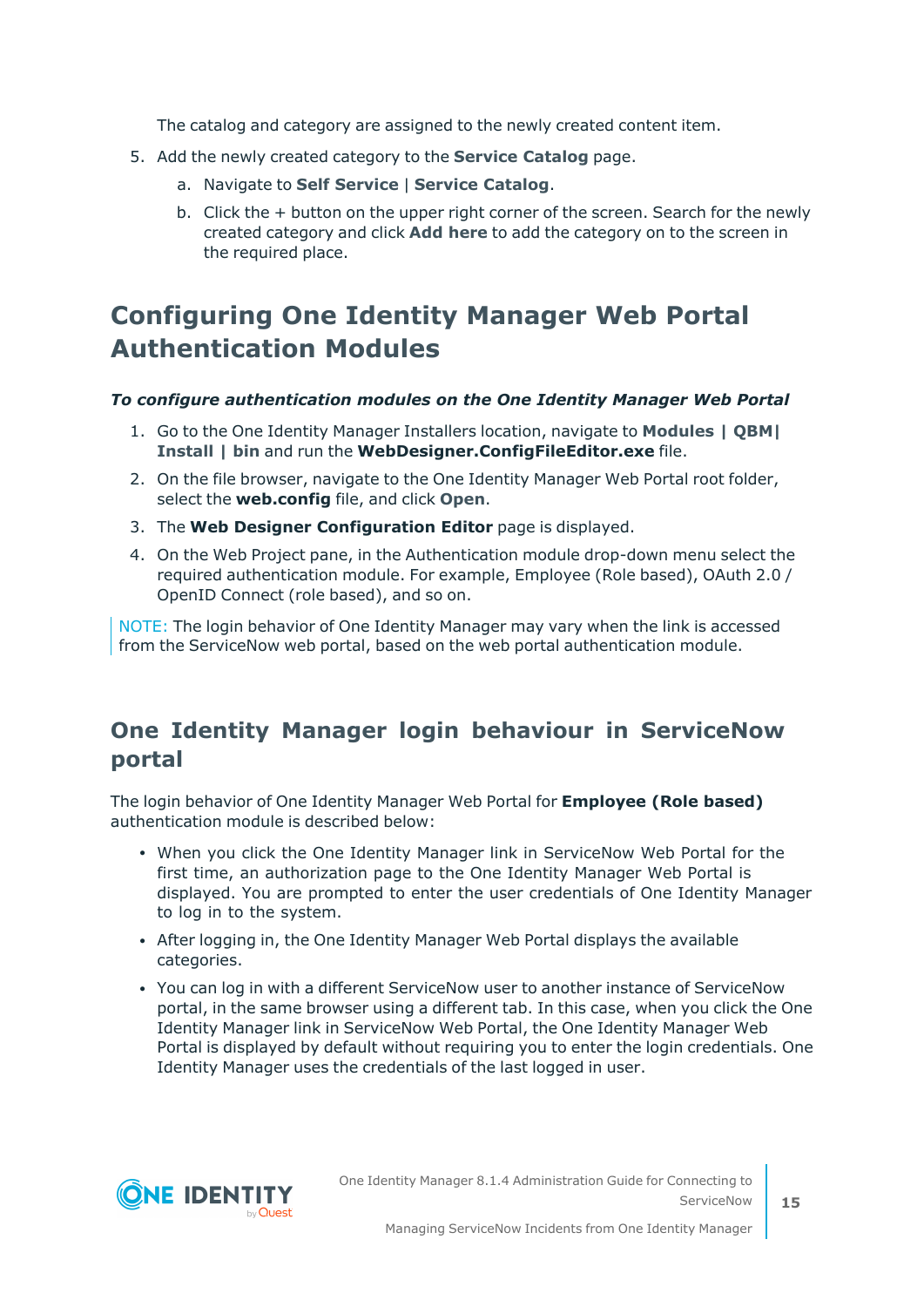• When the browser is closed and a new instance of the browser is opened, clicking the One Identity manager link in the ServiceNow Web Portal displays the authorization page to the One Identity Manager Web Portal prompting you to enter the user credentials.

The login behavior of One Identity Manager Web Portal for **OAuth 2.0 / OpenID Connect (role based)** authentication module is described below:

- When you click the One Identity Manager link in ServiceNow Web Portal for the first time, an authorization page to the One Identity Manager Web Portal is displayed prompting you to enter the user credentials of One Identity Manager.
- After logging in, the One Identity Manager Web Portal displays the available categories.
- You can log in with a different ServiceNow user to another instance of ServiceNow portal, in the same browser using a different tab. In this case, when you click the One Identity Manager link in ServiceNow Web Portal, the One Identity Manager Web Portal is displayed by default without requiring you to enter the login credentials. One Identity Manager uses the credentials of the last logged in user.
- When the browser is closed and a new instance of the browser is opened, clicking the One Identity manager link in the ServiceNow Web Portal displays the One Identity Manager Web Portal without requiring you to enter the login credentials. One Identity Manager uses the credentials of the last logged in user.

### <span id="page-15-0"></span>**Logging out from ServiceNow**

When a user logs out of the ServiceNow portal, the process to log off from the One Identity Manager web session starts. ServiceNow allows customization of the log off from the portal, which can be used to browse the One Identity Manager deep link which clears the authentication session.

One Identity Manager 8.X does not have a log out URL available for clearing the SSO session, which must be implemented in One Identity Manager OAuthenticator module to solve this use-case. Feature ID aimed at solving the impediment is 771671. A workaround for the log out issue is to log off the One Identity Manager session, before logging out of the ServiceNow portal.

## <span id="page-15-1"></span>**Use Case Scenarios**

This section provides descriptions about the following use case scenarios:

- Use Case Scenario with [ServiceNow](#page-16-0) as Master
- Use Case [Scenario](#page-16-1) with One Identity Manager as Master



Managing ServiceNow Incidents from One Identity Manager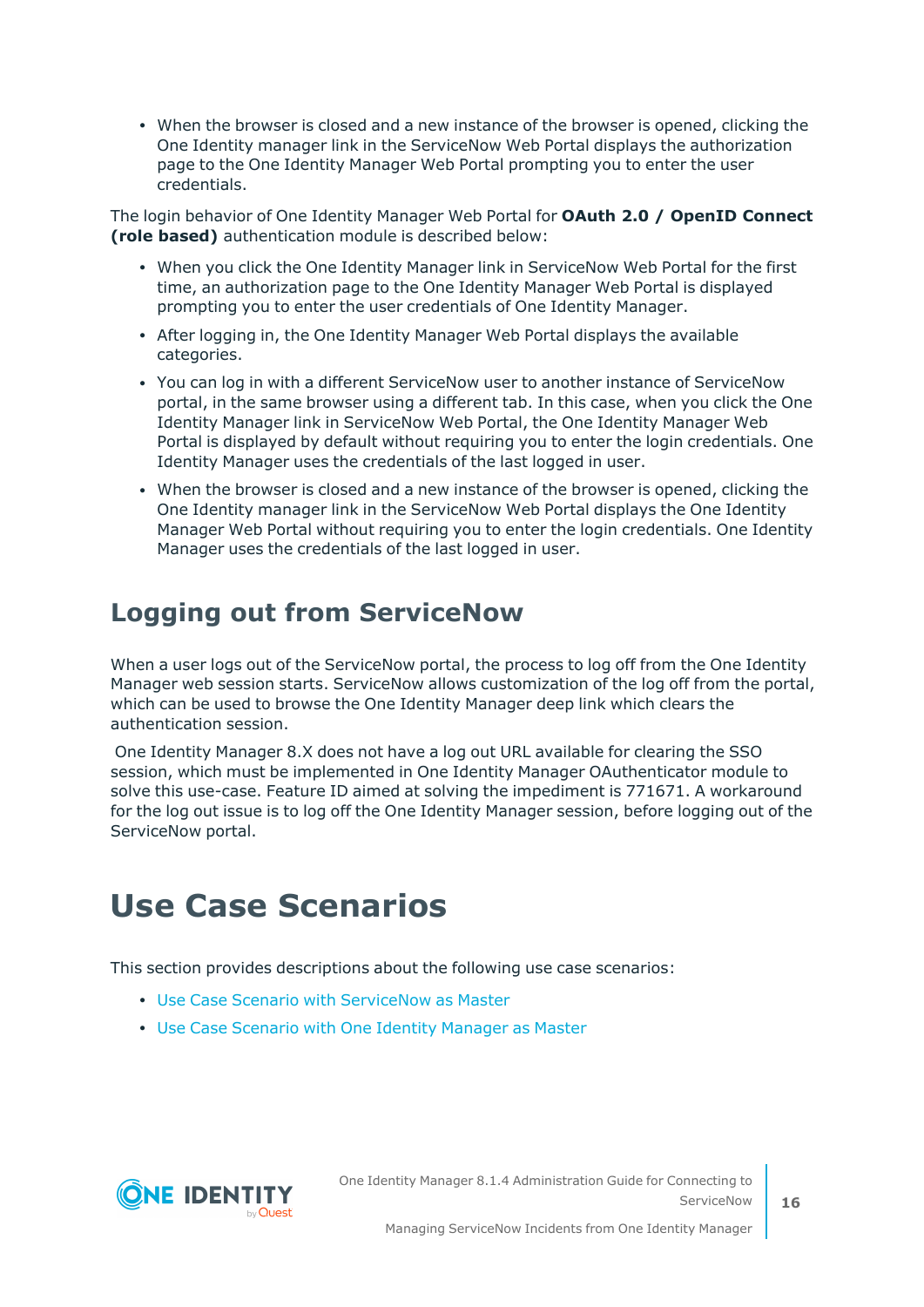### <span id="page-16-0"></span>**Use Case Scenario with ServiceNow as Master**

In this use case scenario, a ticket is created on ServiceNow for any item that is requested on the One Identity Manager web portal with ServiceNow as the master.

This scenario uses the following steps:

**Step 1**: **Enable Service category**: To enable the functionality of creating a ServiceNow ticket for a service item, you must first enable the service category for ServiceNow.

**Step 2**: **Create service request ticket**: The process chain **SCN\_Create ServiceNow ticket** creates a ticket on ServiceNow, based on the parameters configured in the process task. After a ticket is created, it must be resolved on ServiceNow, as ServiceNow is the master.

**Step 3**: **Check ticket status**: The **SCN\_Check\_status\_of\_the\_ServiceNow\_ticket** process is run on a scheduled basis to check for the **PersonWantsOrg** entries that are still open and associated with a ticket in ServiceNow.

The process returns **SNOWResponse** variable, which contains the status of the ticket from ServiceNow. This response is used to change the associated **PersonWantsOrg** entry in One Identity Manager.

NOTE: The schedule for checking the status of the ticket can be set, by changing the schedule in the **Designer | Base Data | General | Schedules**. Select the schedule **ServiceNow Ticket status check schedule**.

In an error scenario where the ticket is not created for a PWO request entry, the request goes into the denied state automatically and the user can request for the same product again.

### <span id="page-16-1"></span>**Use Case Scenario with One Identity Manager as Master**

In this use case scenario, a ticket is created on ServiceNow for any item that is requested on the One Identity Manager Web Portal with One Identity Manager as the master.

This scenario uses the following steps:

**Step 1**: **Enable Service category**: To enable the functionality of creating a ServiceNow ticket for a service item, you must first enable the service category for ServiceNow.

**Step 2**: **Create service request ticket**: The **SCN\_Create ServiceNow ticket** process creates a ticket on ServiceNow, based on the parameters configured in the process task. After a ticket is created, it must be resolved on ServiceNow, as ServiceNow is the master.

**Step 3**: **Check ticket status**: Once a ticket is created, it must go through the regular approval processes that is configured to the shelf containing the item. The **SCN\_Update 1IM status to ServiceNow** process is triggered if any change is made on the status of the

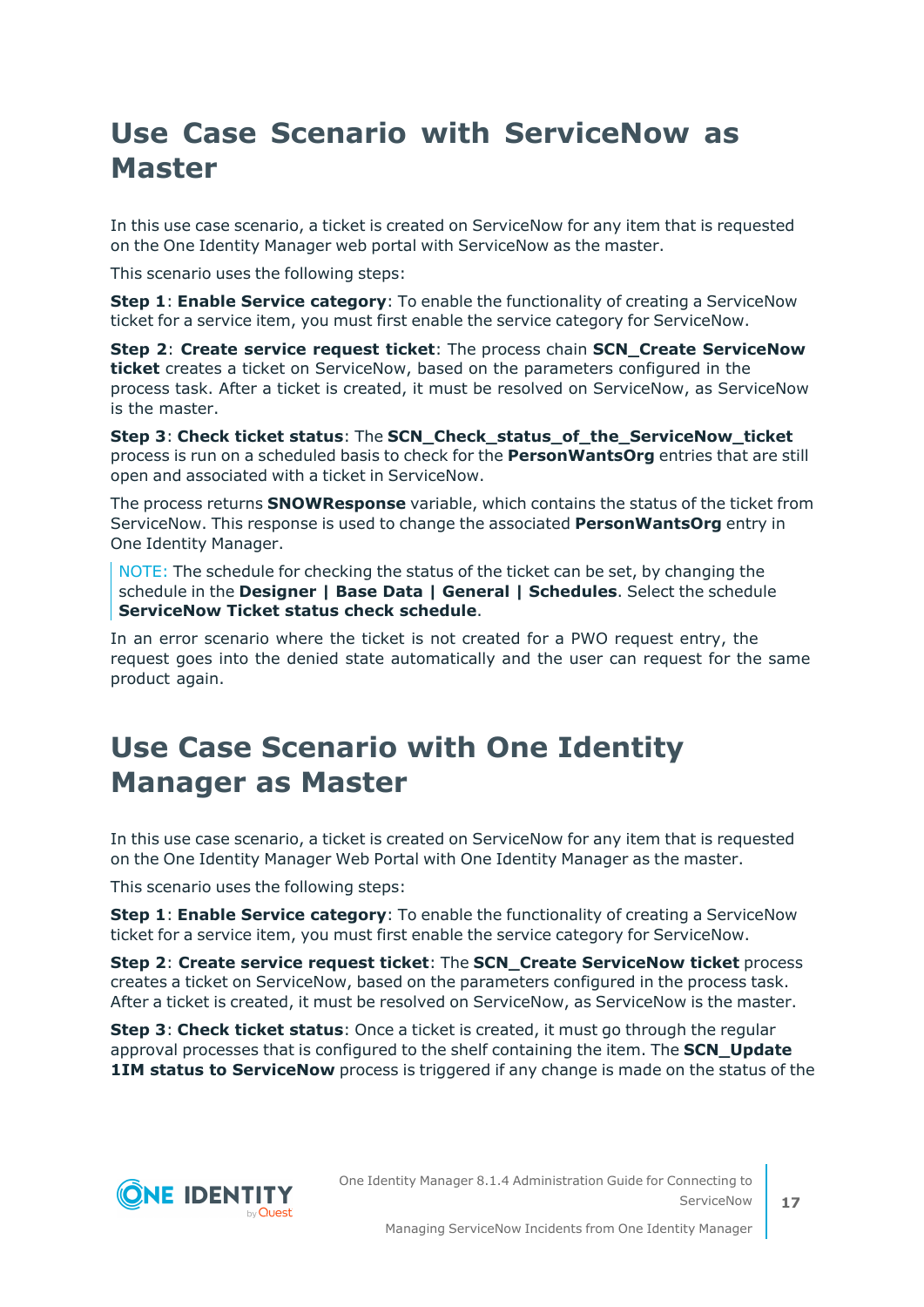request. This process ensures that the JSON response is sent to the ServiceNow end, and the associated ticket is updated in ServiceNow.

NOTE: If the **SCN\_Update 1IM status to ServiceNow** process fails, it is recommended to create a new MailComponent process step that enables you to send a mail alert to the requester.

In case of an error, when the ticket is not created for a request, the request goes into denied state and then, the user is allowed to request for the same product again.

### <span id="page-17-0"></span>**Customizing ServiceNow module**

Customizing the ServiceNow module involves the following steps:

- Creating [ServiceNow](#page-17-1) Ticket Adding more attributes to the ticket creation
- [Manipulating](#page-18-0) the response from ServiceNow
- <sup>l</sup> [Constructing](#page-23-0) the Request for updating One Identity Manager status to [ServiceNow](#page-23-0) ticket

### <span id="page-17-1"></span>**Creating ServiceNow Ticket – Adding more attributes to the ticket creation**

The ServiceNow component **CreateTicket** enables you to create tickets.

#### *To create tickets*

- 1. In the **Designer**, navigate to **Process Orchestration | Process Components | SCNComponent | CreateTicket**.
- 2. To create a parameter for the CreateTicket task, right-click **CreateTicket**, and select **New parameter**.

The Parameters properties dialog is displayed.

- a. In the **Name** field, enter a name that matches the ServiceNow parameter name. This new parameter must match the ServiceNow parameter. For example, if you want to add the ServiceNow parameter **resolved\_by**, provide the name for the new One Identity Manager parameter as **resolved\_by**.
- b. In the **Value template** field, enter the value template with the syntax: **Value = <***Value to be configured***>**. For example, **Value = "test"**.

A process step with the **CreateTicket** task sends the configured values to ServiceNow to create a ticket. The **Create ServiceNow Ticket** uses this process step to create a ticket.

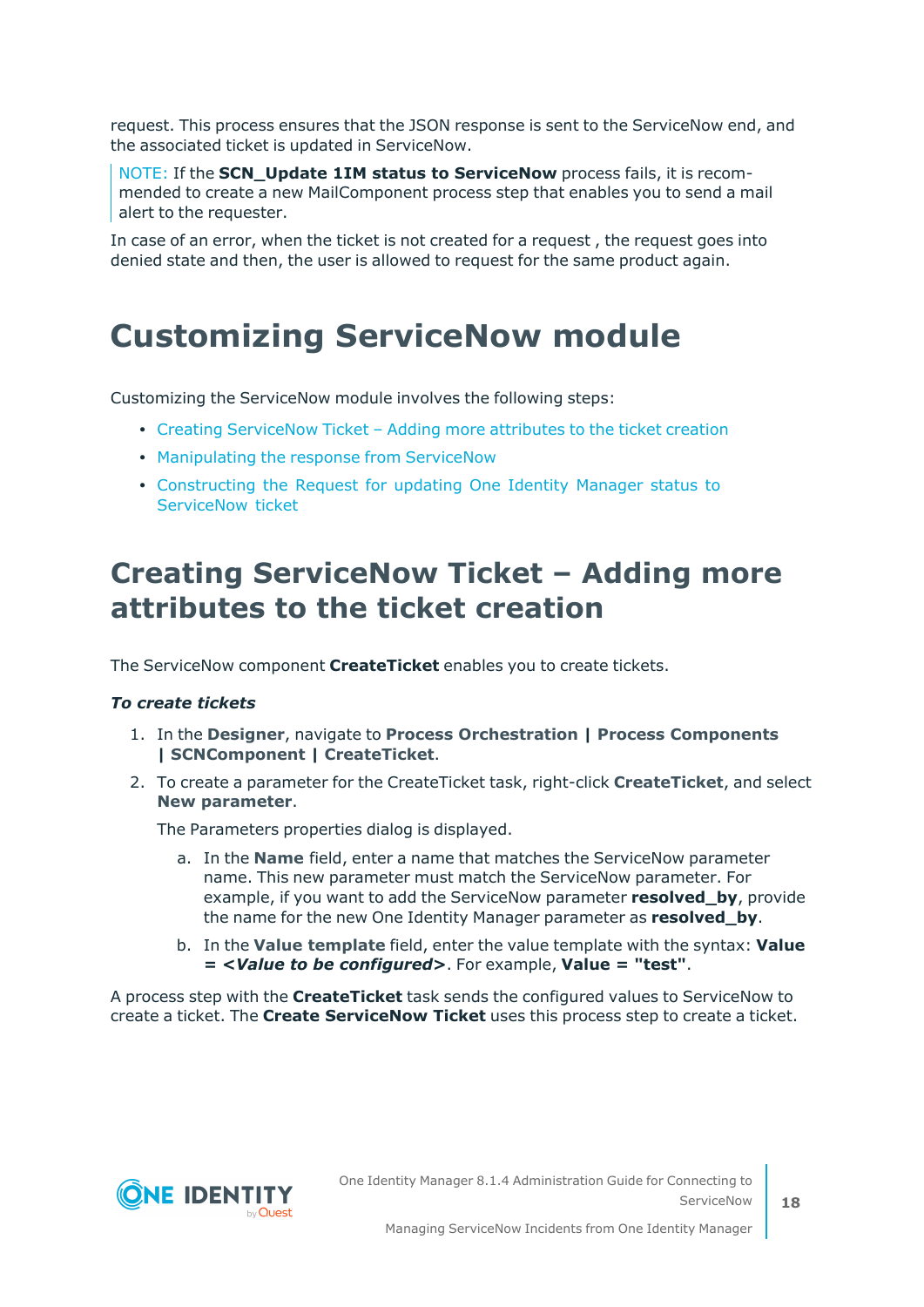### <span id="page-18-0"></span>**Manipulating the response from ServiceNow**

The process step with **GetTicketStatus** task gets the status of a ticket.

The **SCN\_Create ServiceNow Ticket** process enables to create a ticket in ServiceNow and update the field **ServiceNowSystemID** of the **PersonWantsOrg** table. This field is used in the **SCN\_Check\_status\_of\_the\_ServiceNow\_ticket** process, which is called over time. This process chain contains a process step using the **GetTicketStatus** task which uses the **ServiceNowSystemID** as a reference to the ServiceNow and returns the status in the field SNOW Response.

SNOW Response value is a JSON response which is then parsed to get any desired field of the ServiceNow response schema. These fields can later be leveraged to change the status of the associated **PersonWantsOrg** entry accordingly.

This SNOW Response value is used in the script **SCN\_UpdatingOneIMTicketStatus**. This is first parsed to a NewtonSoft Object type and then values are taken out using the SelectToken function. Further explanation is given below.

The response value script is represented below:

#If Not SCRIPTDEBUGGER

References Newtonsoft.Json.dll

#End If

'This script is used for updating the status from the ServiceNow ticket to the corresponding PersonWantsOrg entry in One Identity Manager.

'Dieses Skript wird zum Aktualisieren des Status vom ServiceNow-Ticket zum entsprechenden PersonWantsOrg-Eintrag in One Identity Manager verwendet.

Public Overridable Function SCN\_UpdatingOneIMTicketStatus( ByVal statusResultsData As String , ByVal UID\_PWO As String) As Boolean

Dim PWO As ISingleDbObject = Connection.CreateSingle("PersonWantsOrg", UID\_PWO)

Dim snowResponse As Newtonsoft.Json.Linq.JObject = Nothing

Try

snowResponse = Newtonsoft.Json.Linq.JObject.Parse(statusResultsData)

'We can retrieve any value from the ServiceNow Response JSON.



One Identity Manager 8.1.4 Administration Guide for Connecting to **ServiceNow** 

Managing ServiceNow Incidents from One Identity Manager

**19**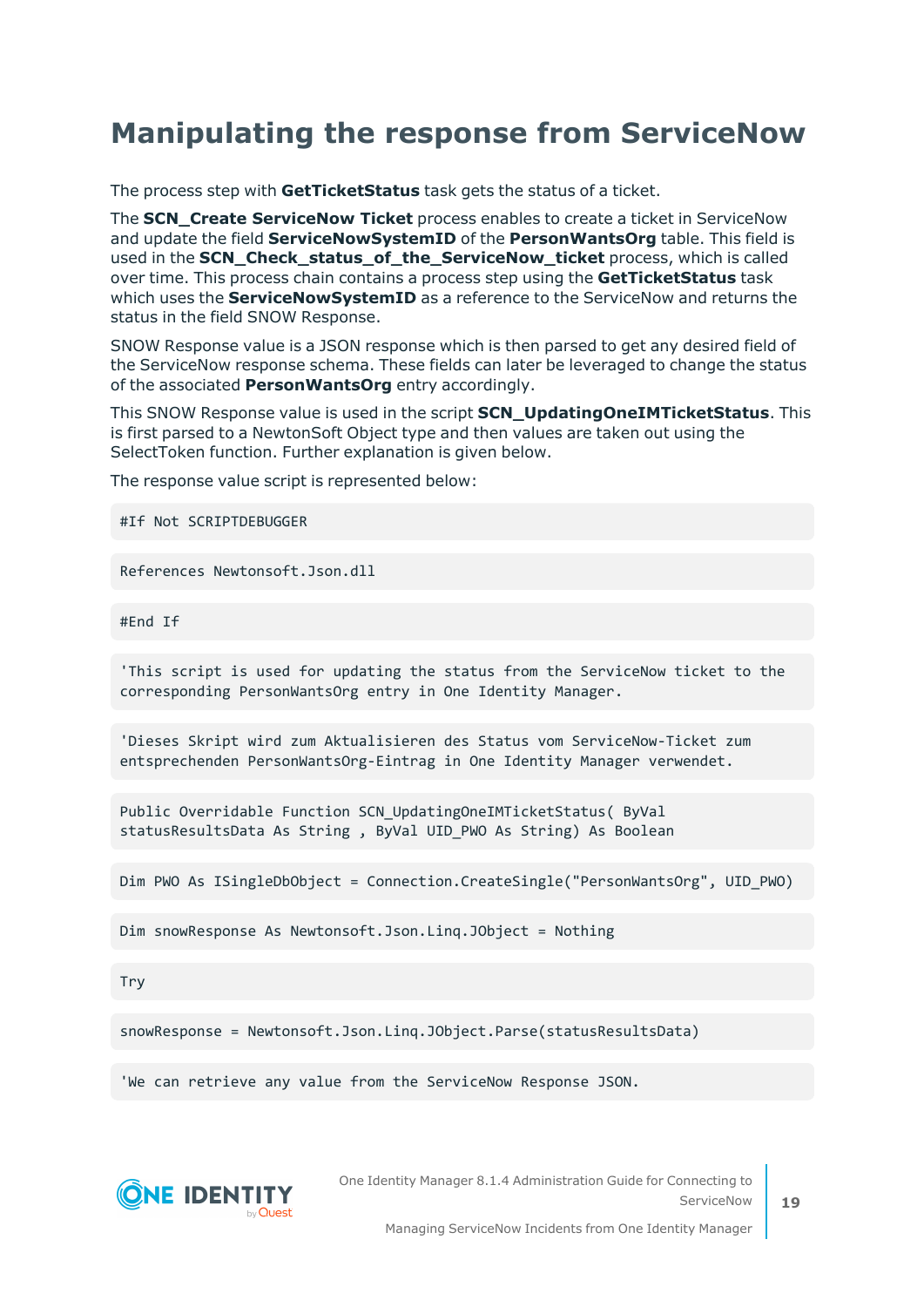'In this script, we are getting the values for "sys\_id", "number", "state", etc.

'A detailed sample of a JSON response can be found in the One Identity Manager Administration Guide.

'Wir können jeden Wert aus dem ServiceNow-Antwort-JSON abrufen.

'In diesem Skript erhalten wir die Werte für "sys\_id", "number", "state" usw.

'Ein detailliertes Beispiel einer JSON-Antwort finden Sie im OneIM-Administrationshandbuch.

'Syntax to get a value from the json : snowResponse.SelectToken("<variable name>").ToString()

'Syntax, um einen Wert aus dem json: snowResponse.SelectToken ("<Variablenname>") . ToString ()

'Example : snowResponse.SelectToken("sys\_id").ToString()

'Beispiel: snowResponse.SelectToken ("sys\_id"). ToString ()

'Any internal fields or nested fields can be queried in the format:

'Alle internen Felder oder verschachtelten Felder können im folgenden Format abgefragt werden:

'snowResponse.SelectToken("<parent1 variable name>").SelectToken("<Parent2 Or internal field name>")....ToString()

'Example:" snowResponse.SelectToken("resolved\_by").SelectToken("link").ToString ()

'Beispiel: "snowResponse.SelectToken (" resolved\_by "). SelectToken (" link "). ToString ()

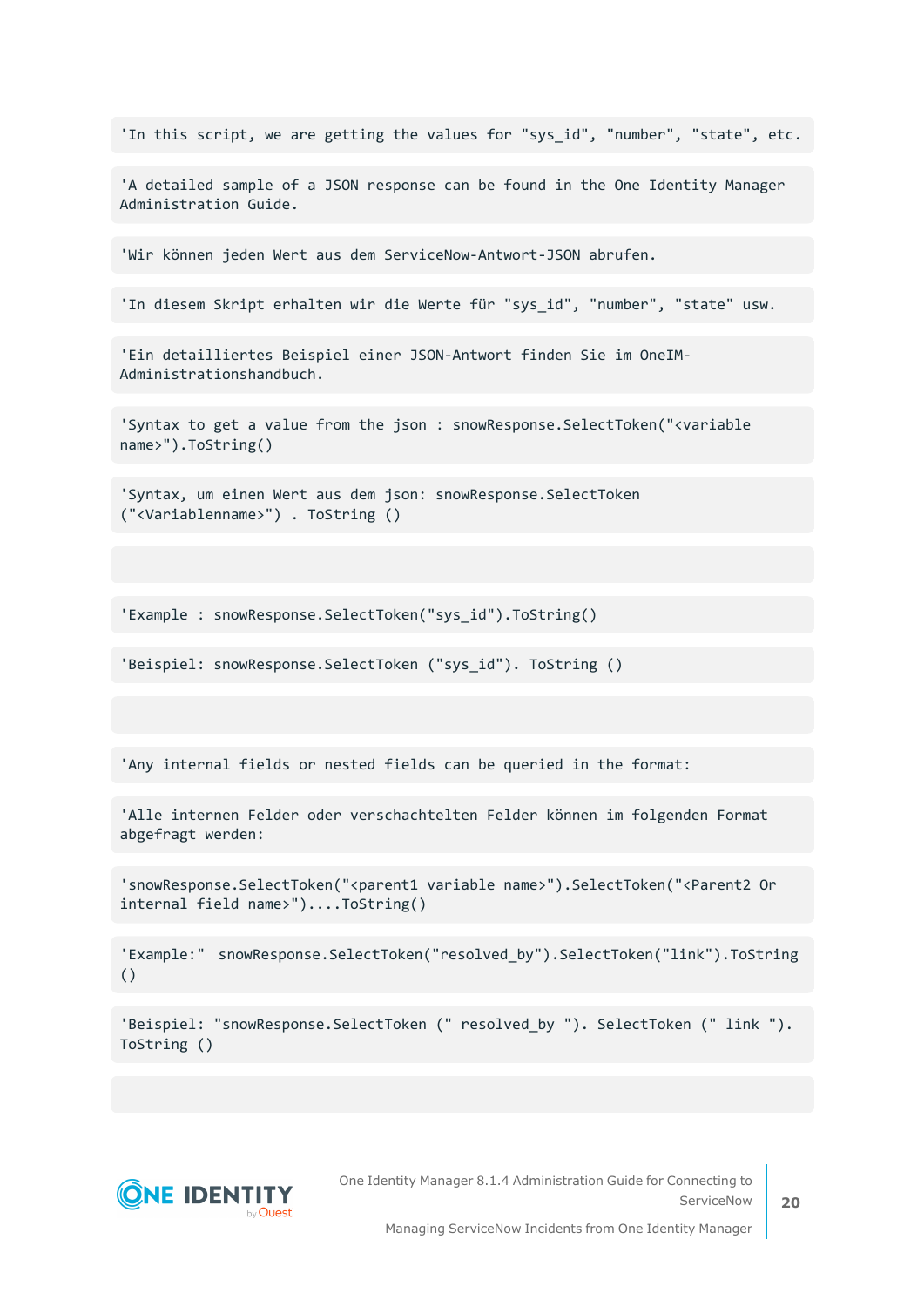Dim sysID As String = snowResponse.SelectToken("sys\_id").ToString()

Dim incnumber As String = snowResponse.SelectToken("number").ToString()

Dim status As String = snowResponse.SelectToken("state").ToString()

Dim ownerID As String = snowResponse.SelectToken("sys\_updated\_by").ToString()

Dim close code As String = snowResponse.SelectToken("close code").ToString()

Dim close notes As String = snowResponse.SelectToken("close notes").ToString()

Dim resolved at As String = snowResponse.SelectToken("resolved at").ToString()

'The value for the status variable should be modified to the value as configured at the ServiceNow End

'Der Wert für die Statusvariable sollte auf den Wert geändert werden, der im ServiceNow-Ende konfiguriert wurde

If status = "6" Then

'On the basis of the state, we can make the necessary decision on the PersonWantsOrg entry.

'Auf der Grundlage des Staates können wir die notwendige Entscheidung über den Eintrag PersonWantsOrg treffen.

'Deutsche Übersetzung des folgenden Anrufs

'Beispiel: PWO.Custom.CallMethod("MakeDecision", "", True, "Ticket 123 wurde erfolgreich vom Benutzer admin geschlossen")

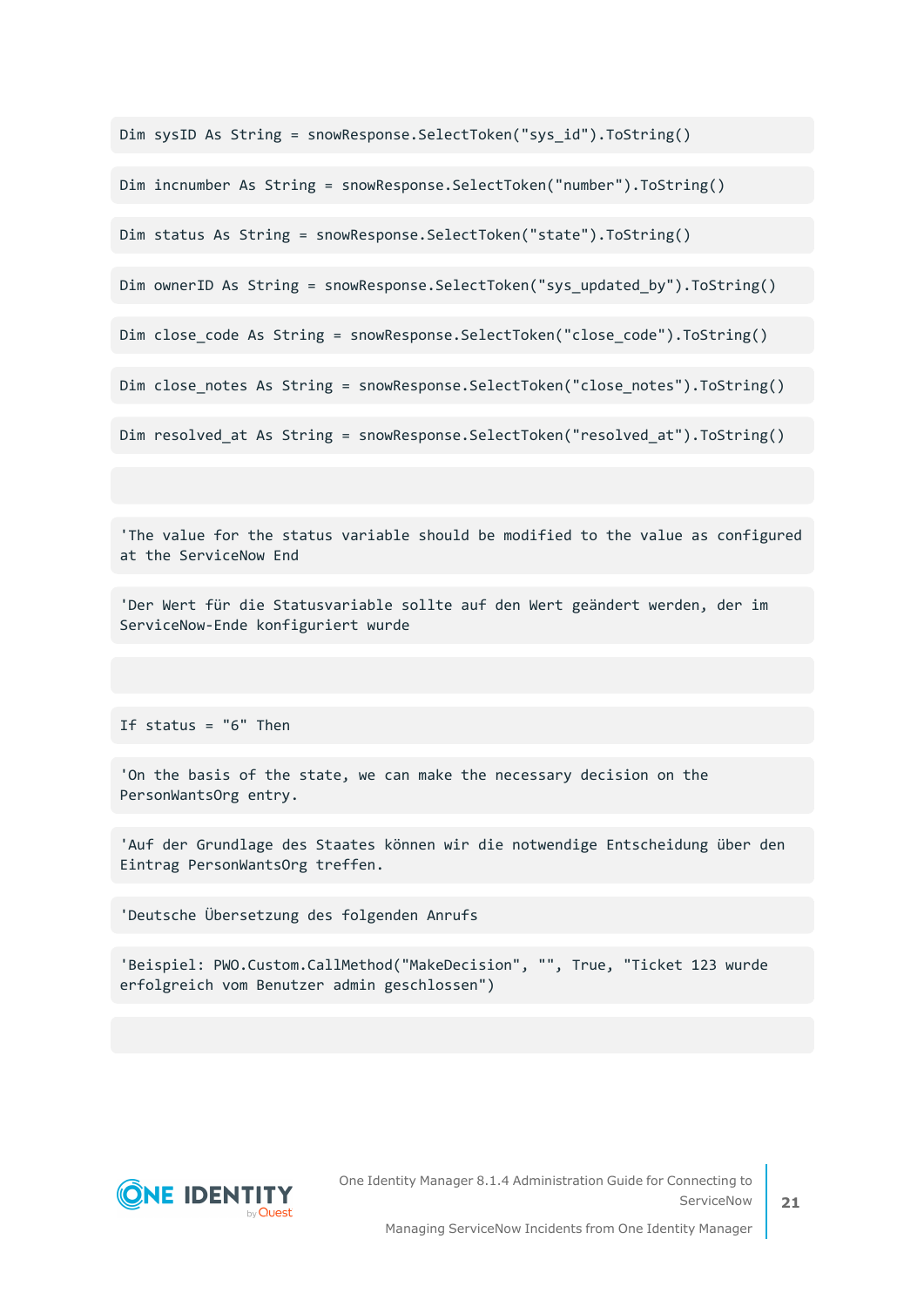PWO.Custom.CallMethod("MakeDecision", "", True, "Ticket#" + incnumber + " was closed successfully by " + ownerID + " " + sysID +"")

PWO.PutValue("SNOWExt",True)

PWO.Save()

End If

Return True

Catch ex As Exception

Return False

End Try

End Function

Based on the configuration of values in the ServiceNow end, the value of the order state can be changed. For instance,

If status = "6" Then

'On the basis of the state, we can make the necessary decision on the PersonWantsOrg entry.

'Auf der Grundlage des Staates können wir die notwendige Entscheidung über den Eintrag PersonWantsOrg treffen.

'Deutsche Übersetzung des folgenden Anrufs

'Beispiel: PWO.Custom.CallMethod("MakeDecision", "", True, "Ticket 123 wurde erfolgreich vom Benutzer admin geschlossen")

PWO.Custom.CallMethod("MakeDecision", "", True, "Ticket#" + incnumber + " was closed successfully by " + ownerID + " " + sysID +"")



One Identity Manager 8.1.4 Administration Guide for Connecting to ServiceNow

Managing ServiceNow Incidents from One Identity Manager

**22**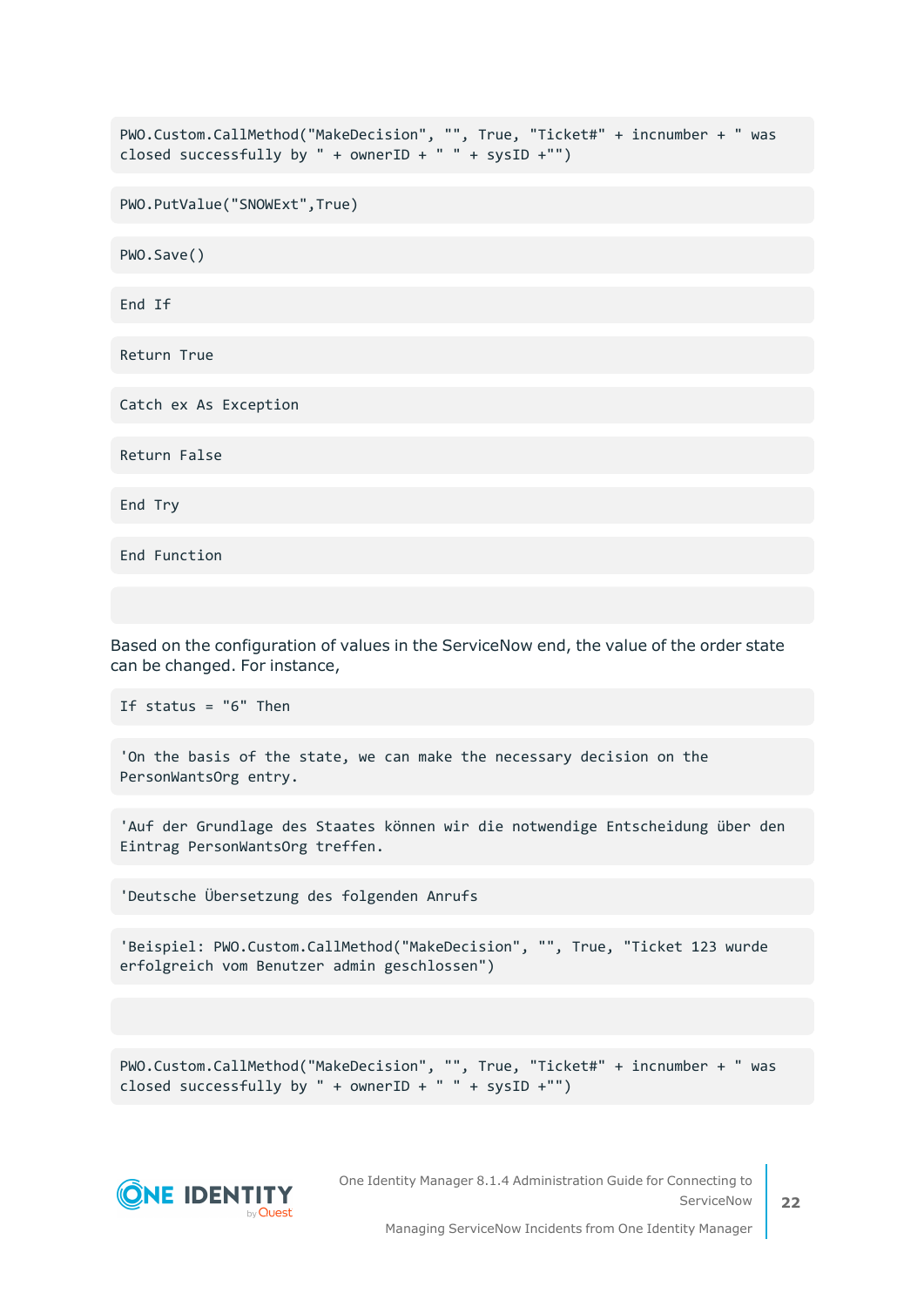PWO.PutValue("SNOWExt",True)

PWO.Save()

End If

Here, a ServiceNow instance has the state "6" configured as close and assigned in ServiceNow. Hence, the custom call PWO.Custom.CallMethod("MakeDecision","", True,"Message") is set to true.

If a request is denied from the ServiceNow, then the custom call changes to PWO.Custom.CallMethod("MakeDecision","", True,"Message") is set to false.

Please ensure that the statement **PWO.PutValue("SNOWExt",True)** is present, after any decision making step as its value is used in other processes.

The SnowResponse can be used to retrieve any field of the ServiceNow response. These retrieved values can be used to set the variables of a ticket. For example,

```
If status = "6" Then
```
'On the basis of the state, we can make the necessary decision on the PersonWantsOrg entry.

'Auf der Grundlage des Staates können wir die notwendige Entscheidung über den Eintrag PersonWantsOrg treffen.

'Deutsche Übersetzung des folgenden Anrufs

'Beispiel: PWO.Custom.CallMethod("MakeDecision", "", True, "Ticket 123 wurde erfolgreich vom Benutzer admin geschlossen")

PWO.Custom.CallMethod("MakeDecision", "", True, "Ticket#" + incnumber + " was closed successfully by " + ownerID + " " + sysID +"")

PWO.PutValue("SNOWExt",True)

PWO.Save()

End If



One Identity Manager 8.1.4 Administration Guide for Connecting to ServiceNow

Managing ServiceNow Incidents from One Identity Manager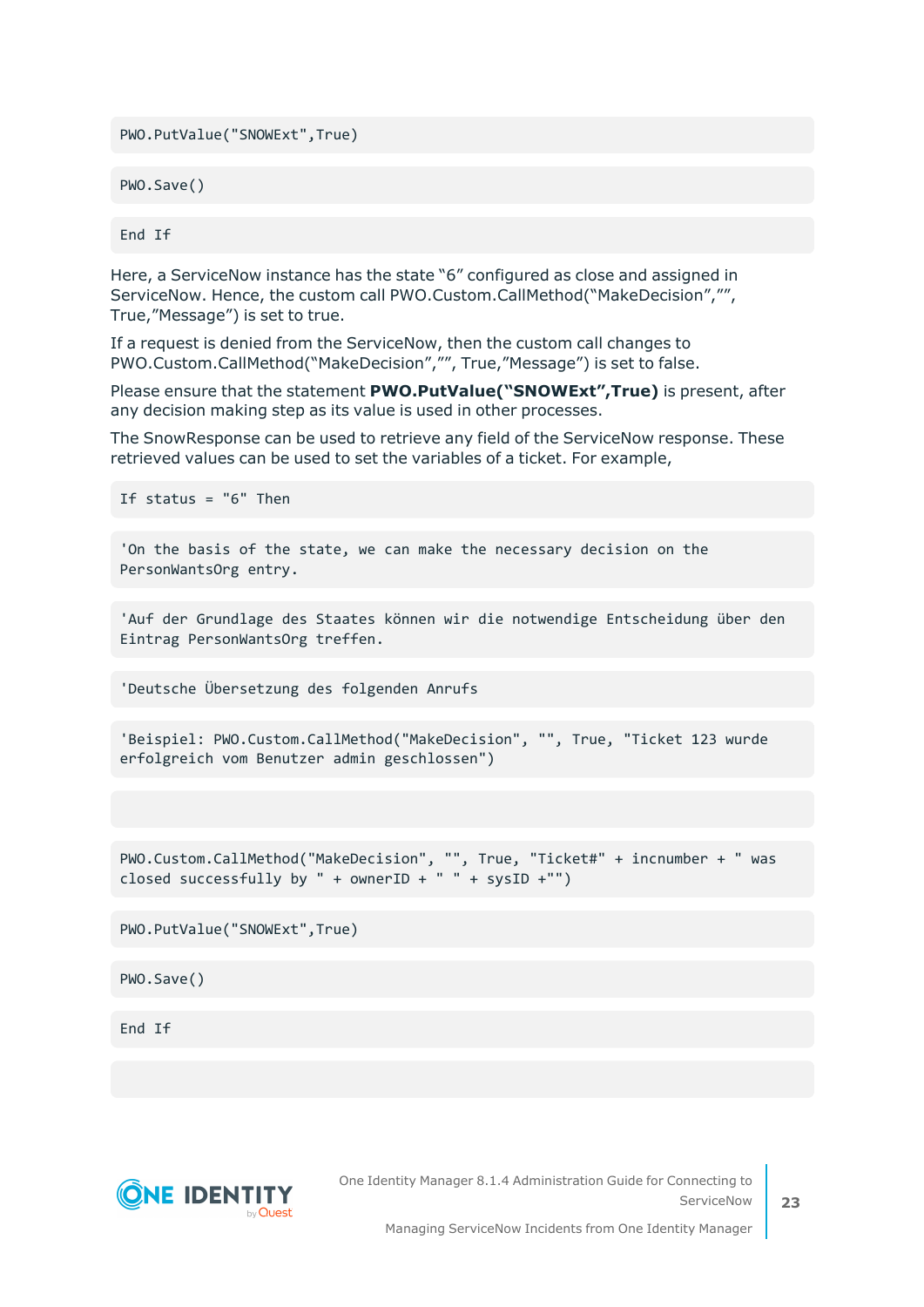In this script, the message portion of the custom call is configurable. We have configured the message to display some text and values of the field "sys\_udpated\_by" and "sys\_id". These values are retrieved before this If block as shown below:

*Dim sysID As String = snowResponse.SelectToken("sys\_id").ToString()*

*Dim ownerID As String = snowResponse.SelectToken("sys\_updated\_by").ToString()*

Similarly more values can be retrieved with the syntax,

<sup>l</sup> *Dim testPropName As type = snowResponse.SelectToken("ServiceNow field name").ToString()*

For internal child fields,

<sup>l</sup> *Dim testPropName As type = snowResponse.SelectToken("ServiceNow parent name").SelectToken(child1)….ToString()*

These retrieved values can also be used to set some field of PersonWantsOrg entry like ReasonHead for instance.

General Syntax: *PWO.PutValue("<PersonWantsOrg field name>",testPropName)*

Example:

- <sup>l</sup> *Dim closenotes As String = snowResponse.SelectToken("close\_notes")*
- <sup>l</sup> *PWO.PutValue("ReasonHead", closenotes )*

NOTE:

- **PWO.PutValue** is only applicable after the initialization in the script.
- **Script SCN\_UpdatingOneIMTicketStatus** cannot be modified directly. If further customizations are required on this script, new custom scripts must be created by copying this script's content and changes must be done on the new script. Change the function's name and use the same custom script name in the process step. The process chain referencing this script is **SCN\_Check status of the ServiceNow ticket**. Modify the script name in the following internal process step: Updating the One Identity Manager with status of resolved tickets.

### <span id="page-23-0"></span>**Constructing the Request for updating One Identity Manager status to ServiceNow ticket**

The **SCN\_Update\_1IM\_ticket\_status\_to\_ServiceNow** process is responsible for constructing the response for ServiceNow update. This response is then sent to the ServiceNow end, through the process task **UpdateServiceNowStatus**. This task has a parameter **RequestBody** that takes the value from the preceding step, in the process, which calls the script **SCN\_GetOrderValueStatus** that constructs the response. Below is the script with an example on how the script can be modified.

#If Not SCRIPTDEBUGGER



Managing ServiceNow Incidents from One Identity Manager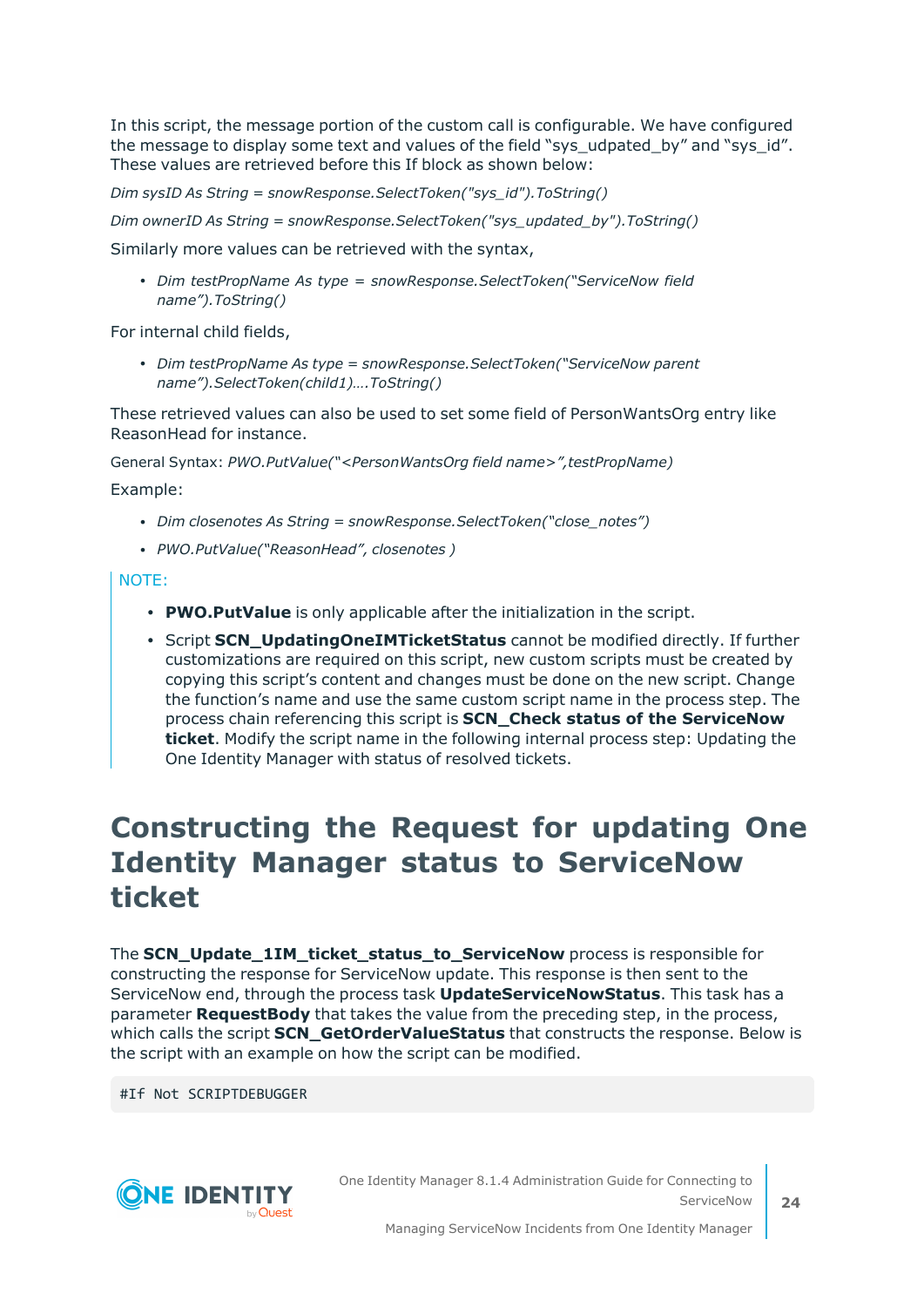References Newtonsoft.Json.dll

#End If

'This script gets the OrderState value status from the PersonWantsOrg table with reference of the UID PWO sent from the calling step

'Dieses Skript ruft den OrderState-Wertstatus aus der Tabelle "PersonWantsOrg" mit der Referenz der UID PWO ab, die vom aufrufenden Schritt gesendet wurde

'On the basis of the OrderState value the necessary response is generated as explained in this script further on

'Auf der Grundlage des OrderState-Werts wird die erforderliche Antwort generiert, wie in diesem Skript weiter erläutert

Public Overridable Function SCN GetOrderValueStatus(ByVal UID PWO As String) As String

Dim PWO As ISingleDbObject = Connection.CreateSingle("PersonWantsOrg", UID\_PWO)

Dim responseBodyStr As String = ""

Dim orderstate As String = PWO.GetValue("OrderState").String

Dim requestBody As Newtonsoft.Json.Linq.JObject = New Newtonsoft.Json.Linq.JObject()

'The Request JSON for the response will have to constructed based on the value of the OrderState in OneIM and

'the corresponding field values that are configured on the ServiceNow end.

'Der Anforderungs-JSON für die Antwort muss basierend auf dem Wert des OrderState in One Identity Manager und

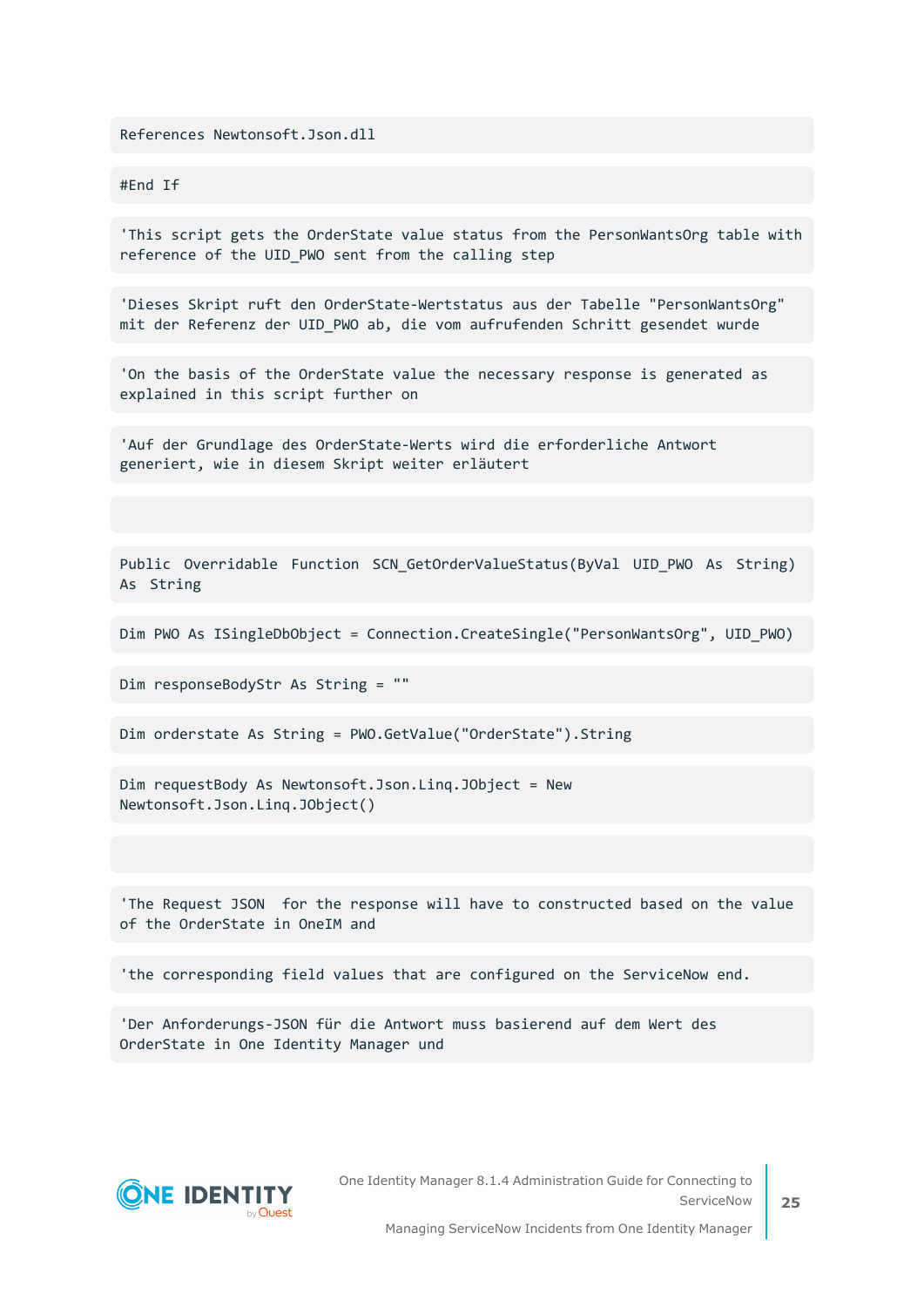'den entsprechenden Feldwerten erstellt werden, die auf dem ServiceNow-Ende konfiguriert sind.

'To add any more fiels to the request JSON, add it in the format, requestBody.Add("<fieldname>","<Value>")

'Um der Anfrage JSON weitere Felder hinzuzufügen, fügen Sie sie im Format requestBody.Add ("<Feldname>", "<Wert>") hinzu.

'Example: requestBody.Add("close\_code","Closed/Resolved by Caller")

'Beispiel: requestBody.Add ("close code", "Closed / Resolved by Caller")

Select orderState

Case "Assigned"

requestBody.Add("close\_code","Closed/Resolved by Caller")

requestBody.Add("state","7")

requestBody.Add("close\_notes",PWO.GetValue("ReasonHead").String)

responseBodyStr = requestBody.ToString()

Case "Granted"

requestBody.Add("state","2")

responseBodyStr = requestBody.ToString()

Case "Dismissed"

requestBody.Add("close\_code","Closed/Resolved by Caller")

requestBody.Add("state","7")

requestBody.Add("close\_notes",PWO.GetValue("ReasonHead").String)



One Identity Manager 8.1.4 Administration Guide for Connecting to ServiceNow

Managing ServiceNow Incidents from One Identity Manager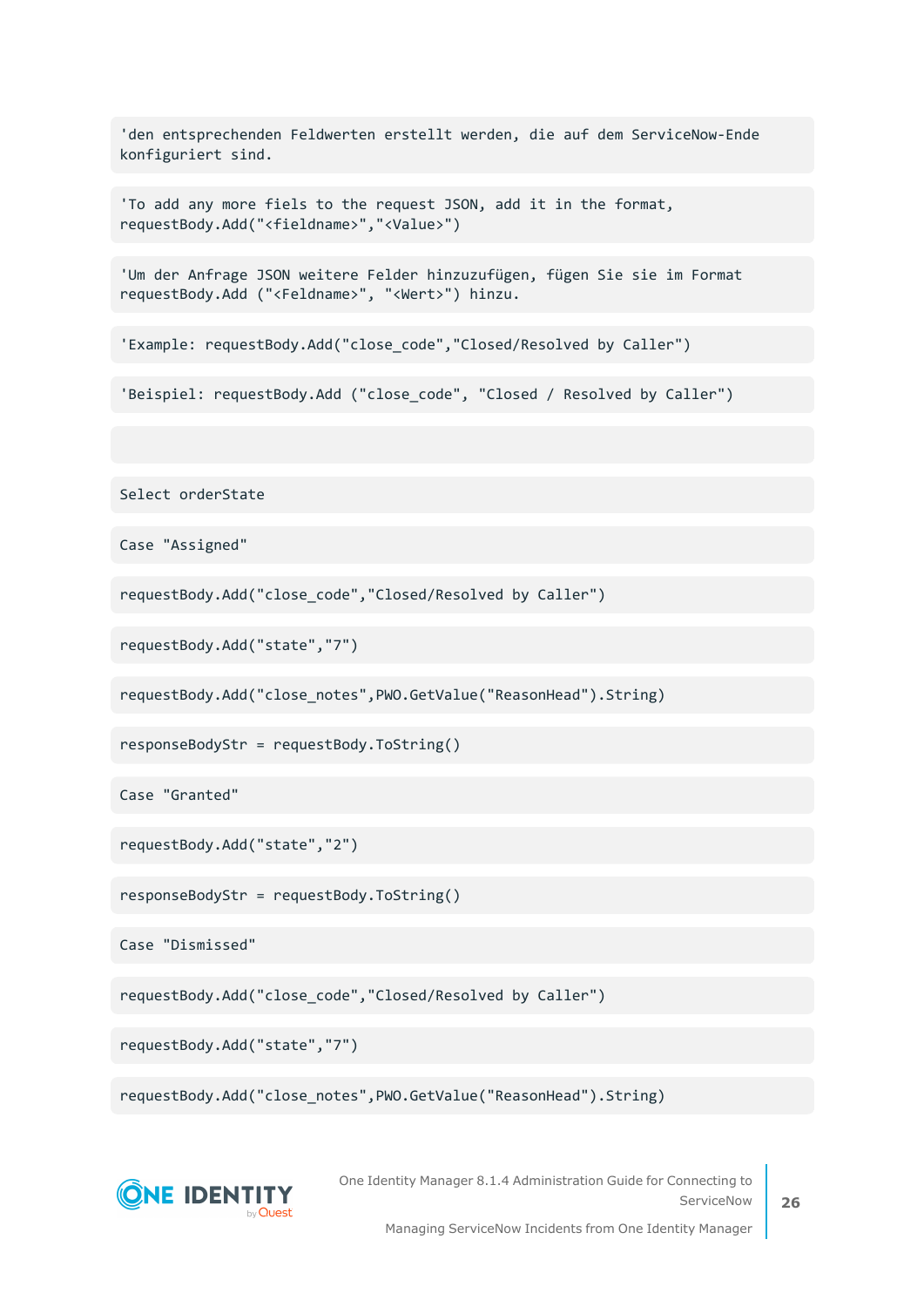```
responseBodyStr = requestBody.ToString()
```

```
Case "OrderProduct"
```

```
requestBody.Add("state","2")
```
responseBodyStr = requestBody.ToString()

Case "Aborted"

```
requestBody.Add("close_code","Closed/Resolved by Caller")
```
requestBody.Add("state","7")

responseBodyStr = requestBody.ToString()

Case Else

responseBodyStr = ""

End Select

Return responseBodyStr

End Function

In the script, the **Cases** sections contain the responses for various **OrderState** values of the **PersonWantsOrg** entries.

For instance:

Case "Assigned"

requestBody.Add("close\_code","Closed/Resolved by Caller")

```
requestBody.Add("state","7")
```
requestBody.Add("close\_notes",PWO.GetValue("ReasonHead").String)



One Identity Manager 8.1.4 Administration Guide for Connecting to ServiceNow

Managing ServiceNow Incidents from One Identity Manager

**27**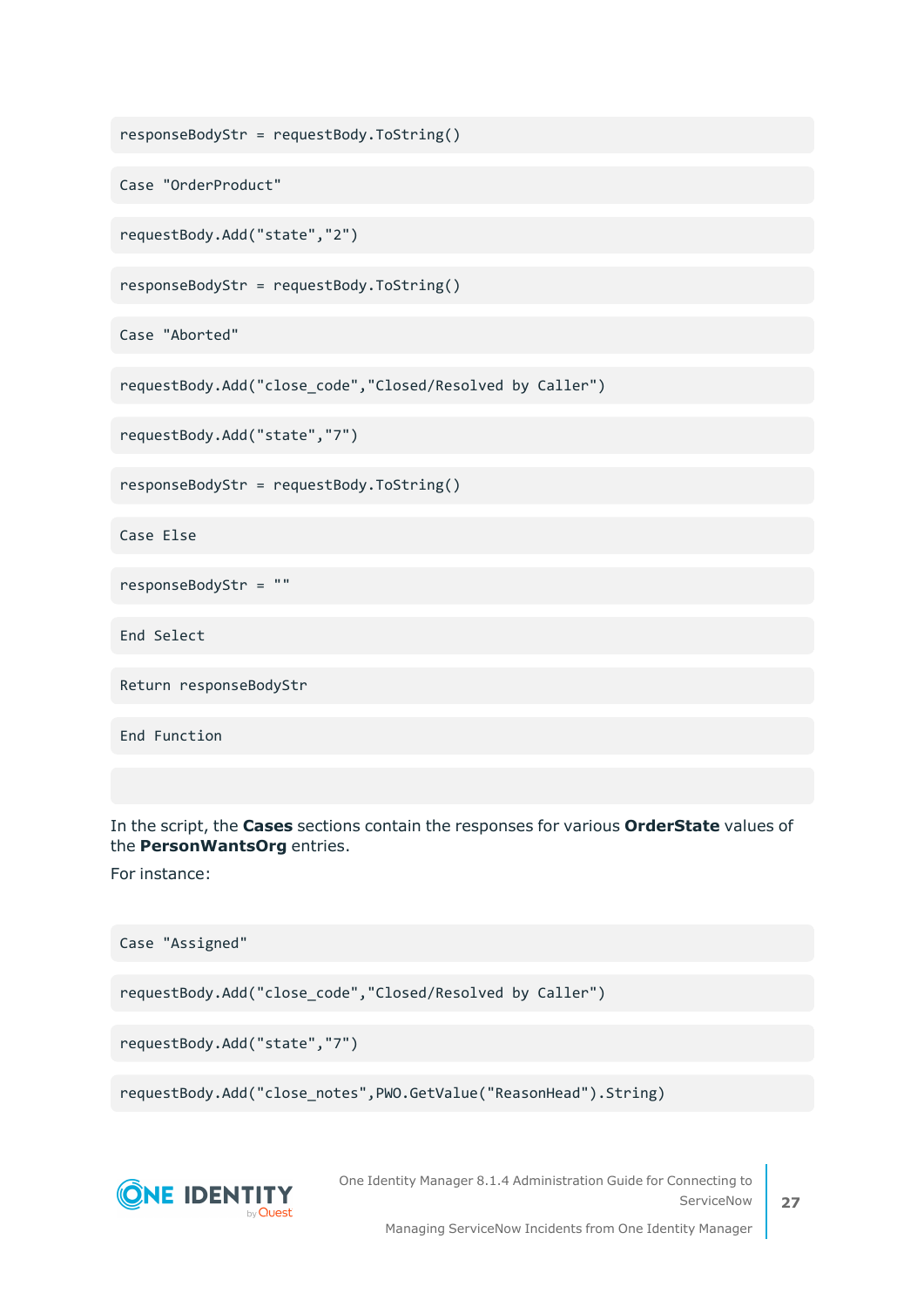responseBodyStr = requestBody.ToString()

Here, the variable **requestBody** contains the request that is to be sent to ServiceNow. In this case, we are add the ServiceNow fields **close\_code**, **state**, **close\_notes**. These fields are mandatory for any ticket to be closed on ServiceNow for resolution. More fields can be added with the **requestBody** before the statement **responseBodyStr = requestBody.ToString()**.

- <sup>l</sup> Syntax to add more fields: *requestBody.Add("<ServiceNow field name>","<Value>")*
- <sup>l</sup> Example: *requestBody.Add("resoved\_by",\$DisplayPersonHead\$)*

Here **\$DisplayPersonHead\$** is the value of the person taking a decision as configured in the approval work flow.

6 NOTE: Script **SCN\_GetOrderValueStatus** cannot be modified directly. If further customizations are required on this script, new custom scripts must be created by copying this script's content and then changes can be done on the new script. Change the function's name and use the same custom script name in the process step. process that references this script is **SCN\_Update\_1IM\_ticket\_status\_to\_ ServiceNow**. The internal process step where the script name should be modified is **Script to process the OrderValue property of One Identity Manager**.

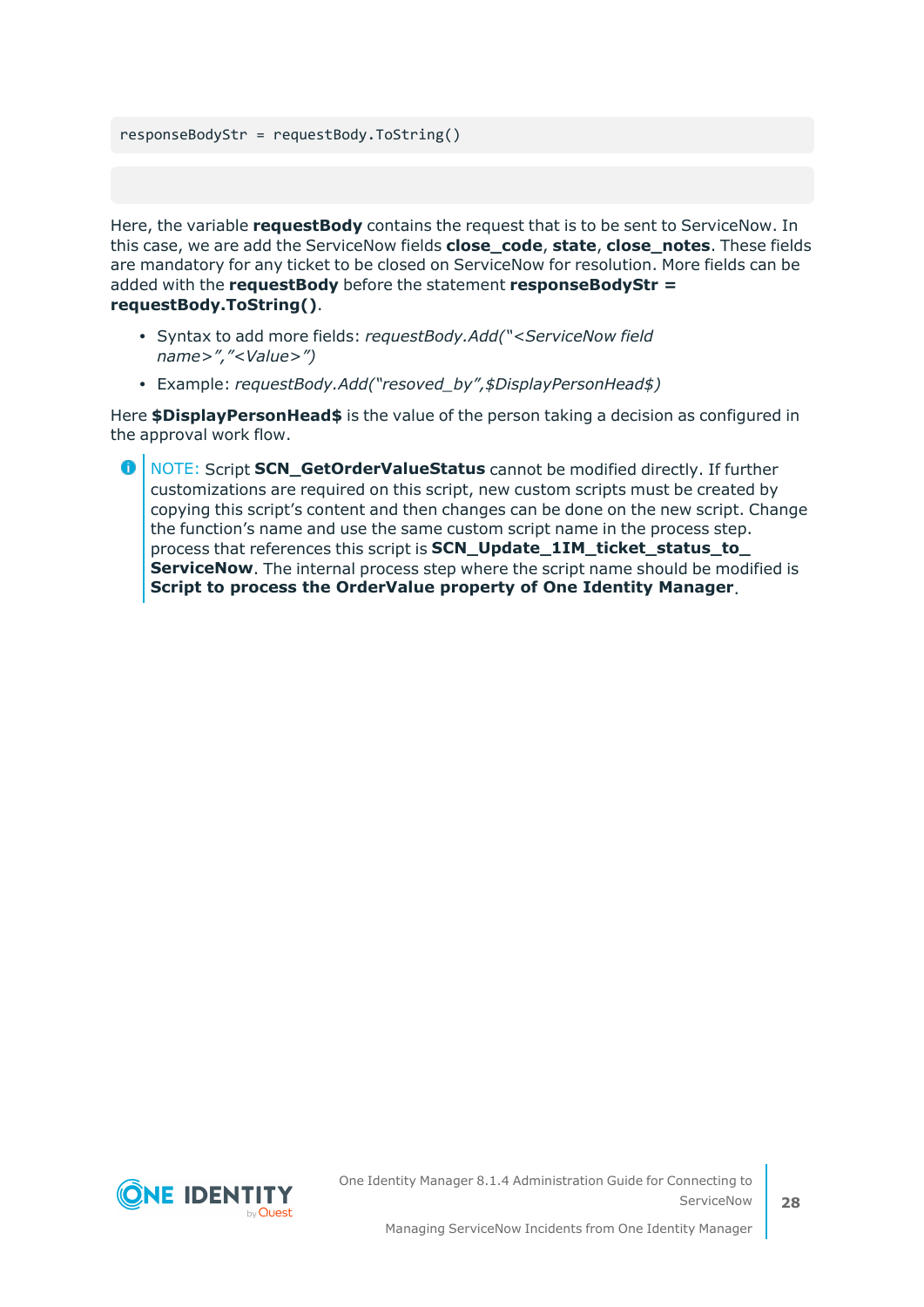## <span id="page-28-0"></span>**One Identity Manager for Service Catalog**

This section provides details of integration of One Identity Manager with Service catalog in ServiceNow.

## <span id="page-28-1"></span>**Configuring ServiceNow's One Identity Manager Catalog Application**

This section elaborates configuration of One Identity Manager service catalog app for integration with One Identity Manager.

### <span id="page-28-2"></span>**Adding Catalog Item to the Catalog Page**

After the installation of One Identity Manager ServiceNow App, it needs to be added to the service catalog page.

#### *Steps to add One Identity Manager ServiceNow App to catalog page:*

- 1. Navigate to the **Self-Service** | **Service Catalog** in your instance.
- 2. **Add content** | Search for **One Identity Manager for Service Catalog** from the categories
- 3. Click **Add** here.
- 4. The Catalog Item will then be available in the Catalog Page to place IT Shop requests from ServiceNow.

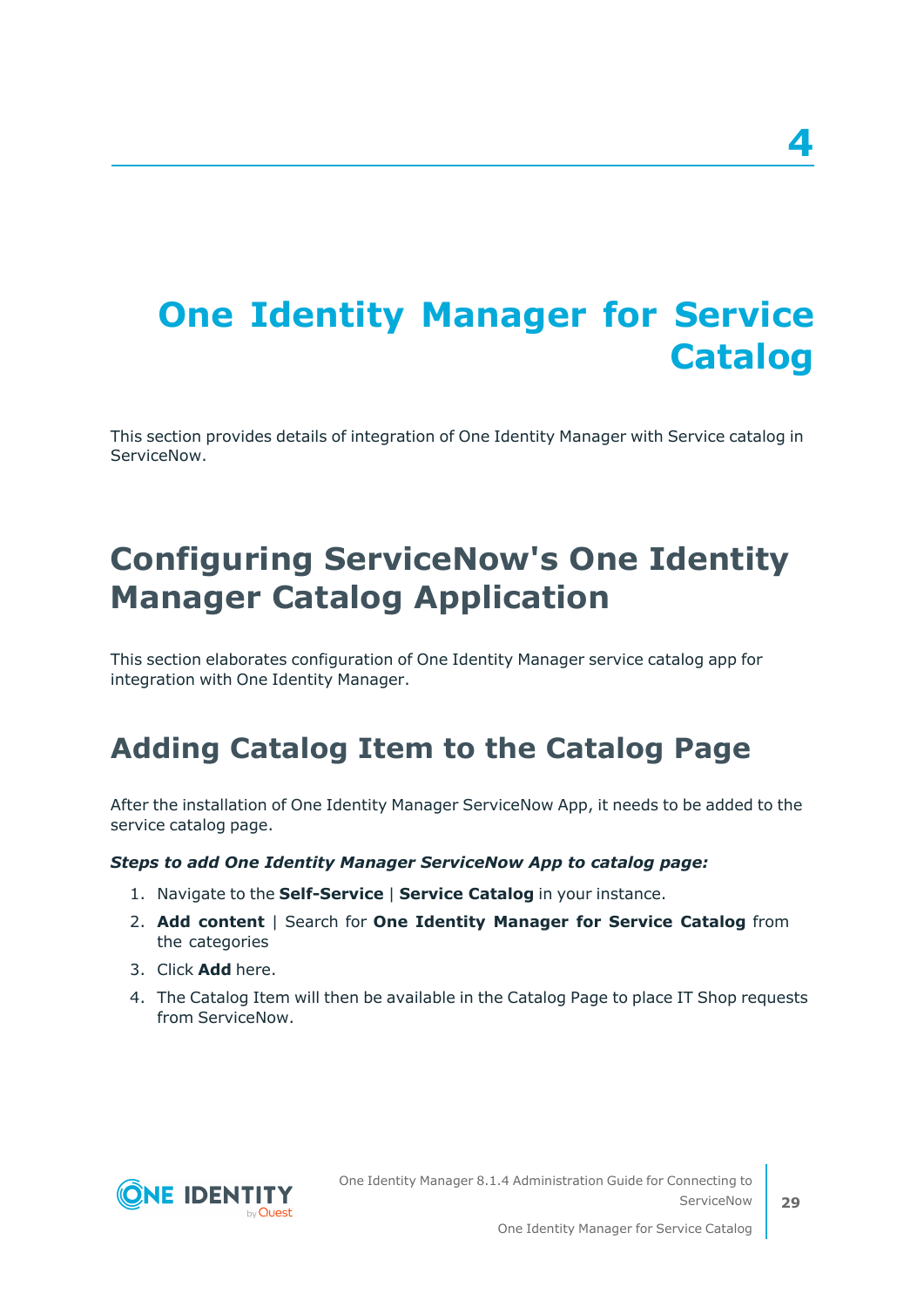### <span id="page-29-0"></span>**Configuration Parameters**

The details related to configuration parameters in the One Identity Manager ServiceNow App are listed below Configuration parameters can be found under One Identity Manager ServiceNow App in the Application navigator. Sysadmin/Appadmin would be able to configure these parameters. Initially when the One Identity Manager Service App is configured for the first time the scheduled job must be executed manually once for the configuration parameters to be available for the user to edit.

#### *To execute the Scheduled job follow the below steps:*

- 1. Open the ServiceNow instance.
- 2. Navigate to **System Definition** | **Scheduled jobs**.
- 3. Search for **InitializeConfigurationParametersAndLoadData** and select it.
- 4. Click on **Execute** button to execute the background job and initialize the configuration parameters

#### **Table 1: Configuration Parameters**

| <b>Name</b>                                       | <b>Config Parameter Config Parameter Description</b>                                                                                                                                                             |
|---------------------------------------------------|------------------------------------------------------------------------------------------------------------------------------------------------------------------------------------------------------------------|
| add_OneIM_<br>managers_to_<br>approver_role       | If set to true, Managers configured in One Identity Manager<br>are added to the ServiceNow approver_user role.                                                                                                   |
| compliance_officer                                | The group of the compliance officers which will approve, if a<br>request would lead to a SoD conflict.                                                                                                           |
| delta_load_data_<br>from_oneim_<br>server_persons | If true, loads employee data from One Identity Manager to<br>ServiceNow during a delta sync.                                                                                                                     |
| delta_xdateup-<br>dated_accproduct                | Highest XDateUpdated for Service Item entities, to be used<br>for the next delta run. This value is automatically calculated<br>and set after Full / Delta sync.                                                 |
| delta_xdateup-<br>dated_accpro-<br>ductgroup      | Highest XDateUpdated for Service Categories entities, to be<br>used for the next delta run. This value is automatically calcu-<br>lated and set after each Full / Delta synchronization.                         |
| delta xdateup-<br>dated_person                    | Highest XDateUpdated date for Person entities from the last<br>synchronization. To be used for the next delta run. This value<br>is automatically calculated and set after each Full / Delta<br>synchronization. |
| fallback_approver                                 | The approval is sent to the fallback approver group if no<br>manager is available.                                                                                                                               |
| job_execution_                                    | Background Job execution status (Ready/Running). Ready                                                                                                                                                           |

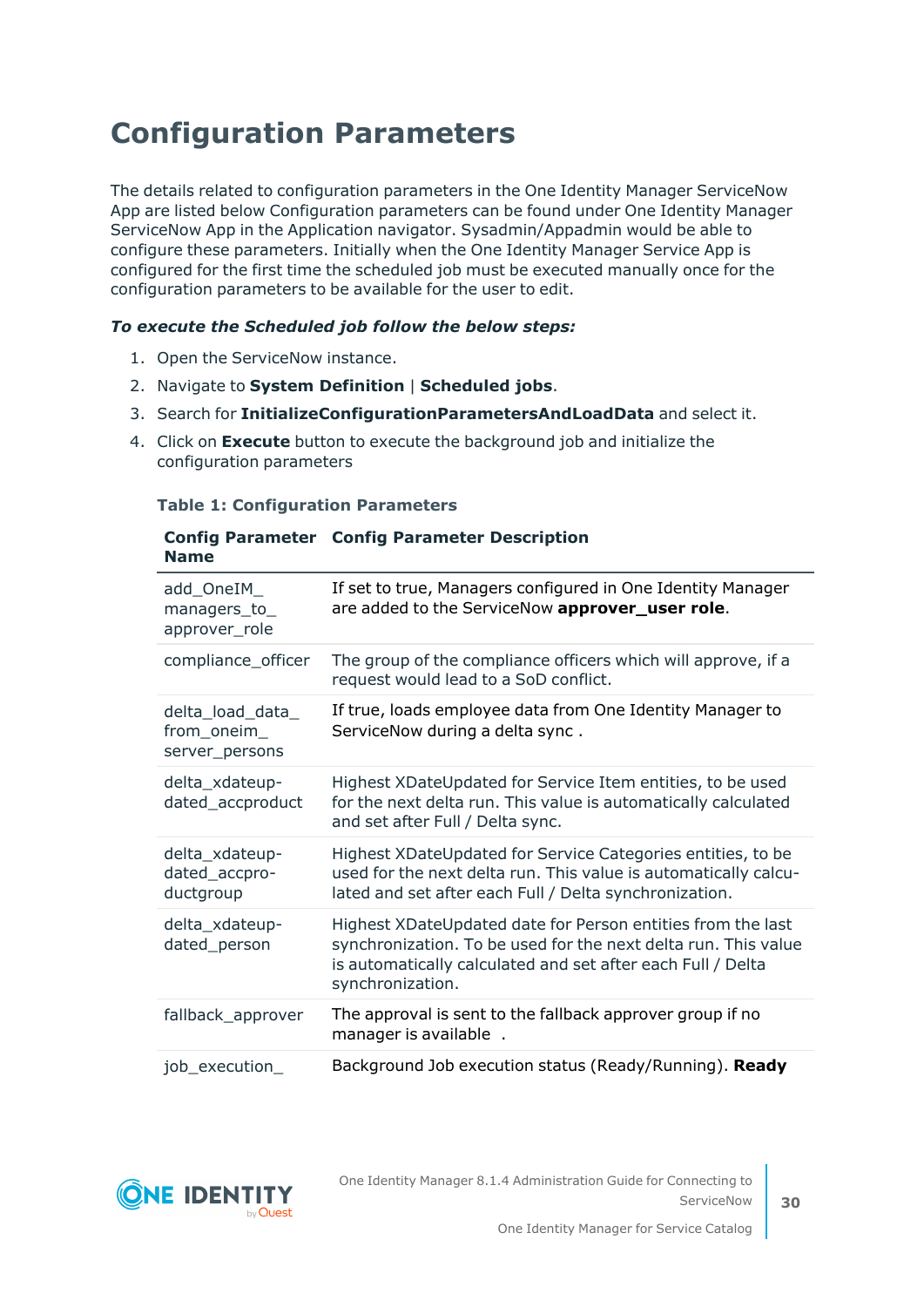|             | <b>Config Parameter Config Parameter Description</b> |  |
|-------------|------------------------------------------------------|--|
| <b>Name</b> |                                                      |  |

| status                                               | implies the job is not executing and Running implies job is<br>executing.                                                                                                                                |
|------------------------------------------------------|----------------------------------------------------------------------------------------------------------------------------------------------------------------------------------------------------------|
| job_load_data_<br>from_oneim_<br>server delta load   | Scheduled Job: Perform delta load from One Identity<br>Manager during scheduled run? (true   false)                                                                                                      |
| job_load_data_<br>from_oneim_<br>server full load    | Scheduled Job: Perform full load from One Identity Manager?<br>(true   false)                                                                                                                            |
| log level                                            | Info $=$ show info, warning, and error log messages debug $=$<br>show info, warning, error, and debug log messages warn =<br>show error and warning log messages error = show error log<br>messages only |
| oneim_api_<br>retrythreshold                         | The number of times the retry mechanism should be<br>executed in case of failures.                                                                                                                       |
| oneim_request_<br>validity_default                   | IT Shop request validity. If the validity fields (valid from and<br>valid until) are empty, the validity will be set to default<br>validity (in days).                                                   |
| oneim_rest_<br>endpoint_url                          | REST API Endpoint to the One Identity Manager Application<br>Server                                                                                                                                      |
| oneim_rest_<br>pagelimit                             | The number of items that can be fetched per page during the<br>API call to One Identity Manager App Server.                                                                                              |
| oneim_rest_<br>password                              | Password of the service user for the REST API's Endpoint of<br>the One Identity Manager Application Server.                                                                                              |
| oneim_rest_<br>username                              | Username of the service user of REST API's Endpoint to the<br>One Identity Manager Application Server                                                                                                    |
| oneim_to_servi-<br>cenow_user_<br>matching_attribute | This attribute is used to configure an alternate property other<br>than central account that can be used to match the Person to<br>sysusers in ServiceNow. This is an optional attribute.                |
| page_load_data_<br>from_oneim_<br>server_delta_load  | If true, perform a delta load from One Identity Manager<br>during page load.                                                                                                                             |
| page_load_data_<br>from_oneim_<br>server_full_load   | If true, perform a full load from One Identity Manager to<br>during page load.                                                                                                                           |
| delta_load_data_<br>from oneim                       | Get new Service Items from One Identity Manager on page<br>load.                                                                                                                                         |

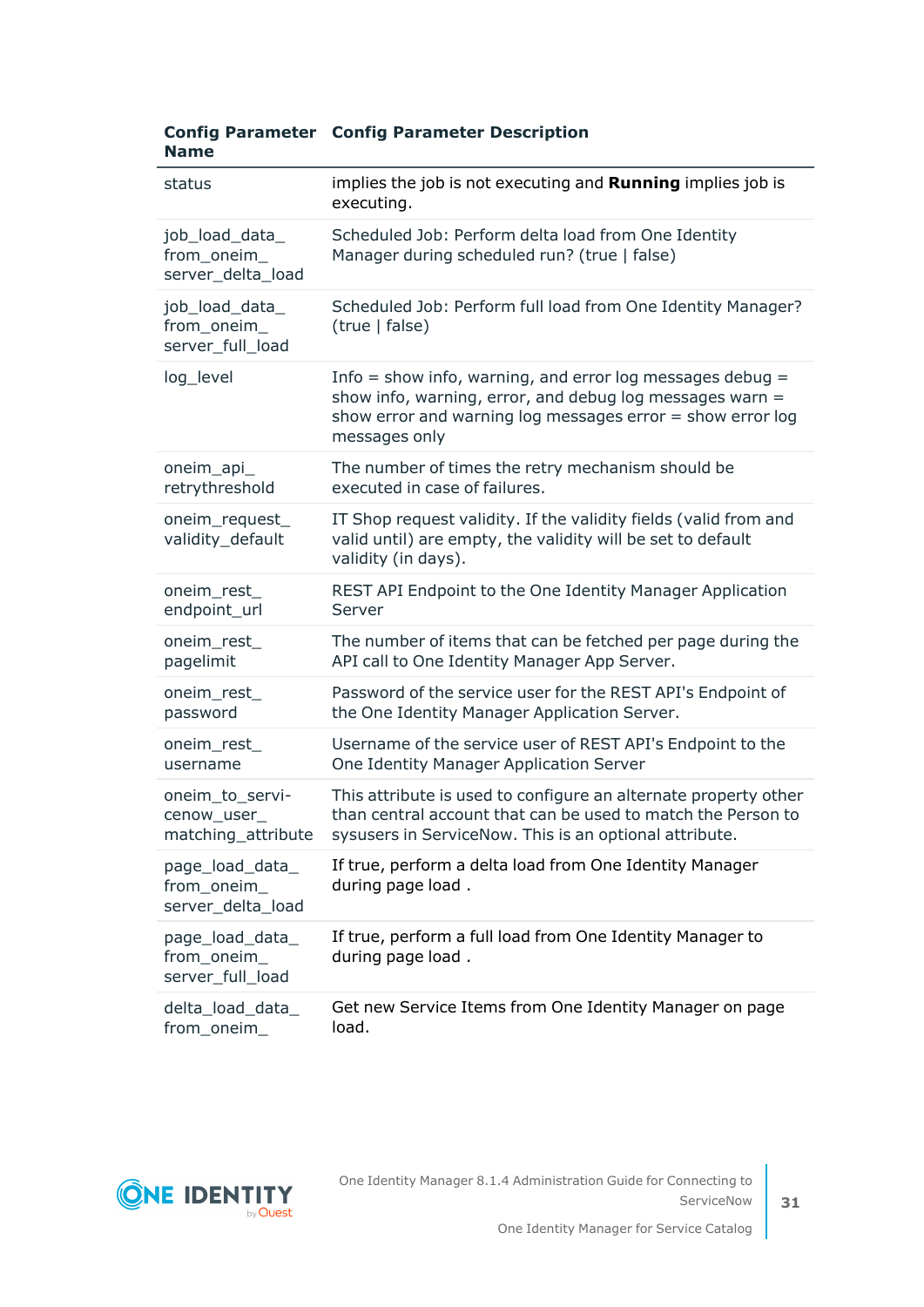| <b>Config Parameter Config Parameter Description</b> |  |
|------------------------------------------------------|--|
| <b>Name</b>                                          |  |

| server_service_<br>items                         |                                                                                                                                                                                                                                                                   |
|--------------------------------------------------|-------------------------------------------------------------------------------------------------------------------------------------------------------------------------------------------------------------------------------------------------------------------|
| perform_manager_<br>approval                     | This parameter is used to determine whether to skip<br>ServiceNow Manager approval completely.                                                                                                                                                                    |
|                                                  | perform_sod_check Should a SoD check be performed during request submis-<br>sion? (true $ $ false)                                                                                                                                                                |
| manager<br>approval_author-<br>itative source    | Determines whether ServiceNow or One Identity Manager is<br>the authoritative source for managers.                                                                                                                                                                |
| truncate_user_<br>accproductgroup_<br>accproduct | When the scheduled job executes and this parameter is set to<br>true, the tables x_oni_oneim_addon_accproduct_user and x_<br>oni_oneim_addon_accproductgroup_user are truncated in<br>order to reduce the overhead of maintaining large data in<br>custom tables. |

These configuration parameters are required for importing data into ServiceNow:

- oneim rest password
- oneim\_rest\_username
- oneim rest endpoint url

NOTE:The password must be entered in the config value encrypted field, other parameters can be entered into config value.

### <span id="page-31-0"></span>**Initial load from One Identity Manager to ServiceNow**

Once the ServiceNow App is installed and configured, the One Identity Manager entities including **Person**, **Service Category** and **Service Items** must be synchronized to the **ServiceNow** instance. The import of data can be done using a scheduled job.

### <span id="page-31-1"></span>**Scheduled execution**

The One Identity Manager for Service Catalog App includes a scheduled server script that imports the One Identity Manager Employees and IT Shop Categories and Items into ServiceNow. You can find this by navigating to **System Definition** | **Scheduled jobs** in a ServiceNow instance and searching for

**InitializeConfigurationParametersAndLoadData**.

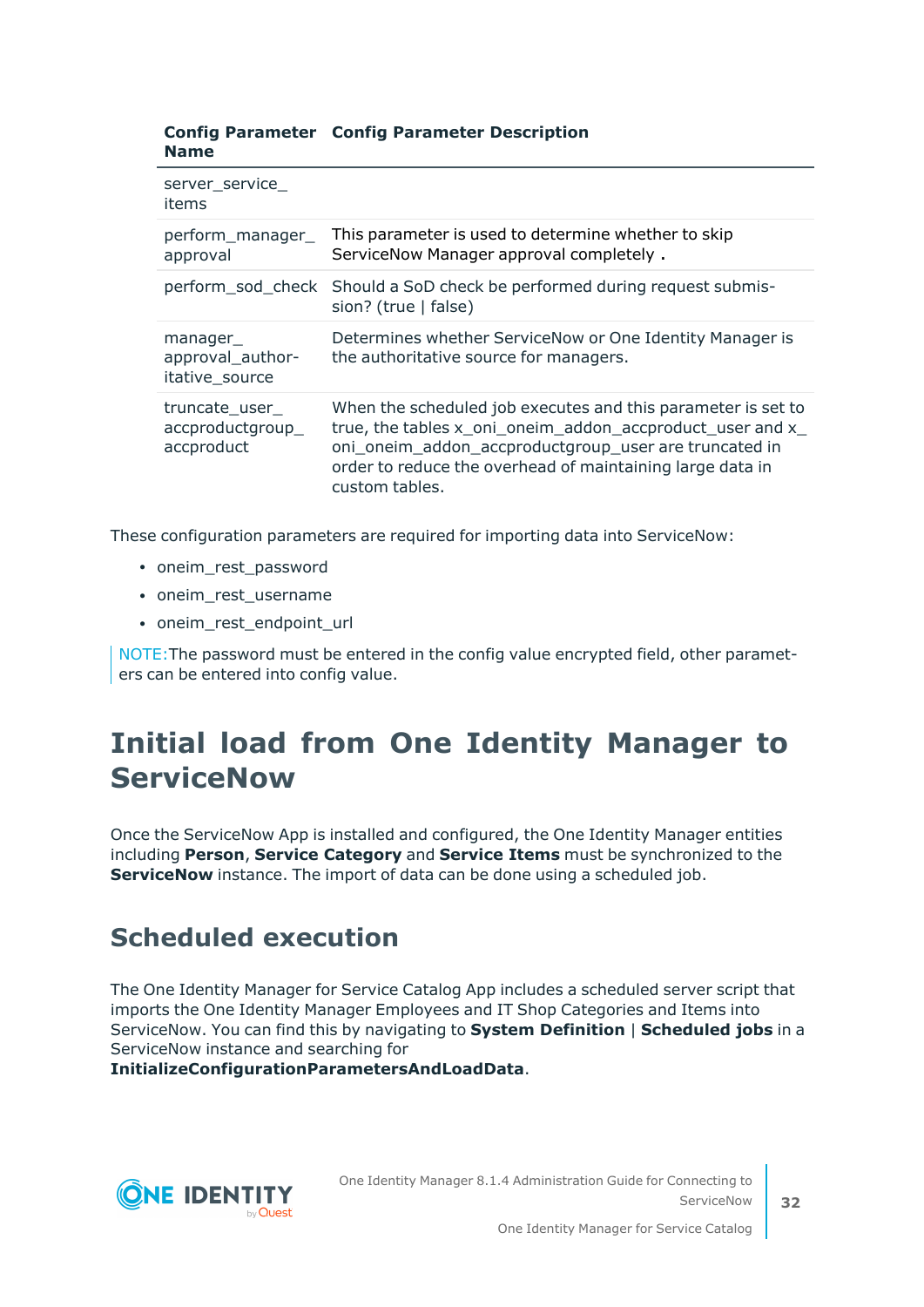- This server scheduled script executes in the background at the specified time interval.
- Run and Time fields can be customized to schedule the job.
- $\cdot$  By default the scheduled job runs at 12:00:00 GMT daily.

NOTE: One Identity recommends to have the schedule script running during non peak hours.

### <span id="page-32-0"></span>**Data Synchronization from One Identity Manager to ServiceNow**

This section explains about the synchronization of data from One Identity Manager to ServiceNow catalog integration.

### **Matching One Identity Manager Employees to ServiceNow users**

One Identity Manager employees are matched to ServiceNow users by comparing Identity Manager Employee's Central Account to ServiceNow user's UserID. If a match cannot be found and configuration parameter **oneim\_to\_servicenow\_user\_matching\_attribute** has been configured, matching is performed by comparing the One Identity Manager custom property to the ServiceNow UserID.

NOTE: The source field of the ServiceNow user is automatically set to OneIdentityManager during Synchronization. This should not be changed.

### **Data Synchronization use cases**

There are two ways data can be synchronized from One Identity Manager to ServiceNow.

- <sup>l</sup> **Full sync**: This means that all data will be loaded from One Identity Manager.
- <sup>l</sup> **Delta sync**: This means that all data will be loaded from One Identity Manager, which was added or updated after the last synchronization date. These configuration parameters are updated after every synchronization.

For example, only those employees that are created/updated after the date defined in the configuration parameter "delta\_xdateupdated\_person" will be imported. This reduces the import duration.

#### **Performing a full synchronization through scheduled job**

Scheduled Script Executions: **InitializeConfigurationParametersAndLoadData**.

The configuration parameter **job\_load\_data\_from\_oneim\_server\_full\_load** determines if the scheduled job should perform a full synchronization. This parameter

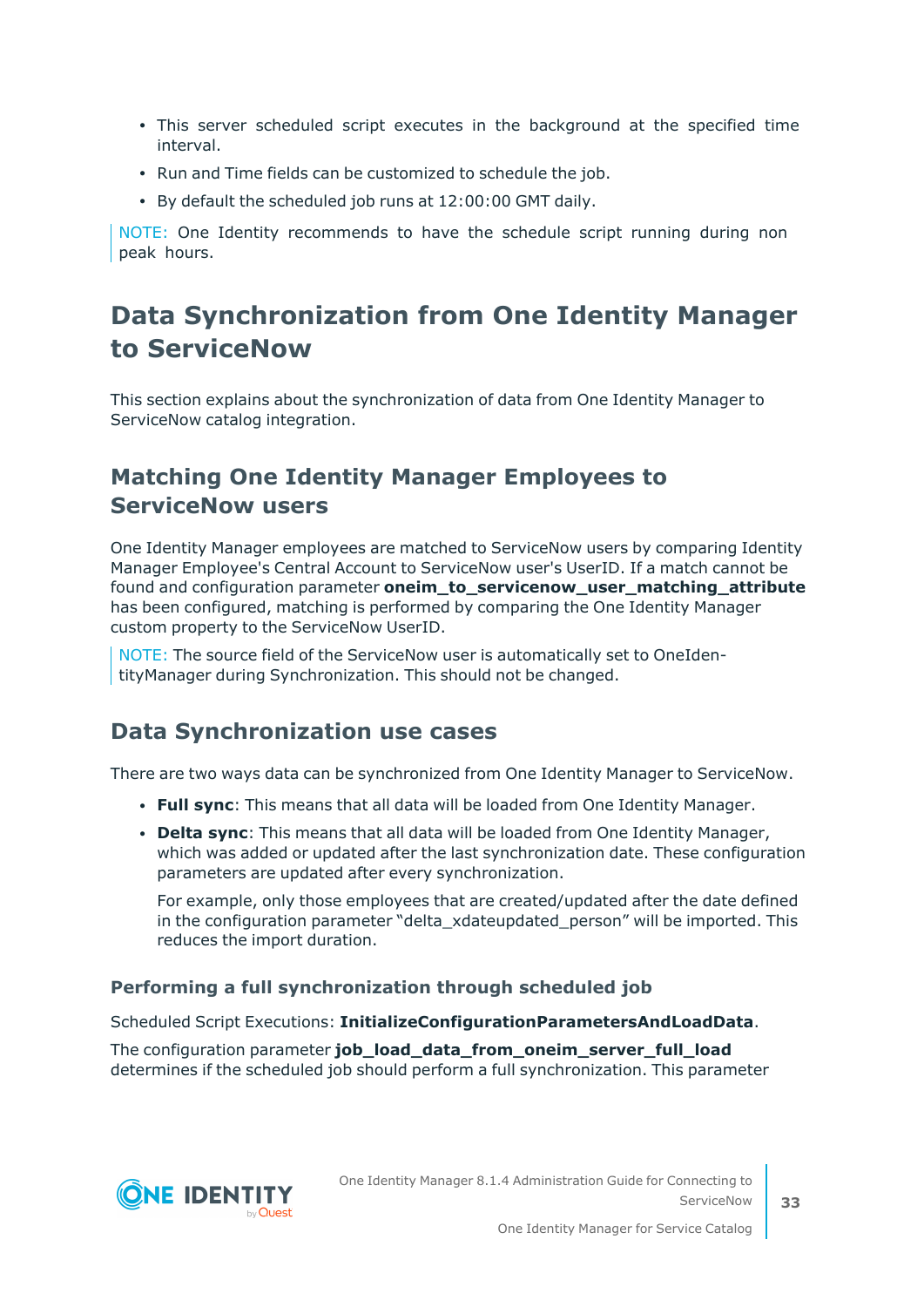takes a boolean value (default value is **true**) and setting the value to **true** would enable a full synchronization.

NOTE: One Identity recommends performing Delta load of users and service items through a scheduled background job on a daily basis during non peak hours. Full load of users and service items could be performed once a month or according to customer requirements during non peak hours.

#### **Performing delta synchronization through scheduled job**

#### Scheduled Script Executions: **InitializeConfigurationParametersAndLoadData**.

The configuration parameter **job\_load\_data\_from\_oneim\_server\_delta\_load** is used to configure delta synchronization by the scheduled job service. This parameter takes a Boolean value (default value is **false**) and setting the value to **true** would cause a delta synchronization to be performed if full synchronization is not enabled.

Once the delta synchronization has been enabled, configure the following additional configuration parameters that specify what entities will be delta synchronized

#### **Additional delta synchronization configuration parameters**

- delta load data from oneim server persons: If set to true, One Identity Manager persons would be delta synchronized in to ServiceNow depending on the value of the configuration parameter **delta\_xdateupdated\_person**.
- delta\_load\_data\_from\_oneim\_server\_service\_items: If set to true, One Identity Manager Service Items would be delta synchronized in to ServiceNow depending on the value of the configuration parameter **delta\_xdateupdated\_accproductgroup**.

#### **Performing full synchronization through Catalog Page**

The configuration parameter **page\_load\_data\_from\_oneim\_server\_full\_load** is used for performing full synchronization on the page load. This parameter takes Boolean value (default value is **false**) and setting the value to true would perform a full sync.

NOTE: Full synchronization should not be performed on the catalog page since it will lead to significant performance degradation. Full synchronization should be done only through the job service described earlier. Full synchronization through catalog page should be used only for testing purposes.

#### **Performing delta synchronization through Catalog Page**

The configuration parameter **page\_load\_data\_from\_oneim\_server\_delta\_load** is to configure delta synchronization on the catalog page. This parameter takes a Boolean value and setting the value to **true** would perform a delta synchronization if the catalog page full synchronization is not enabled.

Once the catalog page delta synchronization configuration parameter is configured, the additional delta synchronization configuration parameters **delta\_load\_data\_from\_ oneim\_server\_persons**, **delta\_load\_data\_from\_oneim\_server\_service\_items** also need to be configured to define which objects should be delta synchronized. These parameters have already been explained earlier.

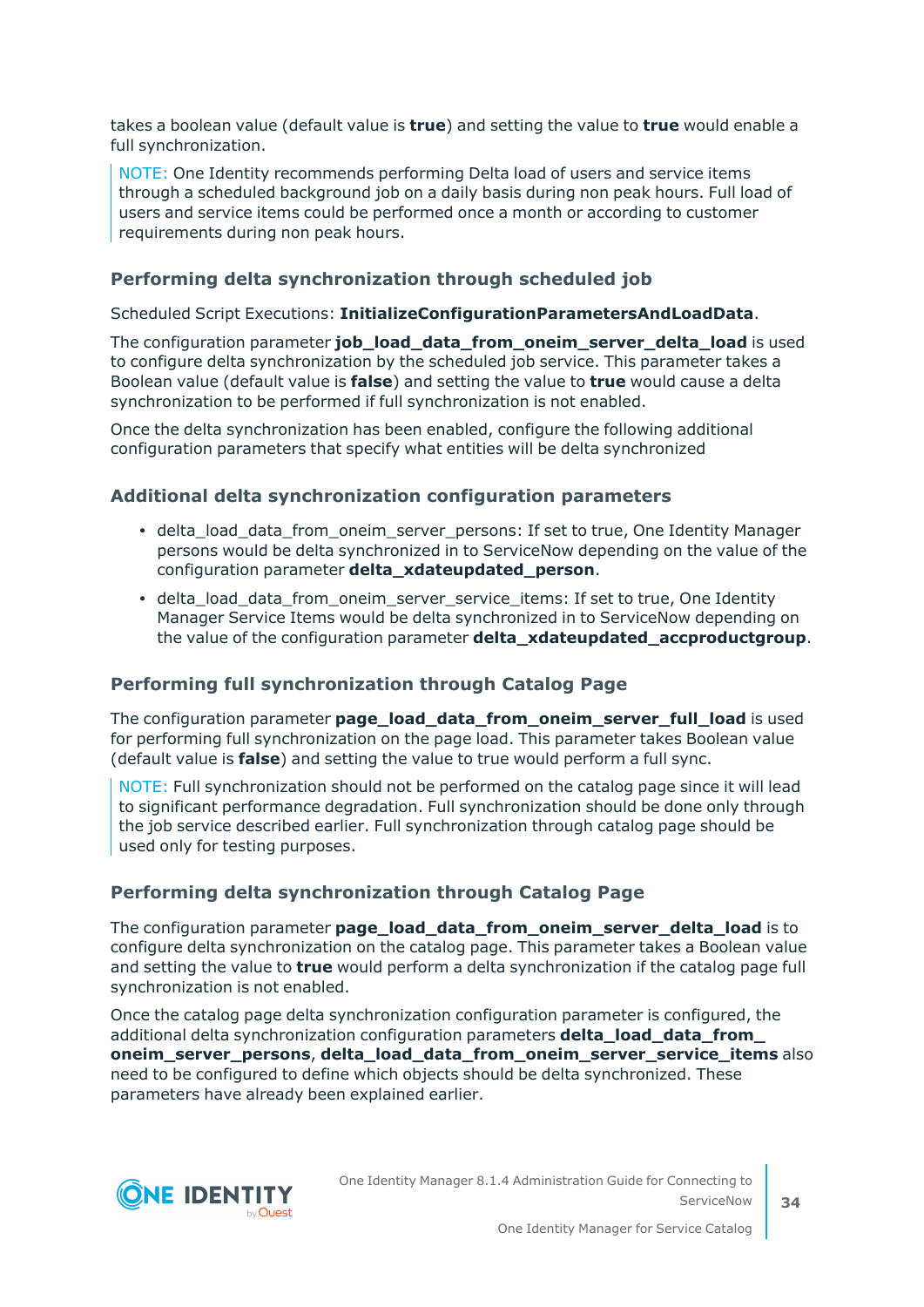### <span id="page-34-0"></span>**Roles and Permissions**

Details of the roles that are currently supported by the **One Identity Manager for Service Catalog** App are explained below.

- <sup>l</sup> **x\_oni\_oneim\_addon.admin** This is the **One Identity Manager for Service Catalog** App Administrator role. Just like the SysAdmin, these users can request service items for any user that has a matching employee record in One Identity Manager. It is the responsibility of the SysAdmin to assign this role to appropriate users. Users with this Role would be able to view the application in the application navigator and will have Read/Write access to all the application tables.
- <sup>l</sup> **x\_oni\_oneim\_addon.businessuser** This is the **One Identity Manager for Service Catalog** application business user role. These users can request service items only for themselves. All users synchronized into ServiceNow from One Identity Manager will be assigned to this role.

### <span id="page-34-1"></span>**Approver roles**

Once an IT shop request is created, it follows the defined approval process. If manager approval is enabled in configuration parameters, the request is routed to the manager for approval. The manager needs an appropriate role such as the approver user role, to be able to approve or reject the IT Shop request.

### <span id="page-34-2"></span>**Adding approval role for One Identity Manager managers**

Once a synchronization operation completes One Identity Manager managers optionally could be added to a configured approval role. The configuration parameters for automatically adding One Identity Manager managers approver role are:

• add\_OneIM\_managers\_to\_approver\_role: Boolean value (true/false) that determines whether One Identity Manager Managers will be added to the ServiceNow approver role approver user.

NOTE: The role could be chargeable. Consult a ServiceNow representative regarding cost involved before enabling this configuration parameter.

### <span id="page-34-3"></span>**One Identity Manager ServiceNow App Tables**

One Identity Manager ServiceNow application uses custom tables to store the application related configurations and data that are synchronized from the One Identity Manager.

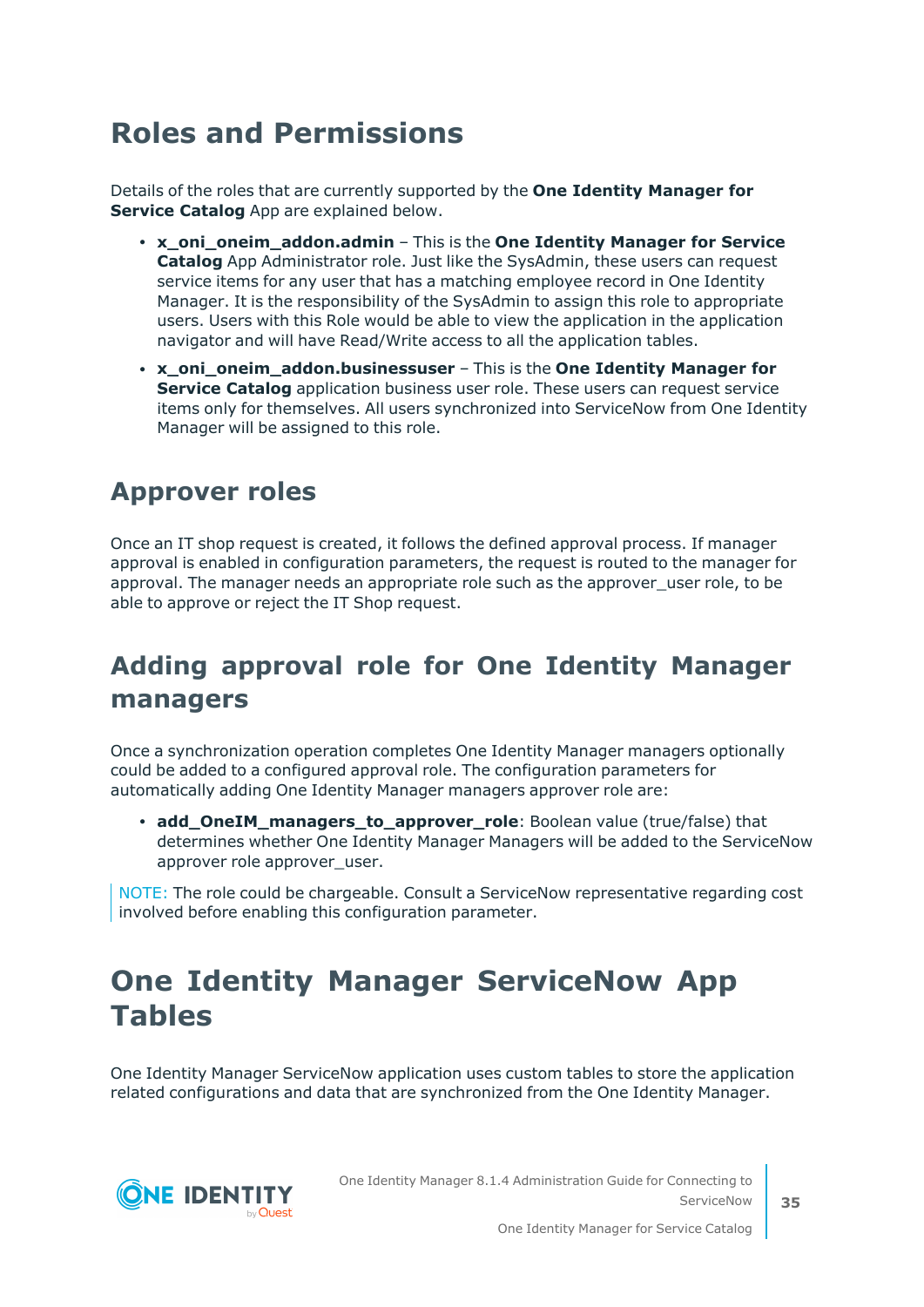Details of the tables are summarized below.

#### **Configuration Parameters**

This table is used to store the One Identity Manager ServiceNow application configuration parameters that can be edited according to the business requirement. This table is only visible to the users with the admin role.

The following table contains a summary of all the custom columns added.

| <b>Column Name</b>     | <b>Descriptions</b>                                                                       |
|------------------------|-------------------------------------------------------------------------------------------|
| Config param           | This column defines the name of the configuration<br>parameter                            |
| Config desc            | This column provides the configuration parameter<br>description                           |
| Config value           | This column is used to enter the value for the config<br>parameter                        |
| Config value encrypted | This column is used to enter sensitive data for security<br>reasons. For example password |

#### **IT Shop Service Category**

Service Categories in One Identity Manager ITShop are synchronized from One Identity Manager to ServiceNow into this custom table. This table is only accessible to the users with the admin role.

The following table contains a summary of all the custom columns added.

| <b>Column Name</b>      | <b>Descriptions</b>                                                                                                     |
|-------------------------|-------------------------------------------------------------------------------------------------------------------------|
| <b>Service Category</b> | This column provides the name of the service category<br>in the IT shop service catalog                                 |
| Description             | This column provides the description relating to the<br>respective service catalog given in the One Identity<br>Manager |
| Unique ID               | This column stores the GUID of the service catalog<br>present in One Identity Manager                                   |
| XobjectKey              | This column stores the XObjectKey for the respective<br>Service catalog in One Identity Manager                         |

#### **IT Shop Service Category – User**

Mapping between the One Identity Manager ITShop ServiceCategory and Users are synchronized into this table. This table is only accessible to the users with the admin role.

The following table contains a summary of all the custom columns added.

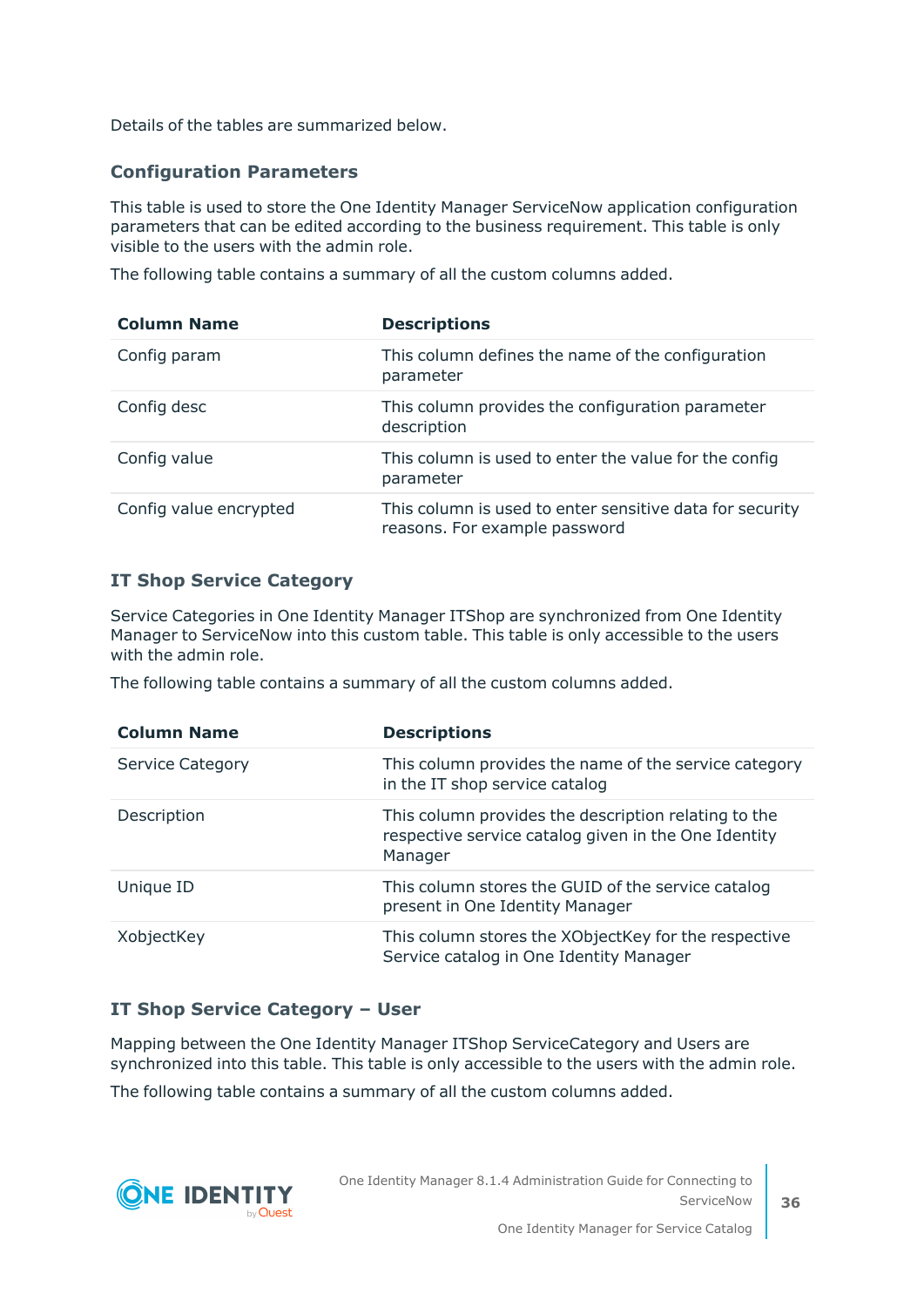| <b>Column Name</b> | <b>Descriptions</b>                                                                     |
|--------------------|-----------------------------------------------------------------------------------------|
| Service Category   | This column provides the name of the service category<br>in the IT shop service catalog |
| User               | Name of the user that has the resources                                                 |

#### **IT Shop Service Items**

IT Shop services created under the IT Shop Service Category are synchronized into this table in ServiceNow and are used for assigning the service items in the ServiceNow catalog page. This table is only visible to the users with the admin role.

The following table contains a summary of all the custom columns added.

| Column<br><b>Name</b>   | <b>Descriptions</b>                                                                                    |
|-------------------------|--------------------------------------------------------------------------------------------------------|
| Service Item            | Name of the Service Item created in the One Identity Manager IT Shop                                   |
| Unique ID               | GUID of the Service Item created in One Identity Manager                                               |
| Service<br>Category     | Name of the service category under which the Service Item is created in<br><b>One Identity Manager</b> |
| UID<br><b>ITShopOrg</b> | GUID of IT Shop Org present in One Identity Manager                                                    |
| XObjectKey              | Unique XObject Key Present in One Identity Manager                                                     |

#### **IT Shop Service Items - User**

Mapping between the One Identity Manager ITShop ServiceItems and Users are synchronized into this table. This table is only visible to the users with the admin role.

The following table contains a summary of all the custom columns added.

| Column<br><b>Name</b> | <b>Descriptions</b>                                                                             |
|-----------------------|-------------------------------------------------------------------------------------------------|
| Service Item          | Name of the Service Item created in the One Identity Manager IT Shop                            |
| Service<br>Category   | Name of the service category under which the Service Item is created in<br>One Identity Manager |
| User                  | Name of the user that has the resources                                                         |

#### **Shopping Cart Order**

All the request orders that are created for a user on the ServiceNow catalog page are stored here. This table is only visible to the users with the admin role.

The following table contains a summary of all the custom columns added.

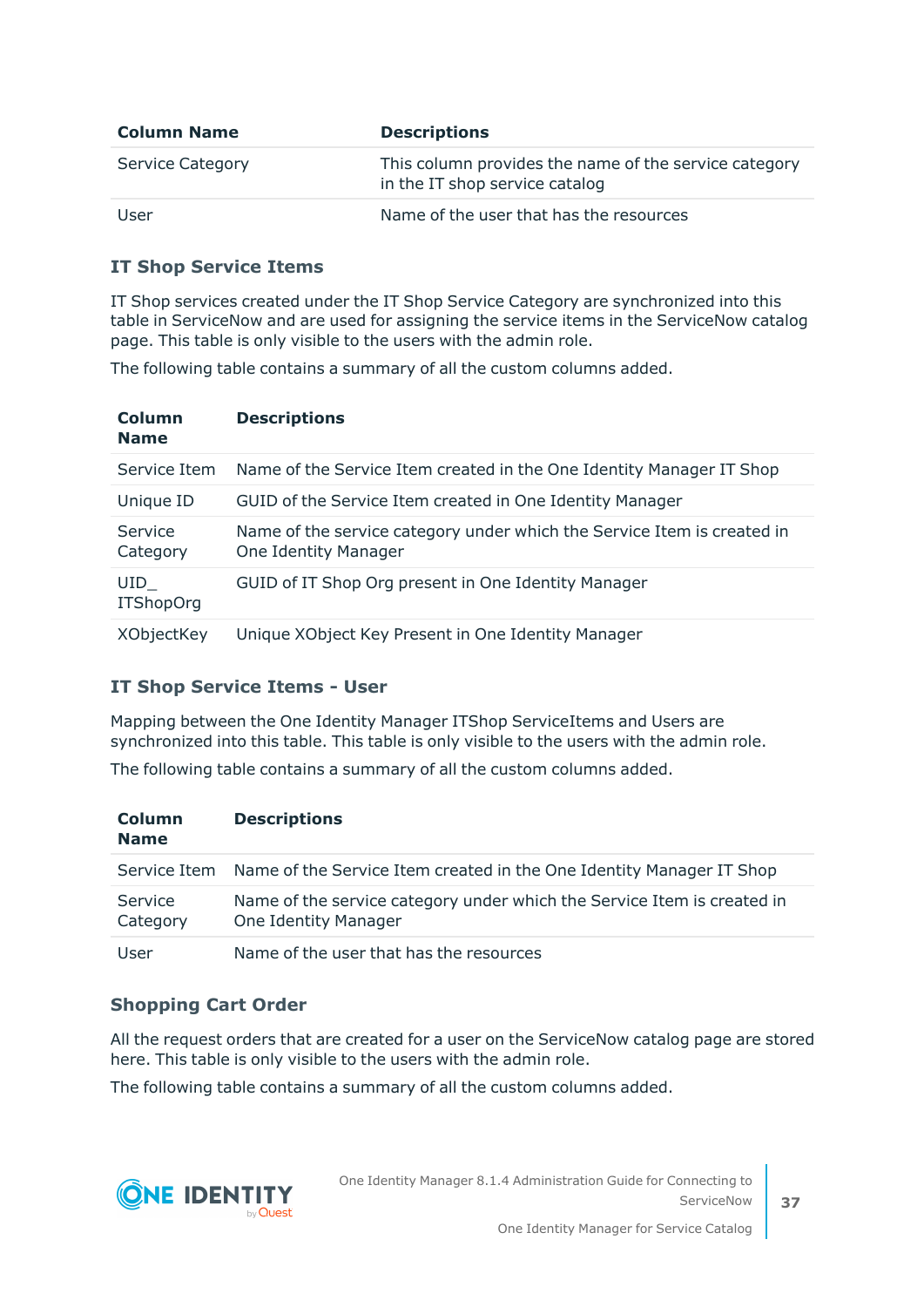| <b>Column Name</b>    | <b>Descriptions</b>                                                                                                               |
|-----------------------|-----------------------------------------------------------------------------------------------------------------------------------|
| UID_ShoppingCartOrder | UID_ShoppingCartOrder present in the ShopCartOrder<br>table in One Identity Manager is synchronized in this<br>column             |
| Request               | This column provides the Request Number for the<br>request raised through the One Identity Manager for<br>ServiceNow catalog page |

#### **Users**

All the Employees from One Identity Manager are synchronized into ServiceNow to this table, if the useraccount exists for the Employee in the sysusers table. Also, the userid for ServiceNow account should match the Central Account / the CustomProperty value. This table is only visible to the users with the admin role.

The following table contains a summary of all the custom columns added.

| <b>Column Name</b>   | <b>Descriptions</b>                                                                                                                                                |
|----------------------|--------------------------------------------------------------------------------------------------------------------------------------------------------------------|
| Firstname            | First name of the employee in One Identity Manager                                                                                                                 |
| Lastname             | Last name of the employee in One Identity Manager                                                                                                                  |
| Displayname          | Display name of the employee in One Identity Manager                                                                                                               |
| ServiceNow User ID   | ServiceNow user ID                                                                                                                                                 |
| ServiceNow User Name | ServiceNow UserName                                                                                                                                                |
| CustomProperty       | The custom property in the One Identity Person table.<br>Optionally this ID can also be used to match One<br><b>Identity Manager employees to ServiceNow users</b> |
| UID Person           | GUID of the employee in One Identity Manager person<br>table                                                                                                       |
| UID_PersonHead       | GUID of the manager present in the One Identity<br>Manager person table                                                                                            |
| XObjectKey           | XObject key present for all the employees in the One<br><b>Identity Manager person table</b>                                                                       |

NOTE: As these columns are used in various scripts, the column/table names should not be modified as they will lead to exceptions.

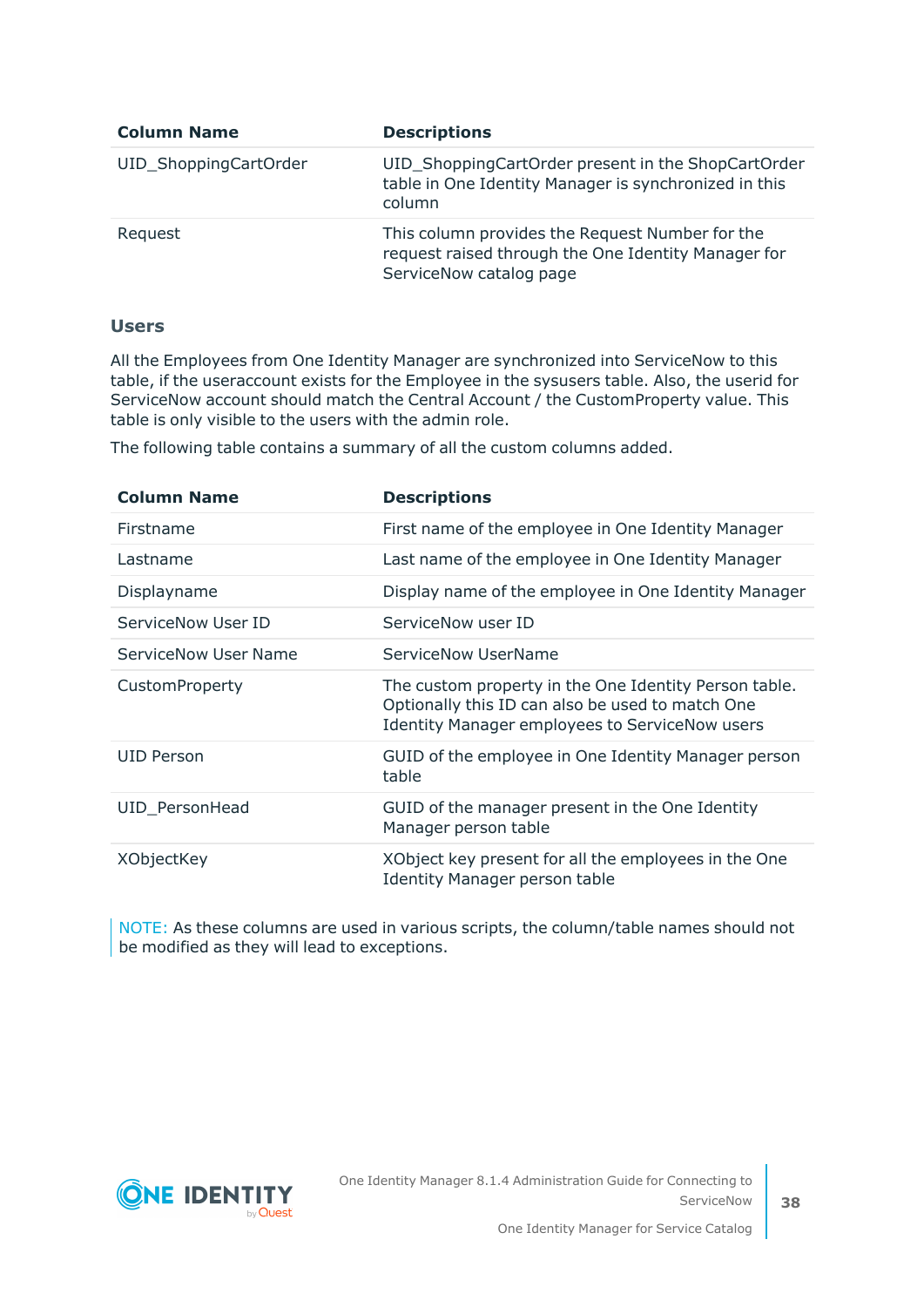## <span id="page-38-0"></span>**Raising a request and approval workflow**

One Identity Manager ServiceNow Application allows users that are assigned admin role/sysadmin/businessuser to request company resources such as applications, system roles, or group membership as well as non-IT resources such as mobile telephones or keys.

The resources are requested using the IT Shop from the ServiceNow catalog page. The detailed procedure to request an IT Shop items is explained below.

#### *To request an IT Shop item from ServiceNow Catalog page:*

- 1. From the ServiceNow instance portal navigate to the Catalog page.
- 2. Search for One Identity Manager for Service Catalog.
- 3. Enter the Required details, and click on the submit button

#### NOTE:

- Fetch specific service category for a user using key search: If a particular service category is not available in the picker on a search, click on the refresh button below in order to sync the categories from One Identity Manager Application Server. Once the categories are refreshed the user can select the specific category using the picker.
- Wildcard search of service categories for a selected user: In order to fetch all the service categories for the selected user from the One Identity Manager Application server type '\*\*' in the service category picker and then click on the refresh button below. Once the categories are refreshed the user can view all the categories fetched by entering '\*' in the picker.
- Fetch specific service item for a selected service category and user using key search: If a particular service item for a selected service category is not available in the picker on a search, click on the refresh button below in order to sync the service item from One Identity Manager Application Server. Once the service items are refreshed the user can select the specific item using the picker.

Request is submitted and processed based on the configuration combinations and approval workflow.

### <span id="page-38-1"></span>**Process overview**

Once an IT Shop request is raised, it follows a defined approval process which decides whether the request is be approved or rejected.

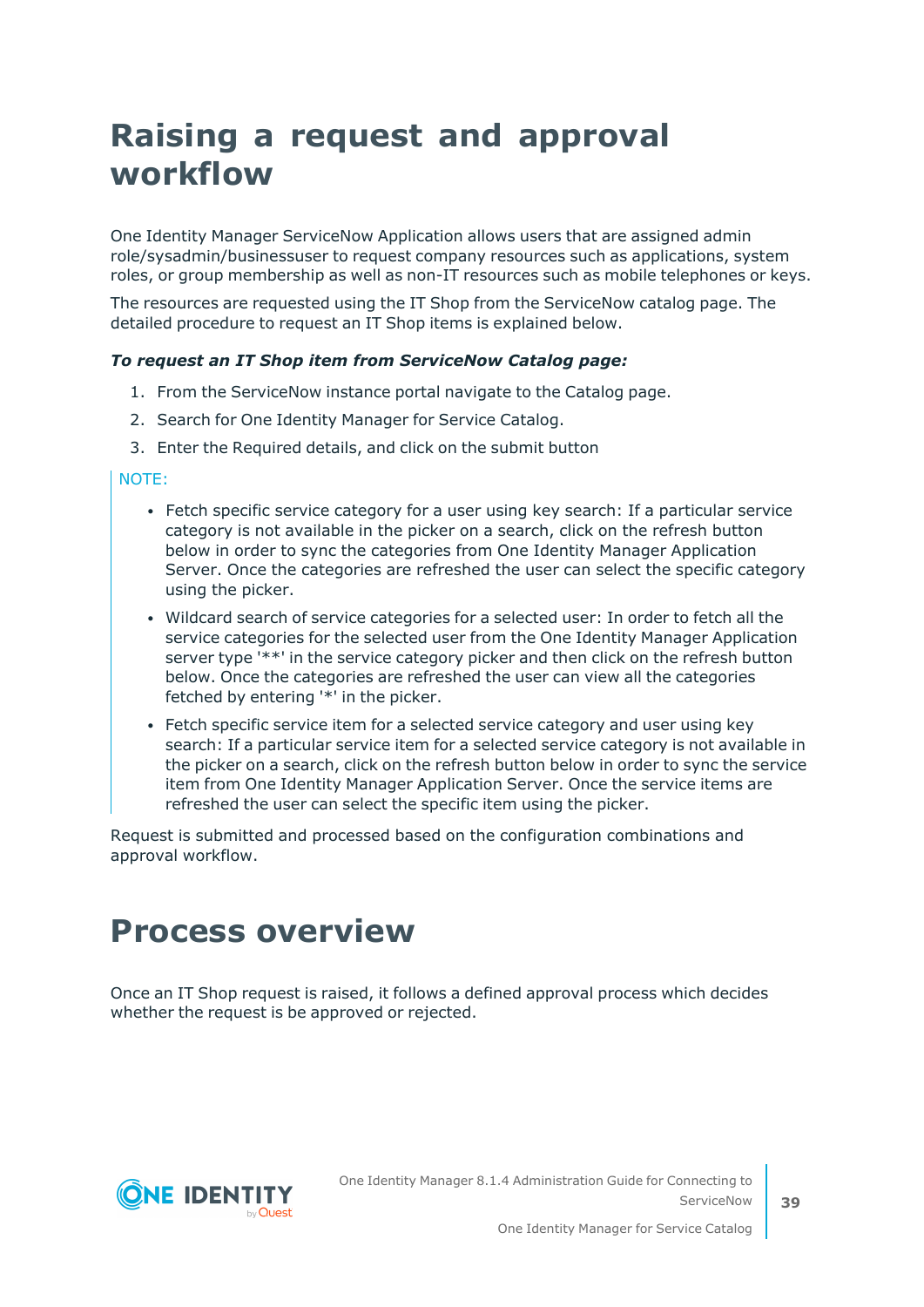



### <span id="page-39-0"></span>**ServiceNow Approval**

A request raised on ServiceNow is routed to the manager for approval or follows selfservice approval depending on how the configuration parameters are configured. If manager approval is configured, each requested item will be available for separate approval/rejection, provided that SOD check is not enabled. If SOD check is enabled, all requested items need to be approved/rejected in a single operation.

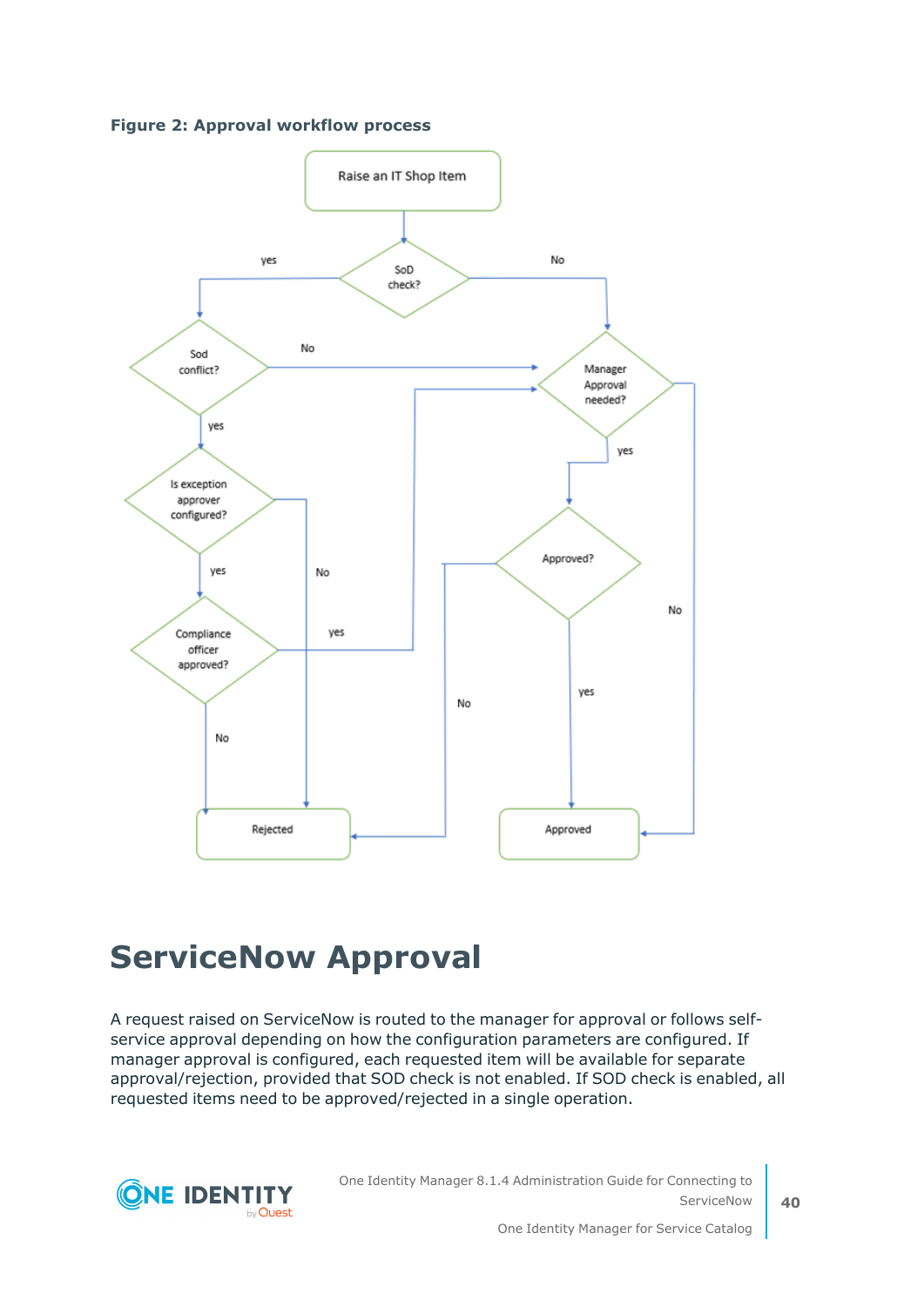### <span id="page-40-0"></span>**Manager Approval**

If manager approval is enabled, the request is routed to user's ServiceNow/One Identity Manager's manager for approval depending on the configuration parameter. Configure the following configuration parameters described below

| Config name                                            | Value                    |
|--------------------------------------------------------|--------------------------|
| perform_manager_approval                               | true                     |
| manager_approval_authoritative_ SNOW / ONEIM<br>source |                          |
| fallback_approver                                      | "Fallback approver name" |

If **manager\_approval\_authoritative\_source** has been configured to SNOW, the request will be routed to user's ServiceNow manager and if one does not exist, it is routed to the configured fallback approver.

If **manager\_approval\_authoritative\_source** has been configured to ONE IDENTITY MANAGER, the request will be routed to user's One Identity Manager's manager and if one does not exist, it is routed to the configured fallback approver.

NOTE: If the authoritative source is ServiceNow then system admin should make sure that the appropriate manager has approver role.

### <span id="page-40-1"></span>**Self-Service approval in ServiceNow**

To enable self-service approval in ServiceNow, configure the following configuration parameters with the value specified

| Config name              | Value |
|--------------------------|-------|
| perform_manager_approval | false |

<span id="page-40-2"></span>Now the user requests will be automatically approved.

### **SOD cases**

SOD rules configured in One Identity Manager can be checked and validated against at ServiceNow end by enabling the configuration parameter perform\_sod\_check (set the configuration parameter to true). SOD use cases are summarized below:

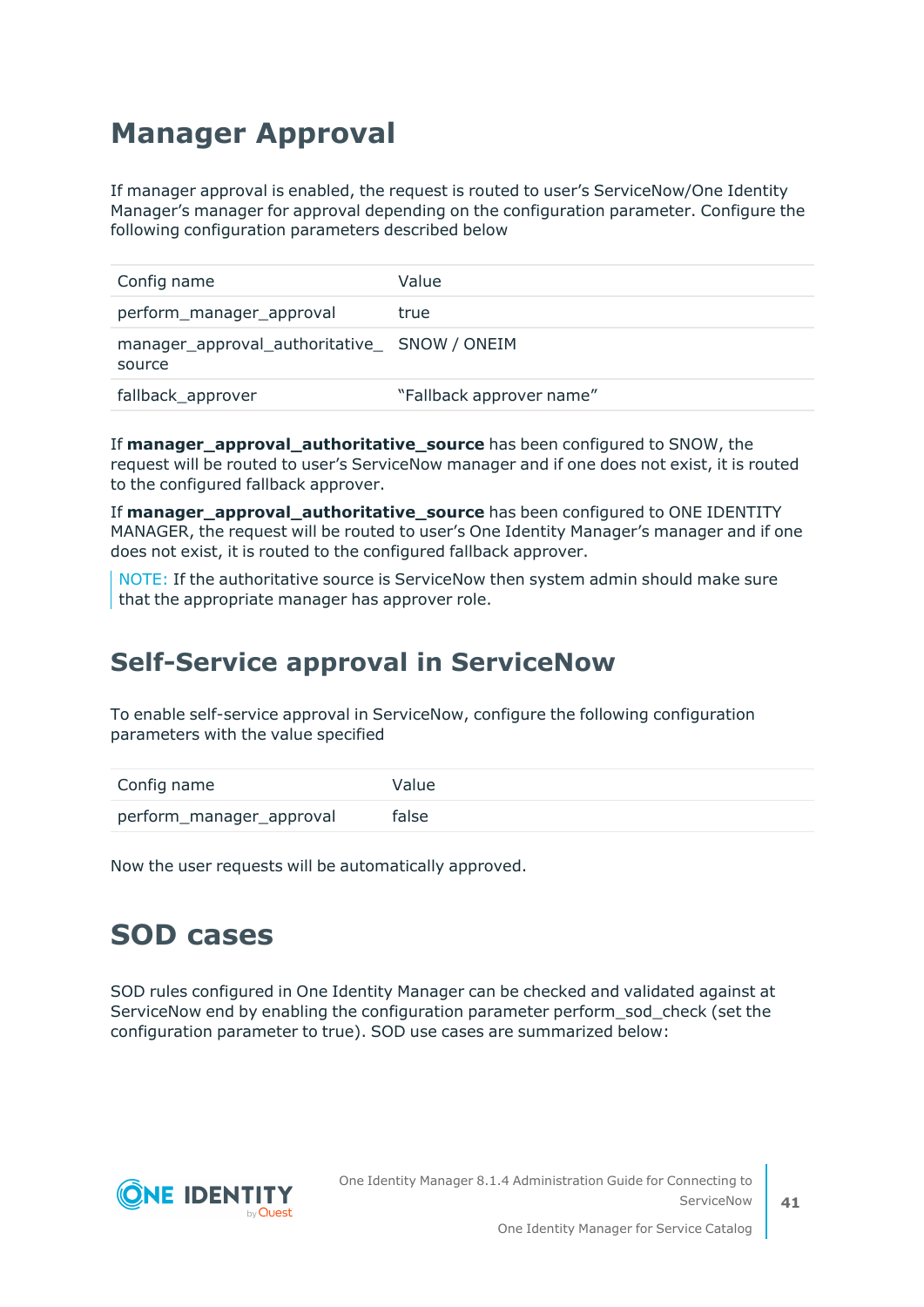- <sup>l</sup> **No SOD conflict for any of the requested item**: The request is routed to the configured manager/fallback approver/self-service approval is performed.
- <sup>l</sup> **SOD Conflict for some of the requested items and exception approver has been configured in the One Identity Manager SOD Rule**: The request is routed to the compliance officer configured in ServiceNow (Configuration parameter: compliance officer). If the compliance officer approves the request, the request is then routed to the configured manager/fallback approver/self-service approval is performed. If compliance officer rejects, the request is rejected
- <sup>l</sup> **SOD Conflict for some of the requested items and exception approver has not been configured in the One Identity Manager SOD Rule**: The request is automatically canceled.

## <span id="page-41-0"></span>**One Identity Manager Approval**

Once the IT Shop Item is approved in the One Identity ServiceNow application, the request is then processed by the defined approval process in One Identity manager. Optionally ITShop approval policy could be configured in such a way that self-service approval takes place when the request has been raised and approved in ServiceNow while request raised from One Identity Manager goes over the regular approval process. This way approvals do not need to take place multiple times for request raised from ServiceNow.

For more information on IT Shop Request approval process please refer to the *Identity Manager 8.1 - IT Shop Administration Guide*.

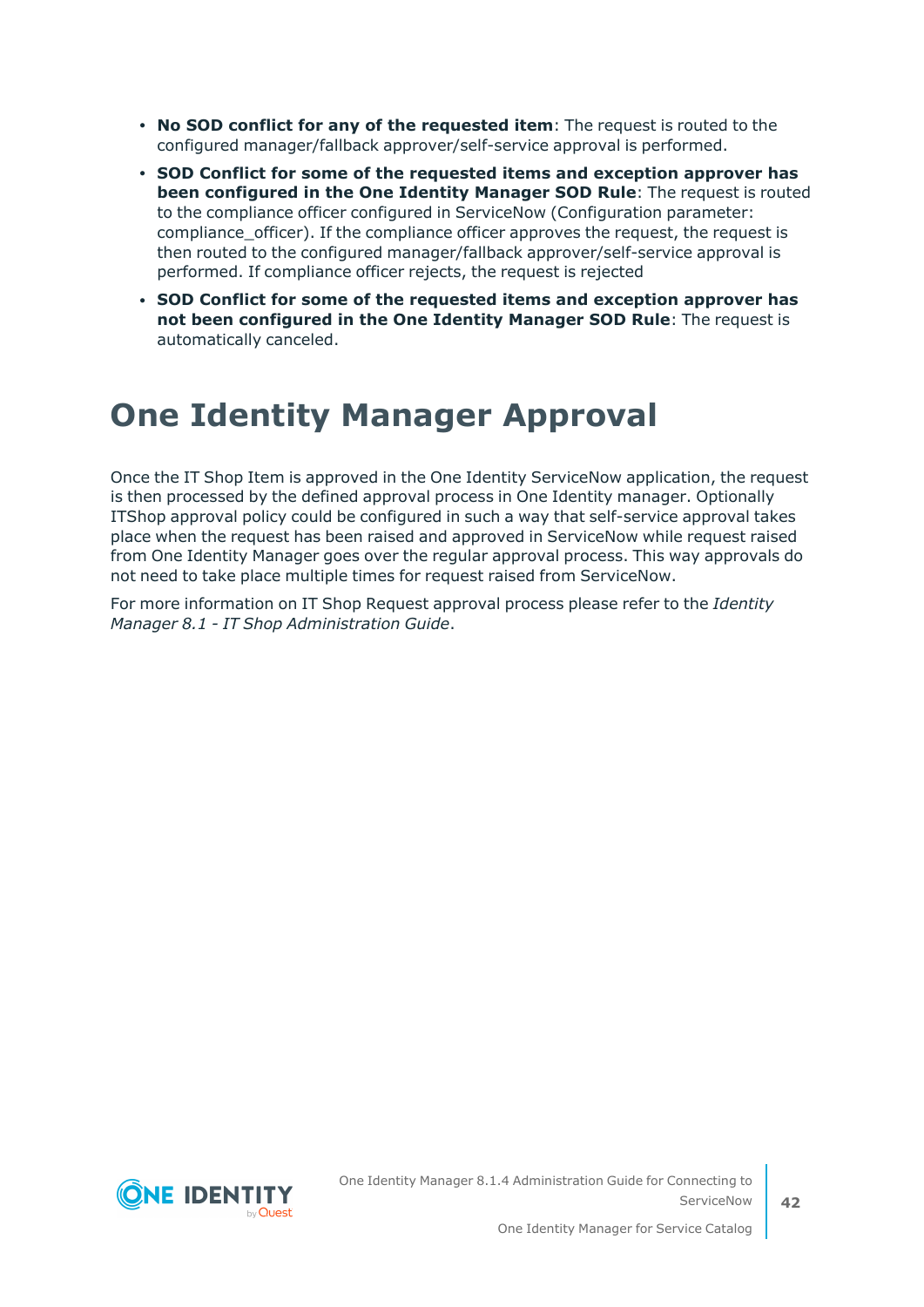## **Logging**

**5**

<span id="page-42-0"></span>Log level can be configured using the configuration parameter log\_level. The different log levels and their description are explained in below table. The default log\_level is info.

| <b>Log Level</b><br><b>Description</b> | <b>Log Level Description</b>                                                                                                                                                                                        |
|----------------------------------------|---------------------------------------------------------------------------------------------------------------------------------------------------------------------------------------------------------------------|
| error                                  | Logs events that might still allow the application to continue running.<br>Setting the log level for an application to error generates error messages<br>only, but does not generate warn, info, or debug messages. |
| warn                                   | Logs potentially harmful events. Setting the log level for an application to<br>warn generates error and warn messages but does not generate error or<br>debug messages.                                            |
| info                                   | Logs informational messages that describe the progress of the<br>application. Setting the log level for an application to info generates info,<br>warn, and error messages, but does not generate debug messages.   |
| debug                                  | Logs informational events that are useful for debugging an application.<br>Setting the log level for an application to debug generates info, warn,<br>error, and debug messages.                                    |

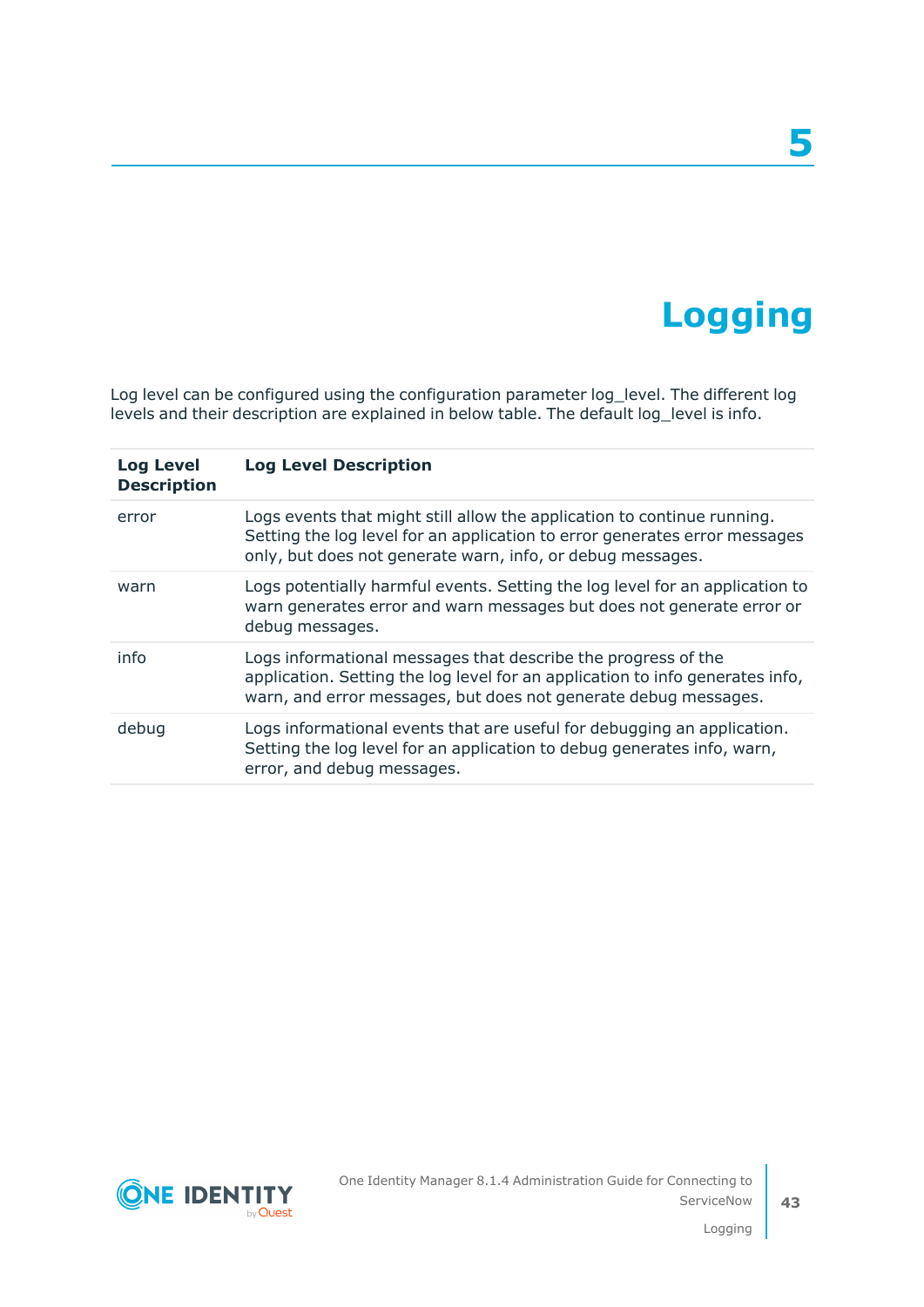## **Troubleshooting**

<span id="page-43-0"></span>This section covers the troubleshooting guidelines for the One Identity Manager and ServiceNow integration.

## <span id="page-43-1"></span>**One Identity Manager for Service Catalog**

#### *Unable to load data in to ServiceNow from One Identity Manager*

Test to make sure the One Identity Manager App server is accessible from ServiceNow. After executing the Initial Synchronization in section (see Initial load from One [Identity](#page-31-0) Manager to [ServiceNow\)](#page-31-0), in case the data is not loaded into the application tables, verify the below steps:

- 1. Navigate to the application logs to check for any error related to the connectivity between ServiceNow and One Identity Manager application server
- 2. Verify that One Identity Manager App server is accessible through the browser using the same credentials and Application server URL provided in the configuration

#### *Catalog Page load takes long time to load*

Make sure the catalog page full synchronization configuration parameter (page\_load\_data\_ from oneim server full load) has been turned off.

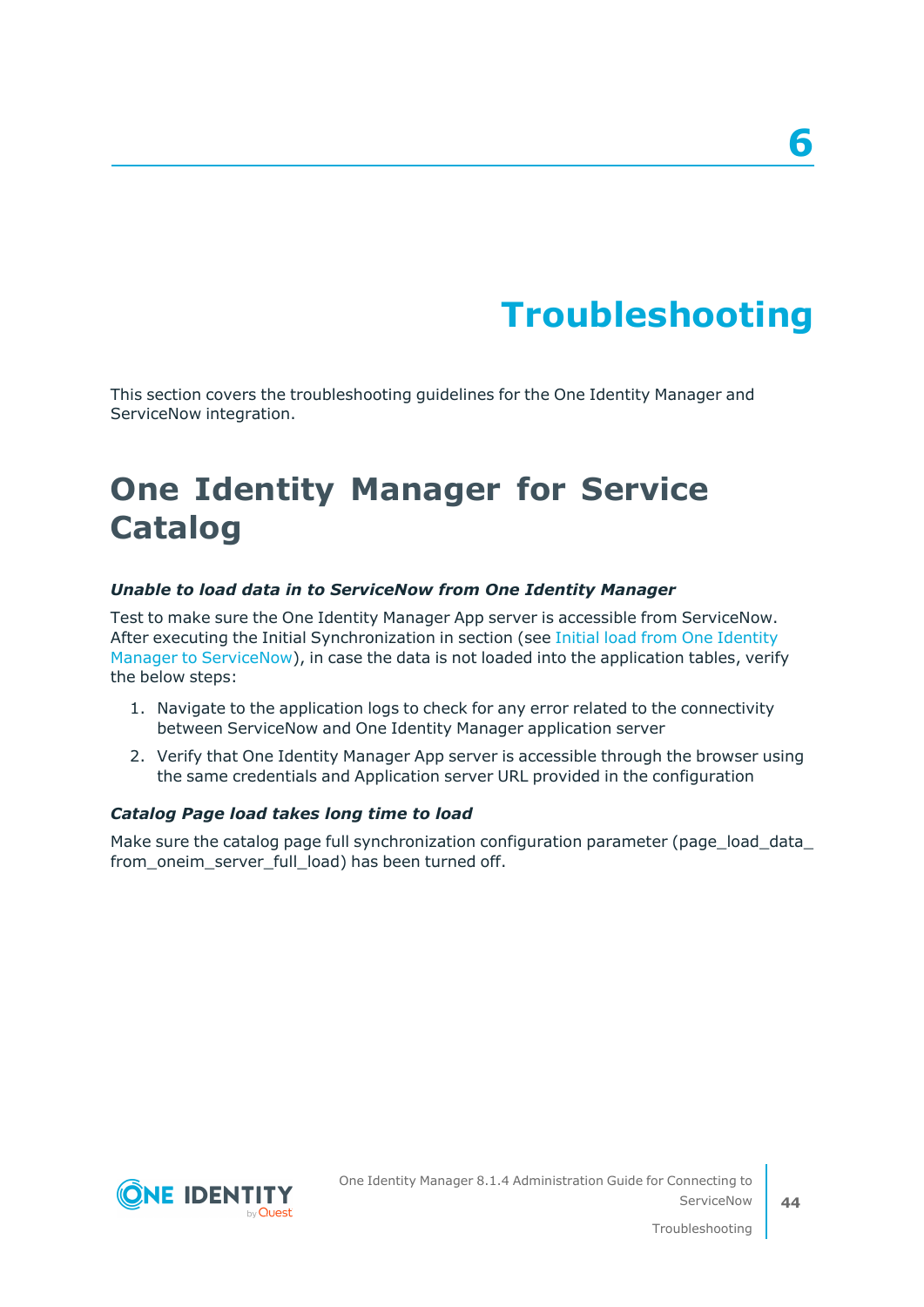# **Appendix A**

## **Appendix:Appendix**

## <span id="page-44-1"></span><span id="page-44-0"></span>**Sample ServiceNow Response**

The ServiceNow response for the tickets has many attributes which can be retrieved in GET scenarios and can be updated for PUT/POST scenarios. Please refer Table API documentation at [https://docs.servicenow.com](https://docs.servicenow.com/bundle/geneva-servicenow-platform/page/integrate/inbound_rest/reference/r_TableAPI-GET.html) to see a sample response from ServiceNow.

One Identity Manager uses the following sets of attributes for Ticket Management / Incident Management:

- sys id This attribute contains the ServiceNow system id that is used in processing all the processes configured for ServiceNow
- state This attribute is responsible for tracking the ticket status and updating One Identity Manager accordingly
- incnumber This attribute holds the incident number of the ticket